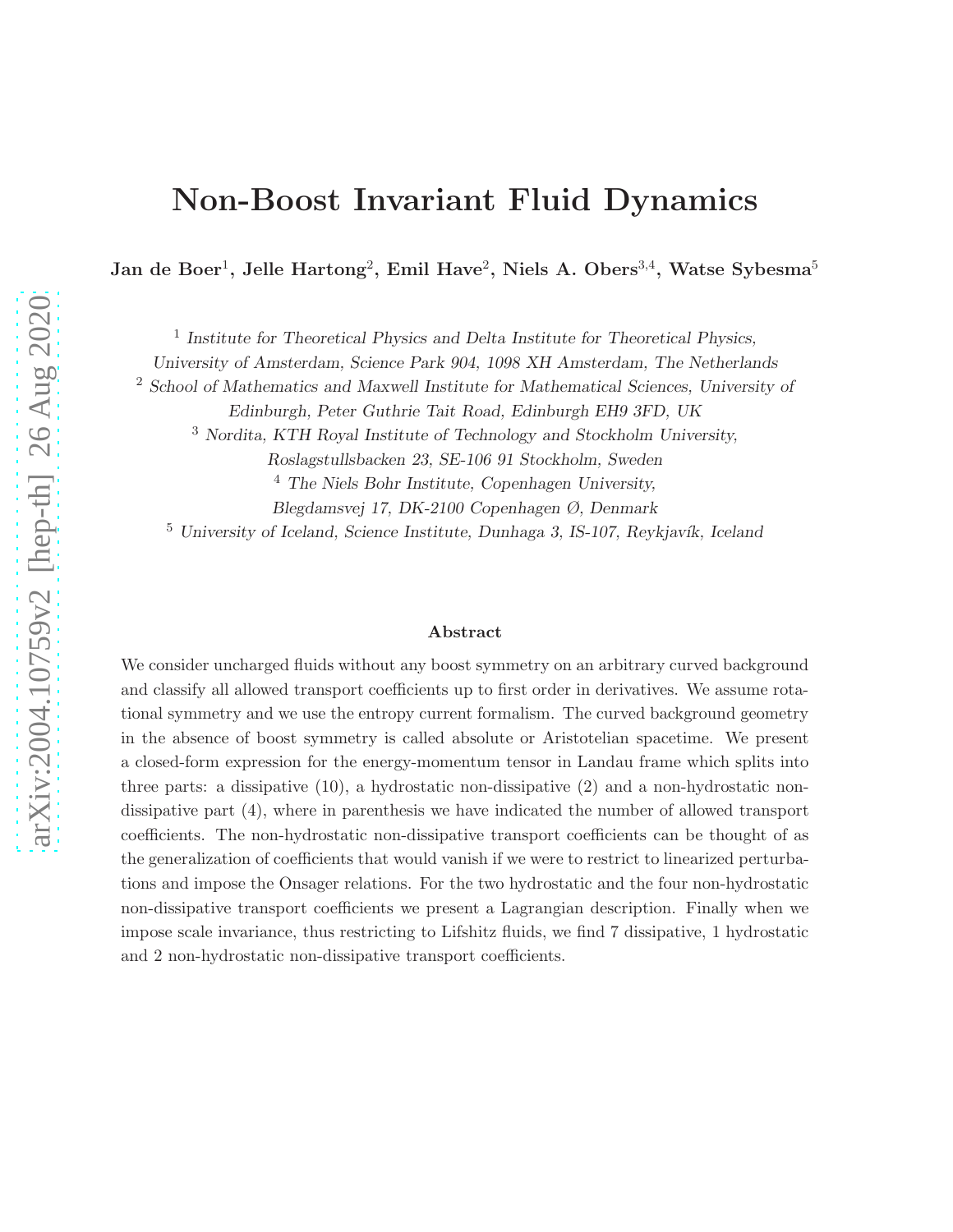## Contents

| $\mathbf{1}$   |                                                                | Introduction                                                                                 | 1                |
|----------------|----------------------------------------------------------------|----------------------------------------------------------------------------------------------|------------------|
| $\overline{2}$ | Non-boost invariant perfect fluids and geometry                |                                                                                              | 5                |
|                | 2.1                                                            |                                                                                              | $\overline{5}$   |
|                | 2.2                                                            |                                                                                              | $\boldsymbol{6}$ |
|                | 2.3                                                            |                                                                                              | 8                |
| 3              |                                                                | Entropy current                                                                              | <b>10</b>        |
| 4              | Non-dissipative transport                                      |                                                                                              | 12               |
|                | 4.1                                                            |                                                                                              | $12\,$           |
|                | 4.2                                                            |                                                                                              | -15              |
|                | 4.3                                                            |                                                                                              | -19              |
|                | 4.4                                                            | Action for non-hydrostatic non-dissipative transport $\ldots \ldots \ldots \ldots \ldots$ 22 |                  |
| $\overline{5}$ | First order corrections                                        |                                                                                              | 25               |
|                | 5.1                                                            | Constitutive relations                                                                       | <b>26</b>        |
|                | 5.2                                                            | Non-hydrostatic non-dissipative transport $\mathcal C$ Onsager relations  28                 |                  |
|                | 5.3                                                            |                                                                                              | 29               |
|                | 5.4                                                            |                                                                                              | 30               |
|                | 5.5                                                            |                                                                                              |                  |
|                | 5.6                                                            |                                                                                              | 33               |
| 6              | Discussion and outlook                                         |                                                                                              | 34               |
|                | A Hydrodynamic frame transformations $\mathcal C$ Landau frame |                                                                                              | 37               |
|                |                                                                | B Non-canonical entropy current from constitutive relations                                  | 38               |
|                | References<br>41                                               |                                                                                              |                  |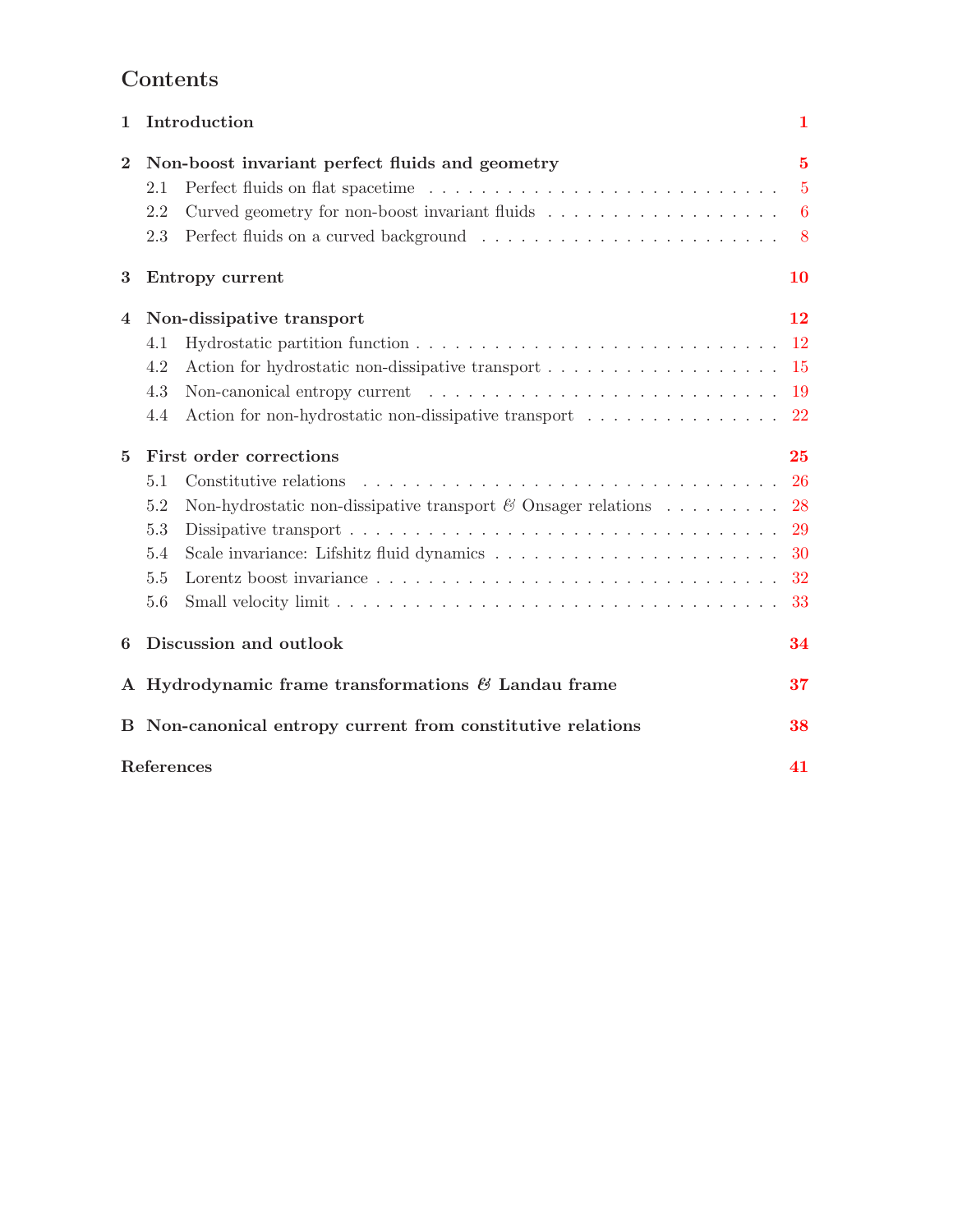## <span id="page-2-0"></span>1 Introduction

Hydrodynamics arises as the universal description of interacting systems near local thermal equilibrium in the long wavelength limit, which makes hydrodynamics indispensable as an effective theory for a broad class of physical phenomena. Once a hydrodynamic description is established for a system, its evolution is governed by the hydrodynamic equations of motion, which express the conservation of currents such as the energy-momentum tensor. The relevant currents are parametrized in terms of fluid variables such as temperature, fluid velocity and chemical potential via the constitutive relations – see e.g.  $[1, 2]$  $[1, 2]$ .

In the standard treatment of hydrodynamical frameworks some type of boost symmetry is assumed, namely Galilean boost symmetry for non-relativistic hydrodynamics and Lorentz boost symmetry for its relativistic counterpart. Consequently, these symmetries are present in the well-known Navier-Stokes equations [\[1\]](#page-42-0) and relativistic hydrodynamics [\[2\]](#page-42-1) or magneto-hydrodynamics [\[3–](#page-42-2)[6\]](#page-42-3) respectively. While these boost symmetries are conventionally assumed, there is no a priori reason to require any type of boost symmetry in the formulation of hy-drodynamics.<sup>[1](#page-2-1)</sup> From a theoretical point of view they are not necessary as the hydrodynamic equations generally follow from conservation of energy/momentum and other charges, which in turn are connected to time/space translations and possible extra global symmetries. Boost symmetries, on the other hand, provide relations between components of the various currents, and are as such not an essential ingredient, though they are reflected as extra symmetries of the resulting hydrodynamic equations. In fact, as we will return to in more detail shortly, there exist many physical systems that do not exhibit boost symmetry. In particular, as soon as there is a preferred reference frame, i.e. a medium with respect to which the fluid moves, this symmetry will be broken. Moreover, breaking of boost symmetry also occurs in critical systems with scaling symmetry characterized by a generic dynamical exponent z, i.e. systems with Lifshitz symmetry. Importantly, the no-go theorem of [\[9\]](#page-42-4) says that, when  $z \neq 1, 2$ , such systems cannot exhibit boost symmetry if they allow for a fluid description. A similar no-go theorem was found in Ref. [\[10\]](#page-42-5) from a field theoretic point of view.

A systematic treatment of perfect fluids with translation and rotation symmetries, applicable in the absence of any type of boost symmetry was first given in [\[9\]](#page-42-4). In a subsequent work [\[11\]](#page-42-6) the first-order hydrodynamics and transport for these perfect fluids was studied when linearizing around a zero velocity background.

The primary aim of this paper is to complete this first-order analysis, as announced in [\[11\]](#page-42-6), by extending it to the full non-linear level. In particular, we will analyze such fluids up to first order in derivatives for arbitrary fluid velocity backgrounds on curved absolute spacetime and find all dissipative and non-dissipative transport coefficients. Moreover, among the latter we will identify those that are hydrostatic and those that are not. We remark that, following the works [\[9,](#page-42-4) [11\]](#page-42-6), first-order corrections to non-boost invariant hydrodynamics on flat space were also pursued in Ref. [\[12\]](#page-42-7) (which also includes a  $U(1)$  current).<sup>[2](#page-2-2)</sup> Furthermore, hydrodynamics

<span id="page-2-1"></span><sup>1</sup>Assuming spatial rotational symmetry is not necessary either, though often taken as an extra symmetry as is also the case in the present work. Hydrodynamics for anisotropic systems has been studied in several places, e.g. in [\[7,](#page-42-8) [8\]](#page-42-9).

<span id="page-2-2"></span> ${}^{2}$ At the level of constitutive relations the present work agrees with [\[12\]](#page-42-7). However comparing the implications of the non-negativity of entropy production and the properties of the non-dissipative transport coefficients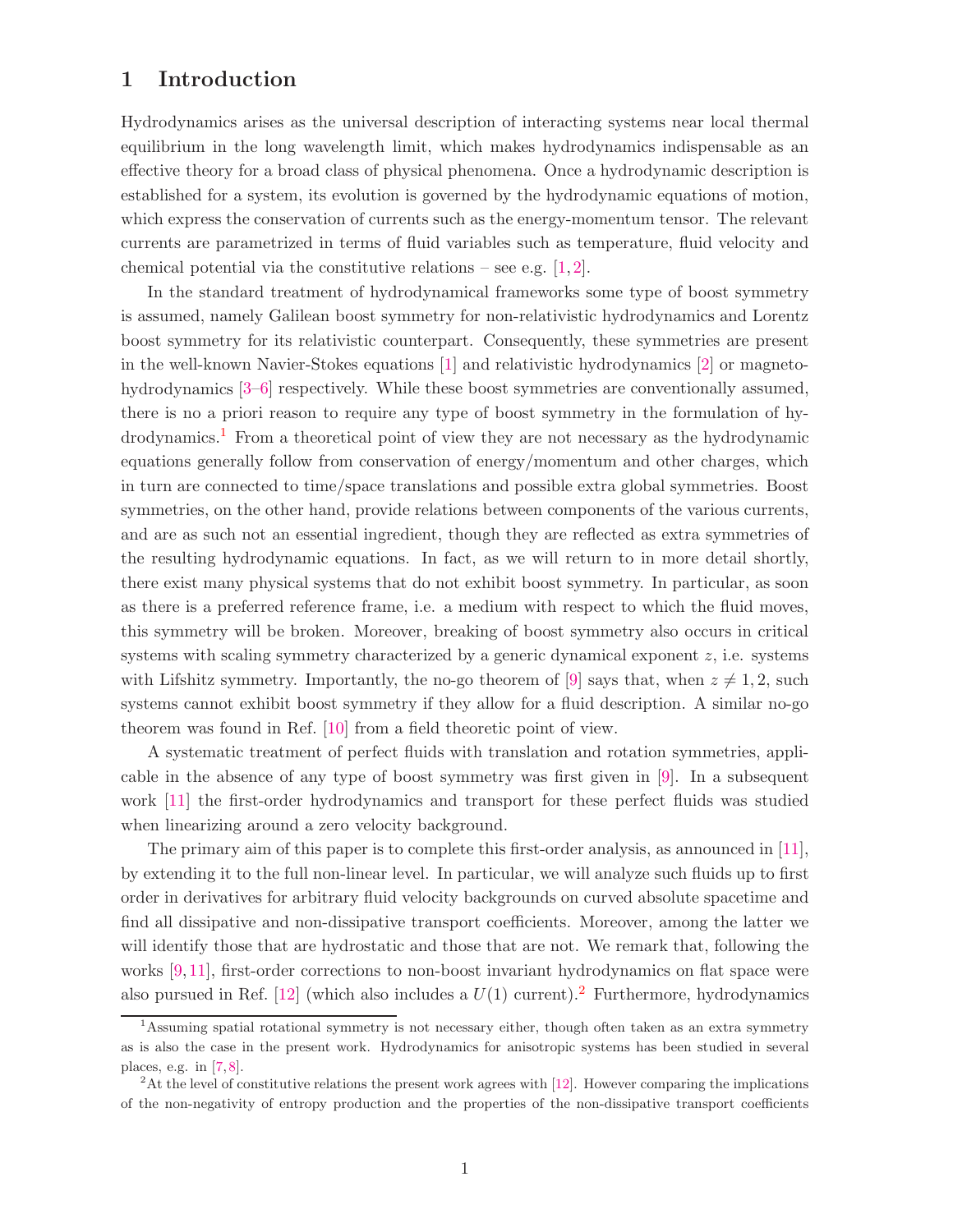of systems without boosts has been addressed previously (see e.g. [\[13,](#page-42-10)[14\]](#page-42-11) and [\[15](#page-42-12)[–17\]](#page-43-0)) but our starting point, the perfect fluid thermodynamics introduced in [\[9\]](#page-42-4), differs from these works.

Our hydrodynamic description starts from the perfect fluid energy-momentum tensor for non-boost invariant systems obtained in Ref. [\[9\]](#page-42-4). This includes a new thermodynamic variable, the kinetic mass density  $\rho$ , which is the thermodynamic dual of the magnitude of the fluid velocity squared,  $v^2$ . Furthermore, as an immediate consequence of the absence of boost symmetry, all extensive thermodynamic quantities now also depend on the extra intrinsic thermodynamic quantity v. The analysis of  $[9]$  shows that this more general class of perfect fluids leads to corrections to the Euler equations, which might be observable in hydrodynamic fluid experiments. One also finds new expressions for the speed of sound in perfect fluids, reducing to known results when boost symmetry is present. A concrete realization of this framework can be obtained by considering an ideal gas of Lifshitz particles, enabling for example to obtain expressions for the speed of sound for corresponding classical and quantum Lifshitz gases [\[9\]](#page-42-4). Furthermore, the linearized first-order analysis in [\[11\]](#page-42-6) has provided novel expressions for the linearized Navier–Stokes equation including new dissipative and non-dissipative first order transport coefficients.

As is well known, in order to account for dissipative effects, the conserved currents entering the effective description are expanded to a given order in derivatives of the hydrodynamic fields under the assumption that these derivative corrections are small compared to some intrinsic length scale of the microscopic system (e.g. the mean free path). In the currents – and therefore also in the resulting hydrodynamic equations of motion – each independent derivative correction term is multiplied by a transport coefficient, such as viscosity and conductivity. The values of these coefficients are constrained by the requirement that the divergence of the entropy current is non-negative and, additionally, by the Onsager relations (or, rather, their appropriate generalization: absence of anti-symmetric transport) in systems with time reversal symmetry. For systems with a microscopic description, the specific form of certain transport coefficients can be determined via Kubo formulae. If a system admits a gravitational dual, further relations abound: notably, it has been shown via the AdS/CFT correspondence that shear viscosity divided by entropy density is equal to  $\frac{1}{4\pi}$  for a strongly coupled plasma in  $\mathcal{N} = 4$  supersymmetric Yang–Mills theory [\[18\]](#page-43-1).

To obtain the first-order hydrodynamics for non-boost invariant systems<sup>[3](#page-3-0)</sup> following the paradigm reviewed above, the analysis of this paper makes crucially use of the geometry that is connected to non-boost invariant fluids along with the power of hydrostatic partition functions and the entropy current formalism. The geometry on which non-boost invariant fluids live is the geometry that realizes (locally) only translational (space and time) and rotational symmetries.[4](#page-3-1) These symmetries are sometimes called *Aristotelian* and the corresponding geometry is that of curved absolute spacetime, which thus can also be referred to as Aristotelian geometry.

requires one to extract the necessary details from the accompanying Mathematica notebooks of Ref. [\[12\]](#page-42-7), making it challenging to perform an extensive mapping of our final results.

<span id="page-3-0"></span><sup>3</sup> In the way we set up our calculations, we consider fluids which could have relativistic or Galilean boosts. The Carrollian boost invariant fluid as realized in e.g. [\[9,](#page-42-4) [19\]](#page-43-2) will not be considered in the present work. This specific situation will be treated in [\[20\]](#page-43-3).

<span id="page-3-1"></span><sup>4</sup> Similarly, non-relativistic (Galilean) fluids live on the geometry that locally realizes these symmetries and in addition Galilean boosts, i.e. Newton-Cartan geometry. This was used in e.g. [\[19,](#page-43-2) [21–](#page-43-4)[24\]](#page-43-5).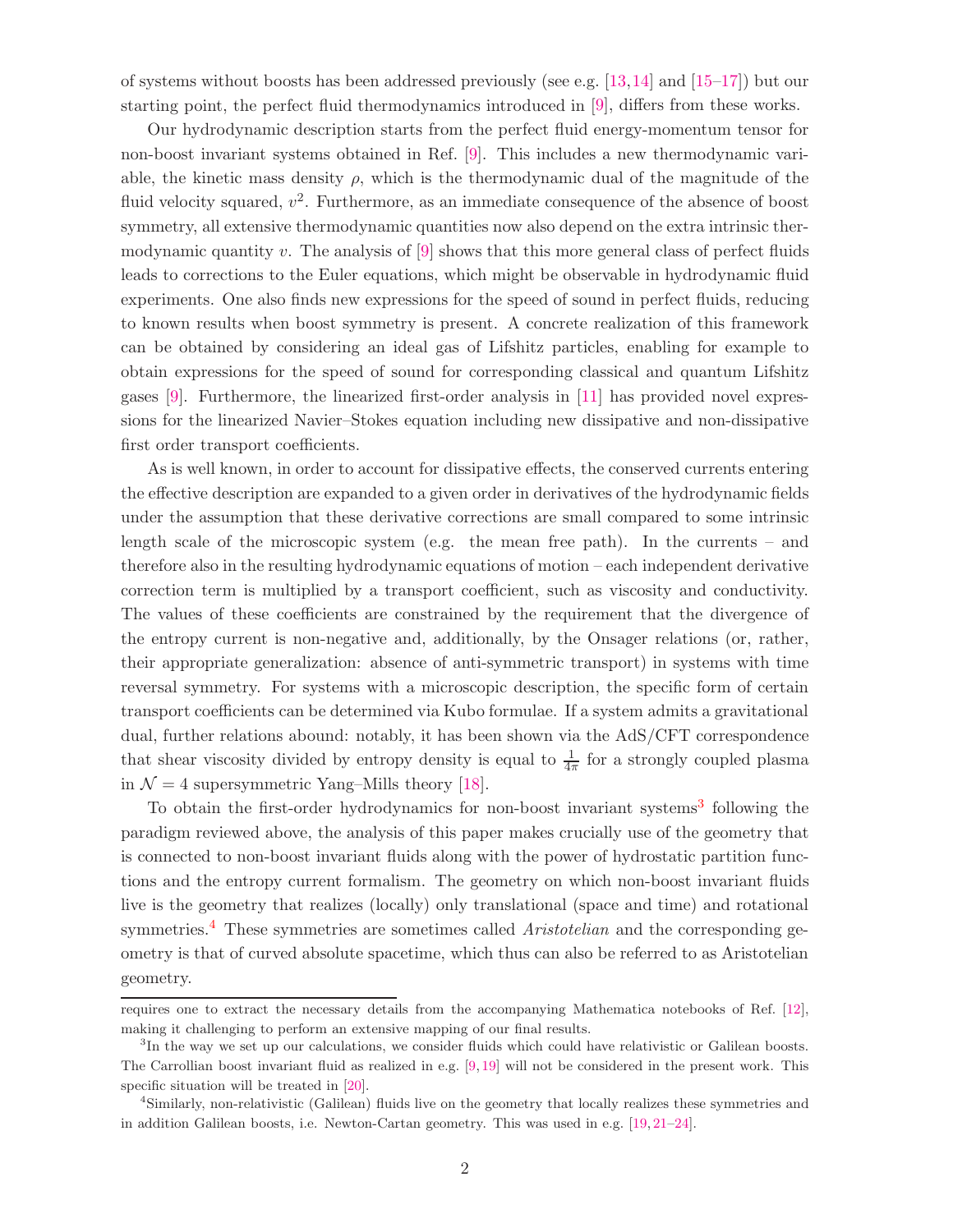An interesting feature of non-boost invariant fluids is the appearance of non-dissipative transport coefficients at first order, alongside dissipative transport coefficients [\[11,](#page-42-6) [12\]](#page-42-7). By applying the entropy current constraint to the full non-linear constitutive relations we show in this paper that there are 10 dissipative transport coefficients and 6 non-dissipative ones. We also show that the number of transport coefficients is unaffected by the introduction of background curvature to first order in derivatives. Following [\[25,](#page-43-6)[26\]](#page-43-7), one can further separate the non-dissipative ones into two types, hydrostatic and non-hydrostatic, which in the present case turns out to be 2 and 4 transport coefficients, respectively. For the case of Lifshitz fluids, these numbers become 7, 1 and 2, respectively. We will show that both the hydrostatic and non-hydrostatic transport coefficients can be obtained using Lagrangian methods. The hydrostatic transport coefficients feature in the non-canonical part of the entropy current and coincide with contributions that can be computed using an action principle obtained by allowing for time dependence in the hydrostatic partition function, see e.g. [\[27,](#page-43-8) [28\]](#page-43-9) and the earlier works [\[29,](#page-43-10) [30\]](#page-43-11). Furthermore, we find that when restricting to linearized perturbations all the non-hydrostatic transport coefficients vanish due to the Onsager relations.

We now return to a brief discussion of the physical relevance of non-boost invariant hydrodynamics, before presenting an outline of the paper.

#### Relevance of non-boost invariant hydrodynamics

As remarked above, for many systems in nature one does not have the luxury of assuming boost symmetry. In condensed matter, for example, one can study critical points where boost symmetries are absent [\[31\]](#page-44-0). The Lifshitz critical point [\[32\]](#page-44-1) is an example of this and related recent papers include quantum critical transport in strange metals, see e.g. [\[33\]](#page-44-2), electrons in graphene [\[34\]](#page-44-3) and viscous electron fluids [\[35\]](#page-44-4). With this application in mind, it is shown in the original Refs. [\[9,](#page-42-4)[11\]](#page-42-6) how the framework of non-boost invariant hydrodynamics can be adapted to (non-relativistic) scale invariant fluids with critical exponent z. This includes particular expressions for the speed of sound in generic  $z$  Lifshitz fluids as well as specific results for the first-order transport coefficients in the linearized case. In particular, it was shown that the sound attenuation constant depends on both shear viscosity and thermal conductivity. The framework was also recently used in [\[36\]](#page-44-5) to study out-of-equilibrium energy transport in a quantum critical fluid with Lifshitz scaling symmetry following a local quench between two semi-infinite fluid reservoirs. It is also interesting to note that Lifshitz hydrodynamics is relevant in connection with non-AdS holographic realizations of systems with Lifshitz thermodynamics  $[23, 37-40]$  $[23, 37-40]$  $[23, 37-40]$ , see also  $[41-45]$ .

More generally non-boost invariant hydrodynamics is of relevance to any system with a reference frame, such as æther theories or in various active matter systems exhibiting e.g. flocking behavior, see e.g. [\[46\]](#page-45-1) and [\[47\]](#page-45-2) for a recent example. General active matter systems typically do not have conserved energy or momentum as the divergence of the energy and momentum currents is equal to 'driving' terms. Non-boost invariant hydrodynamics is only an approximate description for configurations that are close to equilibrium configurations at 'cruising speed' where the driving terms vanish.

Assuming that the fundamental laws of physics are Lorentz invariant, the necessity of some type of reference frame to obtain a system with broken boosts is obvious. Dispersion relations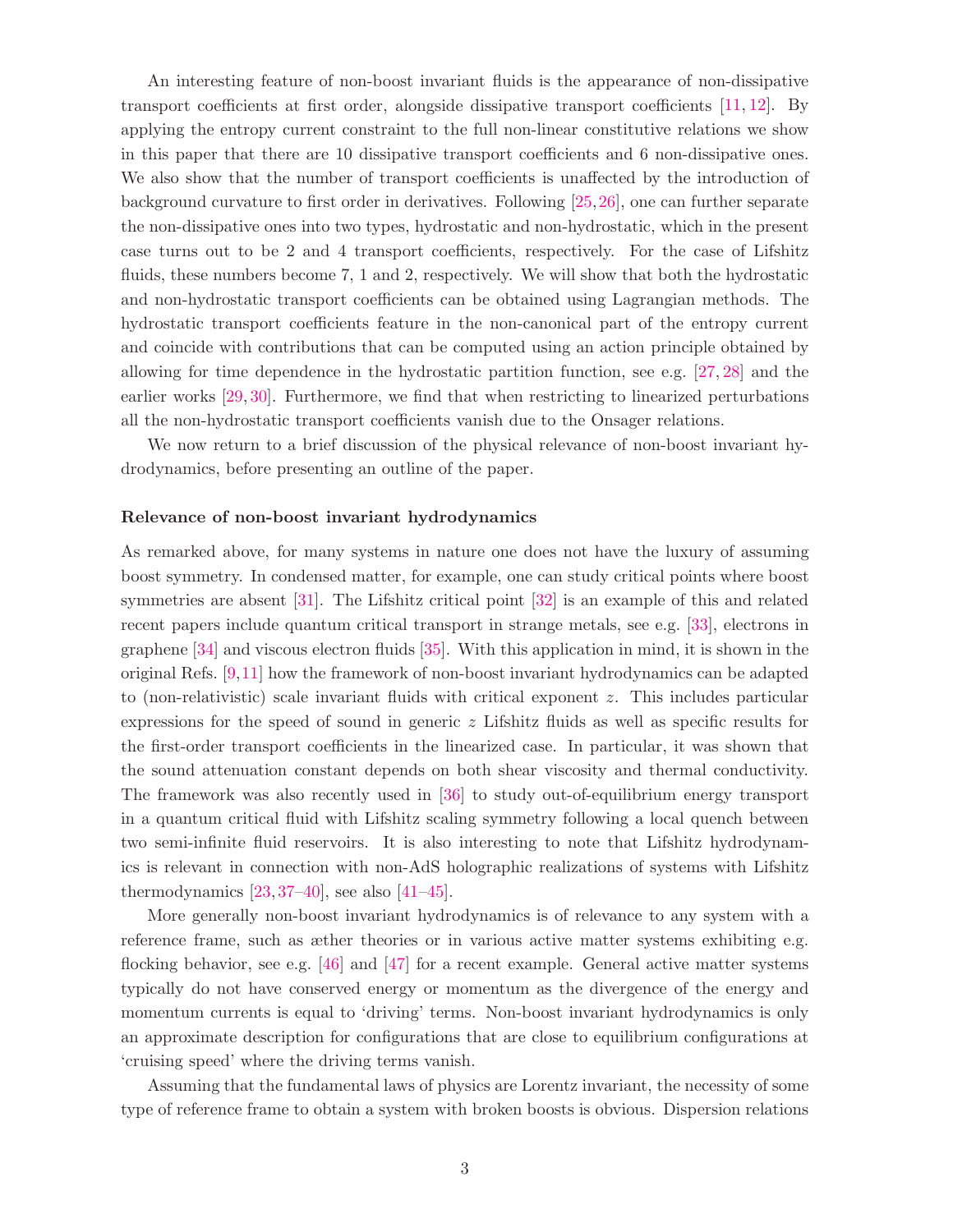which are non-analytic and incompatible with boost invariance, such as those of capillary waves and domain-wall fluctuations in superfluid interfaces (ripplons), see for example [\[48\]](#page-45-3), do indeed describe the propagation of particular fluctuations with respect to a medium. But in order to have a hydrodynamic description of excitations with respect to a medium, we also need that energy and momentum of these excitations are approximately conserved. This is a non-trivial requirement, and requires a relatively weak coupling of the excitations to the medium. In addition, in order to be in the hydrodynamic regime, the interaction times and length scales of the excitations with themselves must be much smaller than those of the excitations with the medium. For example, for electrons in a crystal, the electron-electron scattering rate must be much higher than the rate for scattering of impurities and phonons in order to possibly have hydrodynamic flow [\[34\]](#page-44-3). Obviously, it is an extremely interesting question to find physical systems where all these conditions apply, which we will not address in this paper.

It is of separate interest to understand systems with broken boost symmetry from an effective field theory point of view. Here, the boost breaking arises because we integrate out the degrees of freedom of the medium in a state which breaks the boost symmetry, for example because the medium has a fixed density or particle number. In [\[49\]](#page-45-4) a classification of condensed matter systems that break boost symmetry but preserve rotation and translation invariance was presented. The simplest possibility presented there was a so-called type I framid, which is a system where the unbroken spacetime translation and rotation generators are unmodified in the presence of a boost-breaking state. Curiously, this possibility does not seem to be realized in nature, which was also seen in a recent analysis of the structure of Goldstone bosons associated to boost breaking [\[50\]](#page-45-5). In such a putative type I framid the expectation value of the energy-momentum tensor must be proportional to the metric with the sum of the energy density and the pressure equal to zero. This is similar to the effective energy-momentum tensor one can associate to a cosmological constant, and also the form of the energy-momentum tensor in the presence of additional 'Carroll' boost invariance [\[9\]](#page-42-4). It is unclear whether any systems in nature properly realize Carroll symmetry and this observation may be in fact equivalent to the non-existence of type I framids. For a more detailed discussion of systems with (approximate) Carroll symmetry, we refer the reader to [\[20\]](#page-43-3).

A simple example which gives rise to a system without boost invariance and which does appear in nature is a superfluid with a spontaneously broken  $U(1)$  symmetry of the type considered in [\[51\]](#page-45-6). These systems contain a coupling  $\int d^{d+1}x A_\mu J^\mu$  where  $J^\mu$  is the current associated to the global  $U(1)$  symmetry and  $A_\mu$  acquires an expectation value  $A_\mu = \lambda \delta_\mu^0$ . This is reminiscent of a chemical potential and we assume that at finite  $\lambda$  the ground state breaks the global  $U(1)$  symmetry. If  $\lambda$  is constant the system remains invariant under translations and rotations. Our hydrodynamical description will still be a good approximation as long as  $|\partial_\mu \lambda| \ll |\lambda|$  so that energy and momentum are approximately conserved. To find the energy-momentum tensor of the theory, it is convenient to use vielbeins to convert curved into flat indices, and to assume that  $A_a = \lambda \delta_a^0$ . This is now a scalar and not a tensor from the spacetime point of view, and one can obtain a conserved stress-tensor by varying with respect to the vielbeins as described in e.g. [\[52\]](#page-45-7). The result of this computation is a new stress tensor of the form  $T^{\text{new}}_{\mu\nu} \sim T^{\text{old}}_{\mu\nu} + J_{\mu}A_{\nu}$  which is clearly not symmetric and therefore incompatible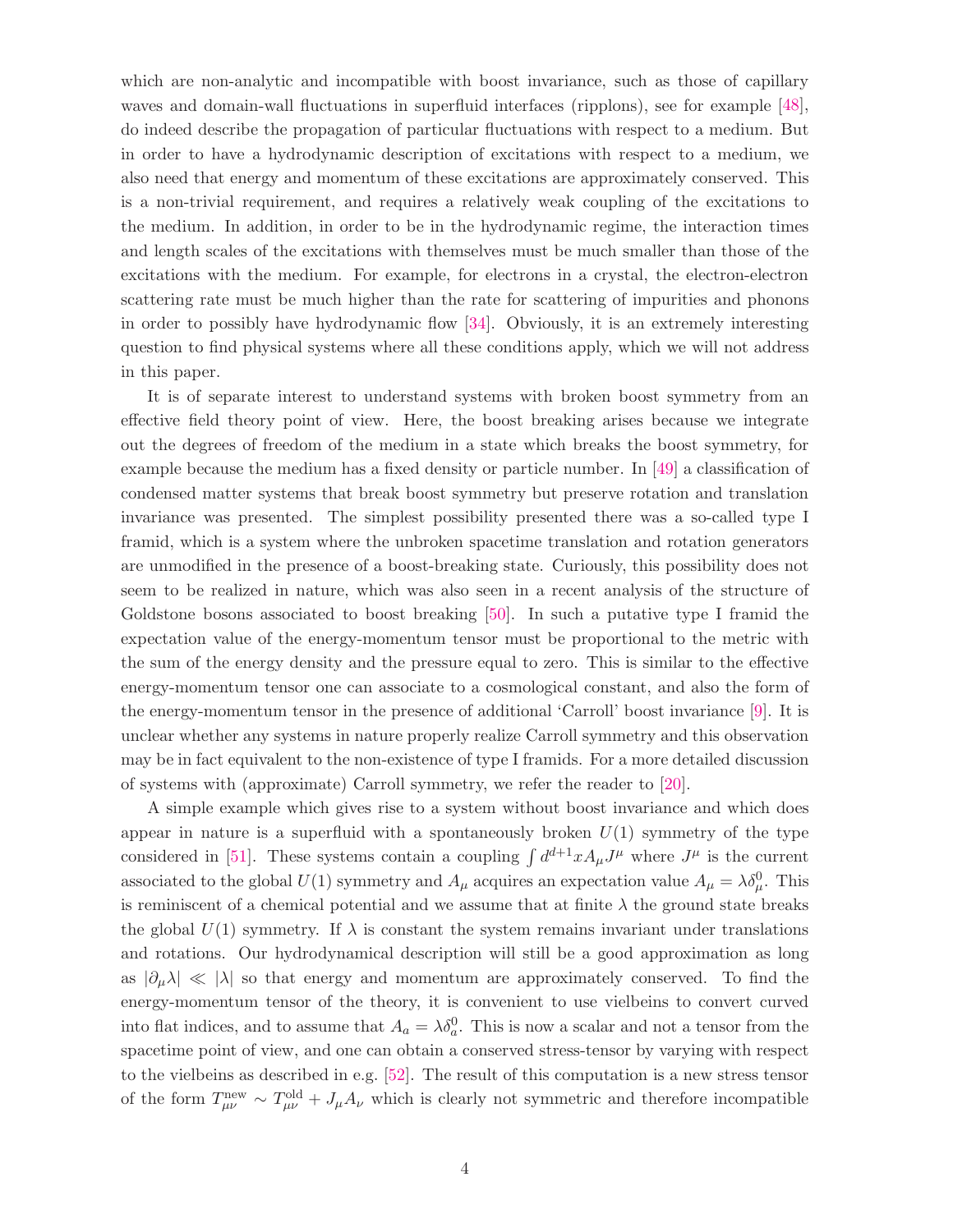with boost invariance. Moreover it shows that the new generator of time translations is a linear combination of the old generator plus the  $U(1)$  current. As described in detail in [\[49\]](#page-45-4), other breaking patterns are also possible.

#### Outline

The paper is organized in the following way. In Section [2,](#page-6-0) we recap and establish facts about perfect boost-agnostic<sup>[5](#page-6-2)</sup> fluids and Aristotelian geometry. Next, in Section [3,](#page-11-0) we formulate the entropy current on curved spacetime and define three sectors of transport: hydrostatic non-dissipative, non-hydrostatic non-dissipative and dissipative transport. Subsequently, in Section [4,](#page-13-0) we present a Lagrangian description of both hydrostatic and non-hydrostatic transport and furthermore we connect the Lagrangian formulation to the non-canonical contributions to the entropy current. Finally, in Section [5](#page-26-0) we obtain and combine all first order transport coefficients using constitutive relations. We end with a discussion and outlook in Section [6.](#page-35-0) Two appendices are included. [A](#page-38-0)ppendix A presents the features of hydrodynamic frame transformations from a generic frame to the Landau frame. Appendix [B](#page-39-0) presents the details of the derivation of the non-canonical entropy current by using constitutive relations (as opposed to an action formulation as dones in Section [4\)](#page-13-0).

## <span id="page-6-1"></span><span id="page-6-0"></span>2 Non-boost invariant perfect fluids and geometry

#### 2.1 Perfect fluids on flat spacetime

Consider a charged perfect fluid in  $(d+1)$ -dimensions, which has spatial rotational invariance and translational invariance in both time and space, as was studied in [\[9,](#page-42-4)[11\]](#page-42-6). One can choose the fluid variables to be chemical potential  $\mu$ , temperature T and fluid velocity  $v^i$ . These variables are allowed to depend on space and time. It is assumed, however, that locally there exists a thermodynamic equilibrium. We furthermore assume pressure P to be a function of  $\mu$ , T and  $v^2$ . In other words, we assume the equation of state to be of the form  $P \equiv P(T, \mu, v^2)$ . Through the Gibbs-Duhem relation,

<span id="page-6-3"></span>
$$
dP = sdT + nd\mu + \frac{1}{2}\rho dv^2, \qquad (2.1)
$$

we can express entropy density s, charge density n and kinetic mass density  $\rho$  in terms of the fluid variables. Finally, we have the Euler relation

<span id="page-6-4"></span>
$$
\mathcal{E} = -P + sT + \mu n + \rho v^2, \qquad (2.2)
$$

which expresses the total energy density  $\mathcal E$  in terms of the fluid variables. In the presence of a boost symmetry, the corresponding Ward identity implies that the term containing kinetic mass density in  $(2.1)$  and  $(2.2)$  can be absorbed into the other fluid variables [\[9,](#page-42-4)[11\]](#page-42-6). This leads to velocity independent thermodynamic relations – a hallmark of boost invariant systems.

The conserved currents, energy-momentum tensor  $T^{\mu}{}_{\nu}$  and charge current  $J^{\mu}$  can all be expressed as functions of the fluid variables in a derivative expansion, the form of which is

<span id="page-6-2"></span><sup>&</sup>lt;sup>5</sup>We sometimes use the terminology 'boost-agnostic' (instead of non-boost invariant) to highlight the fact that the analysis holds in principle for any fluid regardless of whether it has boost symmetries or not.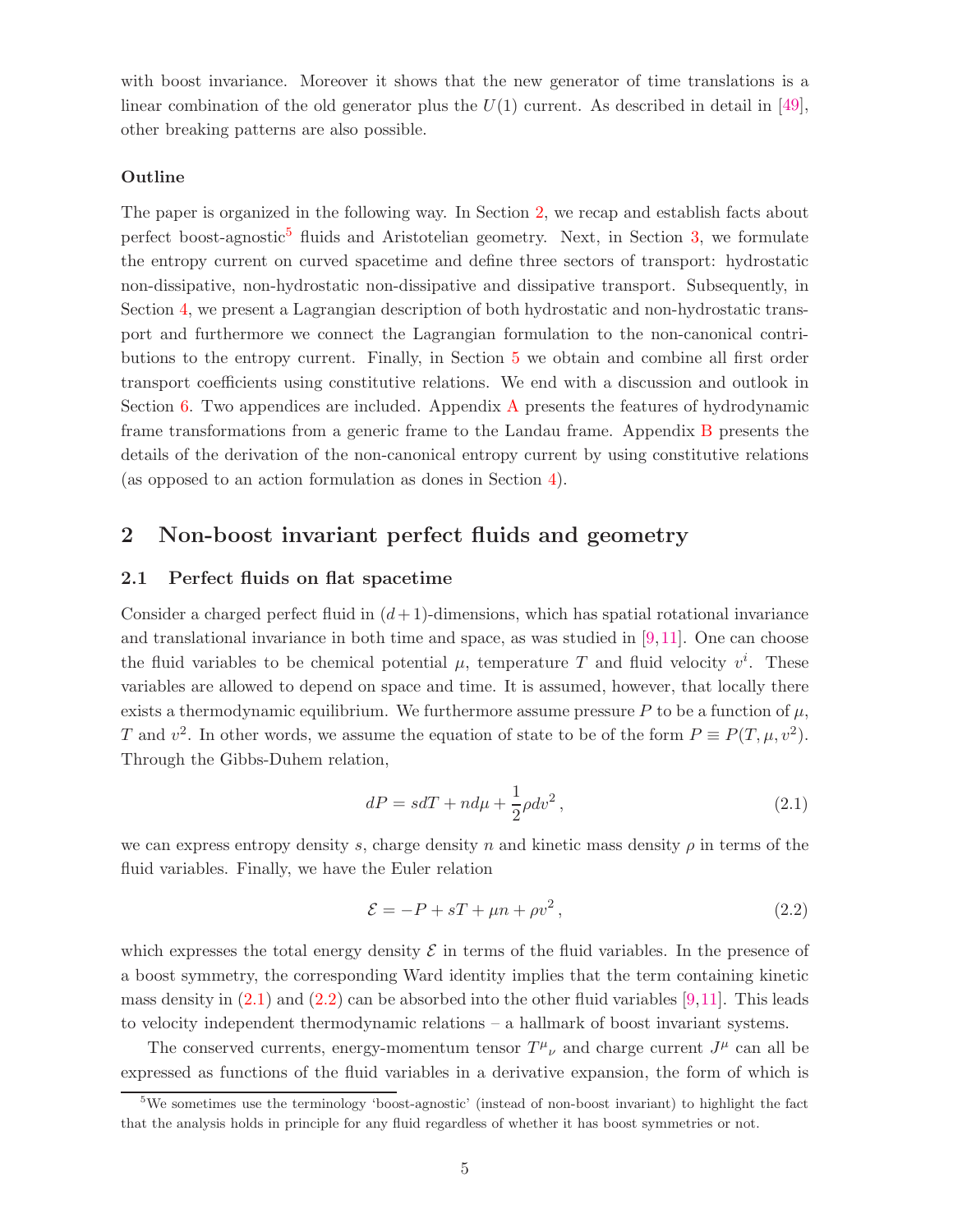dictated by the symmetry of the problem. The divergence of these conserved currents gives rise to the dynamics of the fluid. The most general homogeneous and isotropic perfect fluid, i.e. at zeroth order in derivatives, is characterized by [\[9,](#page-42-4) [11\]](#page-42-6)

$$
T^{0}_{0} = -\mathcal{E}, \quad T^{i}_{0} = -(\mathcal{E} + P)v^{i}, \quad T^{0}_{j} = \rho v_{j}, \quad T^{i}_{j} = P\delta^{i}_{j} + \rho v^{i} v_{j}, \quad (2.3)
$$

<span id="page-7-2"></span>
$$
J^0 = n \,, \quad J^i = n v^i \,. \tag{2.4}
$$

Here we presented the fluid written in the LAB frame, in which the observer is at rest. For fluids without boost symmetries, it is useful to define the internal energy

$$
\tilde{\mathcal{E}} = \mathcal{E} - \rho v^2 \,,\tag{2.5}
$$

in terms of which the Euler and Gibbs-Duhem relations read

<span id="page-7-3"></span>
$$
\tilde{\mathcal{E}} + P = Ts + \mu n, \qquad d\tilde{\mathcal{E}} + \frac{1}{2}\rho dv^2 = Tds + \mu dn, \qquad dP = sdT + nd\mu + \frac{1}{2}\rho dv^2. \tag{2.6}
$$

<span id="page-7-0"></span>In the subsequent analysis, we will drop the charge current.

#### 2.2 Curved geometry for non-boost invariant fluids

Fluids without boosts live on the geometry of absolute spacetime, which, due to Penrose, is sometimes referred to as *Aristotelian* geometry [\[53\]](#page-45-8). This geometry locally realizes Aristotelian symmetries consisting of translations in time and space along with rotations.

We define an Aristotelian geometry in terms of a 1-form  $\tau_{\mu}$  (clock-form), along with a symmetric covariant tensor  $h_{\mu\nu}$  (spatial metric), where, notably, neither field has been assigned any local tangent space transformations. The signature of  $h_{\mu\nu}$  is  $(0, 1, \ldots, 1)$ . We emphasize that this is different from (torsional) Newton–Cartan geometry (see e.g. [\[54–](#page-45-9)[56\]](#page-45-10)), in which  $h_{\mu\nu}$  is endowed with transformation properties corresponding to local Galilean boosts. Likewise, in Carrollian geometry (see for example [\[57\]](#page-45-11)), it is  $\tau_{\mu}$  – but not  $h_{\mu\nu}$  – that transforms under local Carrollian boosts. In the more familiar case of Lorentzian geometry, both  $\tau_{\mu}$  and  $h_{\mu\nu}$  transform under local Lorentz transformations in such a way that  $\gamma_{\mu\nu} = -\tau_{\mu}\tau_{\nu} + h_{\mu\nu}$ remains invariant.

In this way, Galilean<sup>[6](#page-7-1)</sup>, Carrollian, and Lorentzian geometries all arise as special cases of Aristotelian geometry via the imposition of specific local tangent space transformations on the geometric data  $\tau_{\mu}$  and  $h_{\mu\nu}$ .

Because of the signature of  $h_{\mu\nu}$ , we can decompose it into vielbeins in the following manner

$$
h_{\mu\nu} = \delta_{ab} e^a_{\mu} e^b_{\nu} \tag{2.7}
$$

where  $a = 1, \ldots, d$  and  $\mu$  takes  $d+1$  values. The spatial vielbeins  $e^a_\mu$  transform under local  $SO(d)$  transformations. Note that the square matrix  $(\tau_{\mu}, e_{\mu}^{a})$  is invertible with inverse denoted by  $(v^{\mu}, e^{\mu}_{a})$  – these objects satisfy the following orthonormality relations

$$
v^{\mu}\tau_{\mu} = -1, \qquad v^{\mu}e^a_{\mu} = 0, \qquad e^{\mu}_a\tau_{\mu} = 0, \qquad e^{\mu}_a e^b_{\mu} = \delta^b_a. \tag{2.8}
$$

<span id="page-7-1"></span> ${}^{6}$ We remark that in order to obtain torsional Newton–Cartan geometry from Aristotelian geometry, we need an extra gauge field. See e.g. [\[56,](#page-45-10) [58\]](#page-45-12) and references therein.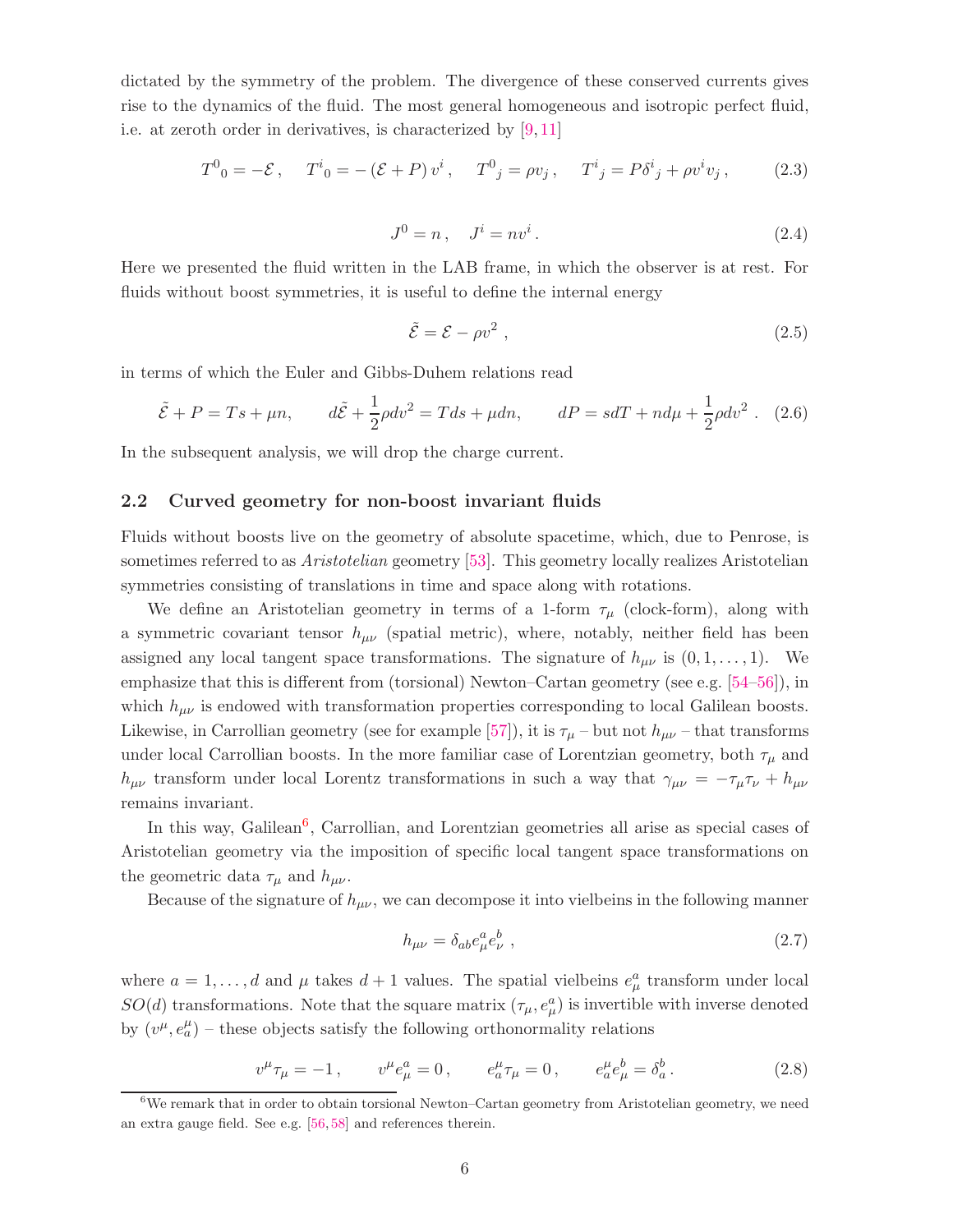Furthermore, these fields satisfy the completeness relation

<span id="page-8-1"></span>
$$
-v^{\mu}\tau_{\nu} + e^{\mu}_{a}e^a_{\nu} = \delta^{\mu}_{\nu} . \qquad (2.9)
$$

The determinant of  $(\tau_{\mu}, e_{\mu}^{a})$  will be denoted by  $e$ , i.e.

$$
e = \det(\tau_{\mu}, e_{\mu}^{a}). \qquad (2.10)
$$

<span id="page-8-0"></span>For completeness, we remark that it is in general possible to choose an affine connection  $\Gamma^{\lambda}_{\mu\nu}$ that obeys

$$
\nabla_{\mu}\tau_{\nu}=0\,,\qquad\nabla_{\mu}h_{\nu\rho}=0\,.
$$
\n(2.11)

Let us make the following ansatz for  $\Gamma_{\mu\nu}^{\lambda}$ :

$$
\Gamma^{\lambda}_{\mu\nu} = -v^{\lambda}\partial_{\mu}\tau_{\nu} + \frac{1}{2}h^{\lambda\kappa} \left(\partial_{\mu}h_{\nu\kappa} + \partial_{\nu}h_{\mu\kappa} - \partial_{\kappa}h_{\mu\nu}\right) - h^{\lambda\kappa}\tau_{\nu}K_{\mu\kappa} + C^{\lambda}_{\mu\nu}.
$$
 (2.12)

where we introduced the extrinsic curvature

<span id="page-8-5"></span>
$$
K_{\mu\nu} = -\frac{1}{2} \mathcal{L}_v h_{\mu\nu} \ . \tag{2.13}
$$

The extrinsic curvature is purely spatial,

$$
v^{\mu}K_{\mu\nu} = 0 \tag{2.14}
$$

and its trace satisfies

<span id="page-8-3"></span>
$$
K := h^{\mu\nu} K_{\mu\nu} = -e^{-1} \partial_{\mu} (e^{j\mu}) \ , \quad h^{\mu\nu} = \delta^{ab} e^{\mu}_a e^{\nu}_b \ . \tag{2.15}
$$

The equations  $(2.11)$  are obeyed if we take

$$
C^{\lambda}_{\mu\nu}\tau_{\lambda} = 0, \qquad C^{\lambda}_{\mu\nu}h_{\lambda\rho} + C^{\lambda}_{\mu\rho}h_{\nu\lambda} = 0. \tag{2.16}
$$

We can for example choose a connection with  $C_{\mu\nu}^{\lambda} = 0$ . This connection has non-zero torsion given by

$$
\Gamma^{\lambda}_{[\mu\nu]} = -\frac{1}{2}v^{\lambda}\tau_{\mu\nu} + \frac{1}{4}h^{\lambda\kappa}\tau_{\nu}\mathcal{L}_{v}h_{\mu\kappa} - \frac{1}{4}h^{\lambda\kappa}\tau_{\mu}\mathcal{L}_{v}h_{\nu\kappa},\tag{2.17}
$$

where we defined the torsion 2-form

<span id="page-8-4"></span>
$$
\tau_{\mu\nu} = \partial_{\mu}\tau_{\nu} - \partial_{\nu}\tau_{\mu} \tag{2.18}
$$

We have included the discussion of the connection for completeness. However, we will never use any particular connection in this paper. Up to first order in derivatives we can make do with Lie derivatives, exterior derivatives and divergences. At second order in the derivative expansion, however, a choice must be made in order to write down curvatures.

Finally, we remark that flat Aristotelian spacetime in Cartesian coordinates corresponds to

<span id="page-8-2"></span>
$$
\tau_{\mu} = \delta^0_{\mu}, \qquad h_{\mu\nu} = \delta^i_{\mu}\delta^i_{\nu}, \qquad v^{\mu} = -\delta^{\mu}_0, \qquad h^{\mu\nu} = \delta^{\mu}_i\delta^{\nu}_i \,, \tag{2.19}
$$

where we split the spacetime index  $\mu = (0, i)$  into temporal and spatial directions.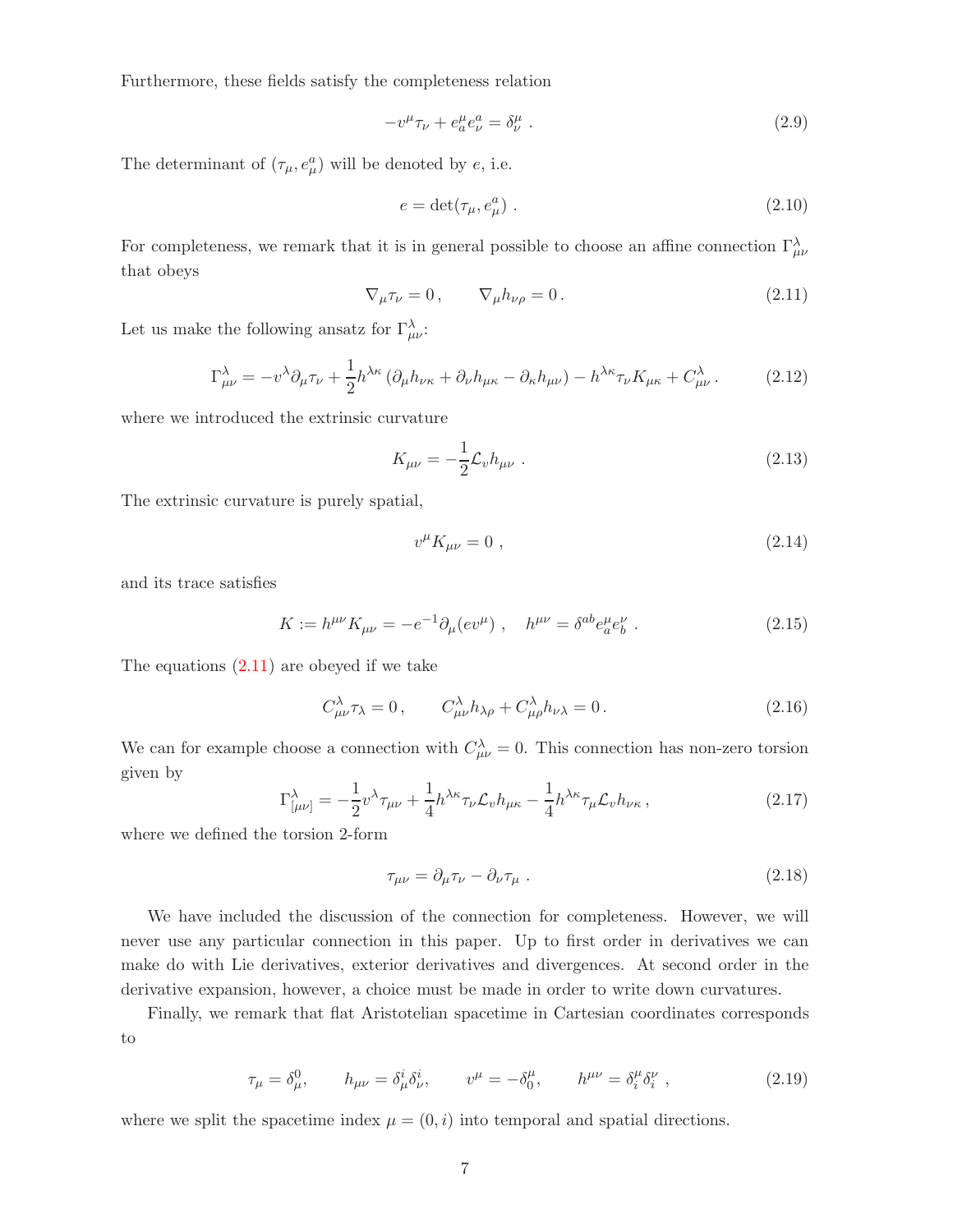#### <span id="page-9-0"></span>2.3 Perfect fluids on a curved background

Consider a perfect fluid living on an Aristotelian geometry described by  $\{\tau_{\mu}, h_{\mu\nu}\}\$  with fluid velocity  $u^{\mu}$  satisfying

<span id="page-9-1"></span>
$$
u^{\mu}\tau_{\mu} = 1 \tag{2.20}
$$

On flat space,  $u^{\mu} = (1, v^{i})$ , and the curved space analogue of  $v^{2}$  is  $u^{2} = h_{\mu\nu}u^{\mu}u^{\nu}$ . When combined with the completeness relation [\(2.9\)](#page-8-1) this implies the following decomposition of the fluid velocity  $u^{\mu}$ ,

<span id="page-9-5"></span>
$$
u^{\mu} = -v^{\mu} + h^{\mu\rho}h_{\rho\nu}u^{\nu} , \qquad (2.21)
$$

in terms of timelike and spacelike components, respectively. The perfect fluid energy-momentum tensor [\(2.3\)](#page-7-2) generalized to a curved background reads [\[9\]](#page-42-4) (see also Section [4.2\)](#page-16-0)

$$
T^{\mu}{}_{\nu} = -\left(\tilde{\mathcal{E}} + P + \rho u^2\right)u^{\mu}\tau_{\nu} + \rho u^{\mu}u^{\rho}h_{\rho\nu} + P\delta^{\mu}_{\nu} \ . \tag{2.22}
$$

Using the property  $(2.20)$ , this can also be written as

$$
T^{\mu}{}_{\nu} = u^{\mu}u^{\rho}\left[-\left(\tilde{\mathcal{E}} + P + \rho u^2\right)\tau_{\rho}\tau_{\nu} + \rho h_{\rho\nu}\right] + P\delta^{\mu}_{\nu} \ . \tag{2.23}
$$

It is furthermore useful to express the energy-momentum tensor  $T^{\mu}{}_{\nu}$  as

<span id="page-9-6"></span>
$$
T^{\mu}{}_{\nu} = -T^{\mu}\tau_{\nu} + T^{\mu\rho}h_{\rho\nu} \,. \tag{2.24}
$$

where

<span id="page-9-4"></span>
$$
T^{\mu} = \mathcal{E}u^{\mu} + Ph^{\mu\rho}h_{\rho\nu}u^{\nu}, \qquad (2.25)
$$

$$
T^{\mu\nu} = P h^{\mu\nu} + \rho u^{\mu} u^{\nu}, \qquad (2.26)
$$

are the energy current and momentum-stress tensor, respectively.

If we are dealing with a theory on a generic curved Aristotelian background for which there is an action principle, then diffeomorphism invariance implies the following conservation equation for the energy-momentum tensor<sup>[7](#page-9-2)</sup>

$$
e^{-1}\partial_{\mu}\left(eT^{\mu}_{\ \rho}\right) + T^{\mu}\partial_{\rho}\tau_{\mu} - \frac{1}{2}T^{\mu\nu}\partial_{\rho}h_{\mu\nu} = 0. \tag{2.27}
$$

This will be shown in Section [4.2.](#page-16-0) When we are dealing with an on-shell theory (as we are in the case of dissipative fluids) then we simply impose  $(2.27)$  as the correct conservation equation. This is the analogue of declaring  $\nabla_{\mu}T^{\mu\nu} = 0$  to be the conservation equation in the relativistic case. Notice that in flat space (in Cartesian coordinates), Eq. [\(2.27\)](#page-9-3) reproduces the usual divergence of the energy-momentum tensor, as it is supposed to. The first term expresses the usual divergence of the energy-momentum tensor, while the remaining terms

<span id="page-9-3"></span>
$$
0 = e^{-1} \partial_{\mu} (ek^{\rho} T^{\mu}{}_{\rho}) + T^{\mu} \mathcal{L}_{k} \tau_{\mu} - \frac{1}{2} T^{\mu \nu} \mathcal{L}_{k} h_{\mu \nu} ,
$$

so if  $k^{\rho}$  is Killing (cf. Eqs. [\(4.2\)](#page-13-2) and [\(4.3\)](#page-13-2)), we find that  $0 = e^{-1}\partial_{\mu}(ek^{\rho}T^{\mu}_{\rho})$ , that is to say,  $k^{\rho}T^{\mu}_{\rho}$  is a conserved current.

<span id="page-9-2"></span><sup>&</sup>lt;sup>7</sup>Contracting [\(2.27\)](#page-9-3) with a vector  $k^{\rho}$ , we get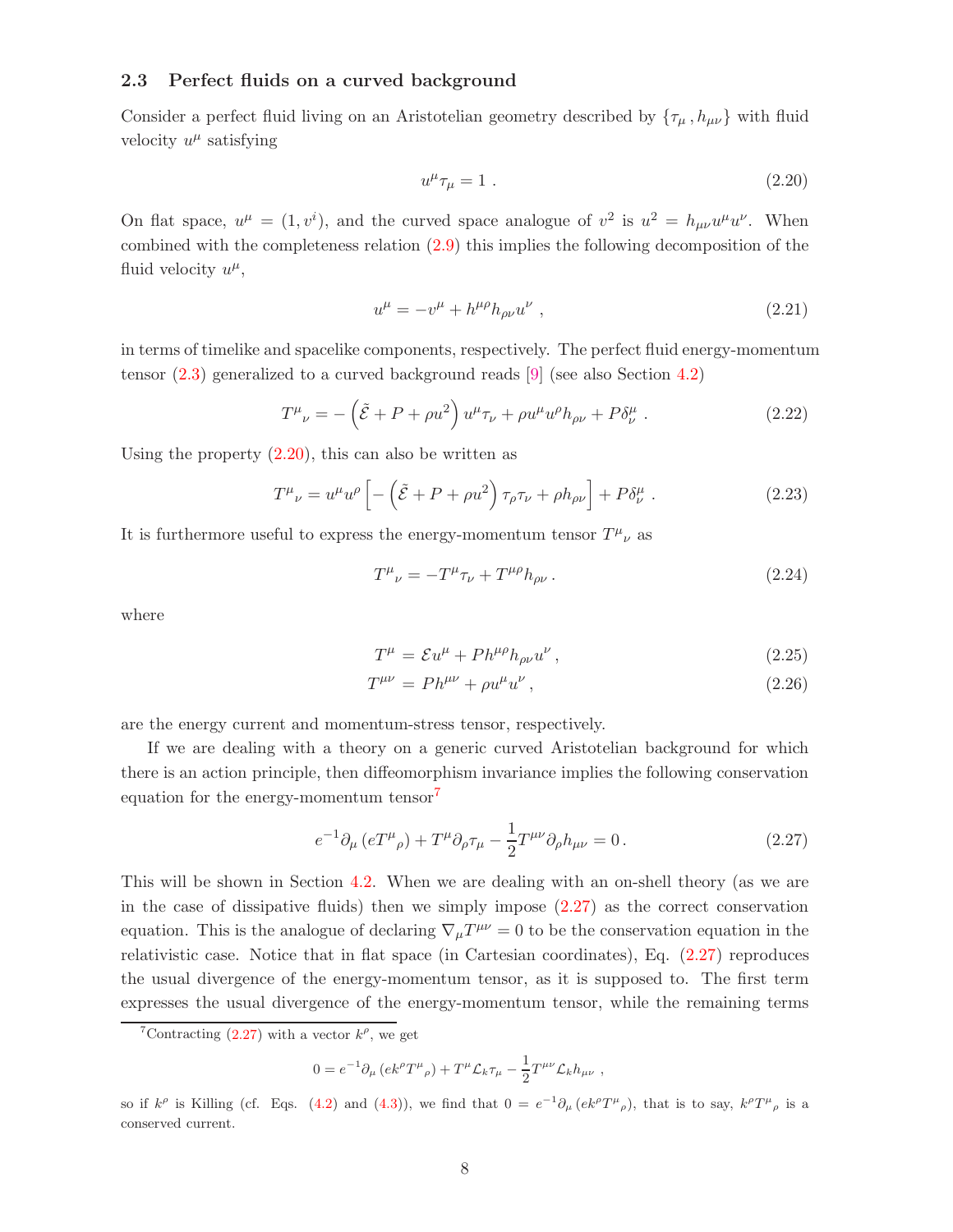are currents contracted with their sources, on which a derivative acts. It thus takes the standard form of a divergence of a current being equal to the sum of the responses times the derivative of the sources. For completeness, we remark that the equation of motion [\(2.27\)](#page-9-3) admits the covariantization

$$
\nabla_{\mu}T^{\mu}{}_{\rho} + T^{\mu}\nabla_{\rho}\tau_{\mu} - \frac{1}{2}T^{\mu\sigma}\nabla_{\rho}h_{\mu\sigma} - \left(\Gamma^{\mu}_{\mu\sigma} - e^{-1}\partial_{\sigma}e\right)T^{\sigma}{}_{\rho} + 2\Gamma^{\lambda}_{\left[\mu\rho\right]}T^{\mu}{}_{\lambda} = 0\,,\tag{2.28}
$$

for *any* choice of connection  $\Gamma^{\rho}_{\mu\nu}$ .

It is useful to recast the equation of motion  $(2.27)$  for the perfect fluid  $(2.25)$ – $(2.26)$ , using the thermodynamic relations [\(2.6\)](#page-7-3), in the following form

<span id="page-10-0"></span>
$$
0 = \mathcal{L}_{\beta} s + \frac{s}{2} h^{\mu\nu} \left( \mathcal{L}_{\beta} h_{\mu\nu} - h_{\mu\sigma} u^{\sigma} \mathcal{L}_{\beta} \tau_{\nu} - h_{\nu\sigma} u^{\sigma} \mathcal{L}_{\beta} \tau_{\mu} \right) , \qquad (2.29)
$$

$$
0 = \Pi^{\rho}{}_{\nu} h_{\rho\lambda} \left[ -sTh^{\lambda\mu} \mathcal{L}_{\beta} \tau_{\mu} + u^{\lambda} \mathcal{L}_{\beta} \rho \right.+ \frac{\rho}{2} \left( u^{\mu} h^{\kappa\lambda} + u^{\kappa} h^{\mu\lambda} + u^{\lambda} h^{\mu\kappa} \right) \left( \mathcal{L}_{\beta} h_{\kappa\mu} - h_{\kappa\sigma} u^{\sigma} \mathcal{L}_{\beta} \tau_{\mu} - h_{\mu\sigma} u^{\sigma} \mathcal{L}_{\beta} \tau_{\kappa} \right) \right], \quad (2.30)
$$

where we introduced the spatial projector

$$
\Pi^{\rho}_{\ \mu} = \delta^{\rho}_{\mu} - u^{\rho} \tau_{\mu} \ , \tag{2.31}
$$

which satisfies

$$
\Pi^{\rho}_{\ \mu}u^{\mu} = 0 = \Pi^{\rho}_{\ \mu}\tau_{\rho} \ , \quad \Pi^{\mu}_{\ \alpha}\Pi^{\alpha}_{\ \nu} = \Pi^{\mu}_{\ \nu} \ . \tag{2.32}
$$

Furthermore, the Lie-derivative  $\mathcal{L}_{\beta}$  in [\(2.29\)](#page-10-0) and [\(2.30\)](#page-10-0) is defined with respect to the vector

$$
\beta^{\mu} = u^{\mu}/T. \tag{2.33}
$$

In the remainder of this section we establish some identities that will be crucial later on. Equation [\(2.29\)](#page-10-0) expresses entropy conservation and [\(2.30\)](#page-10-0) represents conservation of momentum. Using that s and  $\rho$  can both be thought of as functions of T and  $u^2$  along with the identities

$$
u^{\mu} \mathcal{L}_{\beta} \tau_{\mu} = -\frac{1}{T^2} u^{\mu} \partial_{\mu} T , \qquad (2.34)
$$

$$
u^{\mu}u^{\nu}\mathcal{L}_{\beta}h_{\mu\nu} = \frac{1}{T}u^{\mu}\partial_{\mu}u^{2} - 2\frac{u^{2}}{T^{2}}u^{\mu}\partial_{\mu}T, \qquad (2.35)
$$

where  $u^2 = h_{\mu\nu}u^{\mu}u^{\nu}$ , we can view the perfect fluid equation as providing  $\mathcal{L}_{\beta}\tau_{\rho}$  in terms of  $\mathcal{L}_{\beta}h_{\mu\nu} - h_{\mu\sigma}u^{\sigma}\mathcal{L}_{\beta}\tau_{\nu} - h_{\nu\sigma}u^{\sigma}\mathcal{L}_{\beta}\tau_{\mu}$ , i.e.

<span id="page-10-1"></span>
$$
\mathcal{L}_{\beta}\tau_{\rho} = \frac{1}{2}X_{\rho}^{\mu\nu}(\mathcal{L}_{\beta}h_{\mu\nu} - h_{\mu\sigma}u^{\sigma}\mathcal{L}_{\beta}\tau_{\nu} - h_{\nu\sigma}u^{\sigma}\mathcal{L}_{\beta}\tau_{\mu}), \qquad (2.36)
$$

where  $X_{\rho}^{\mu\nu}$  is given by

<span id="page-10-2"></span>
$$
X_{\rho}^{\mu\nu} = \frac{1}{sT} \Pi^{\sigma}{}_{\rho} \left\{ 2 \left( \frac{\partial P}{\partial u^2} \right)_s h_{\sigma\lambda} u^{\lambda} h^{\mu\nu} + 2 \left( \frac{\partial \rho}{\partial u^2} \right)_s h_{\sigma\lambda} u^{\lambda} u^{\mu} u^{\nu} + \rho \left( u^{\mu} \delta^{\nu}_{\sigma} + u^{\nu} \delta^{\mu}_{\sigma} \right) \right\} + \tau_{\rho} \frac{1}{T} \left[ u^{\mu} u^{\nu} \left( \frac{\partial \rho}{\partial s} \right)_{u^2} + h^{\mu\nu} \left( \frac{\partial P}{\partial s} \right)_{u^2} \right].
$$
 (2.37)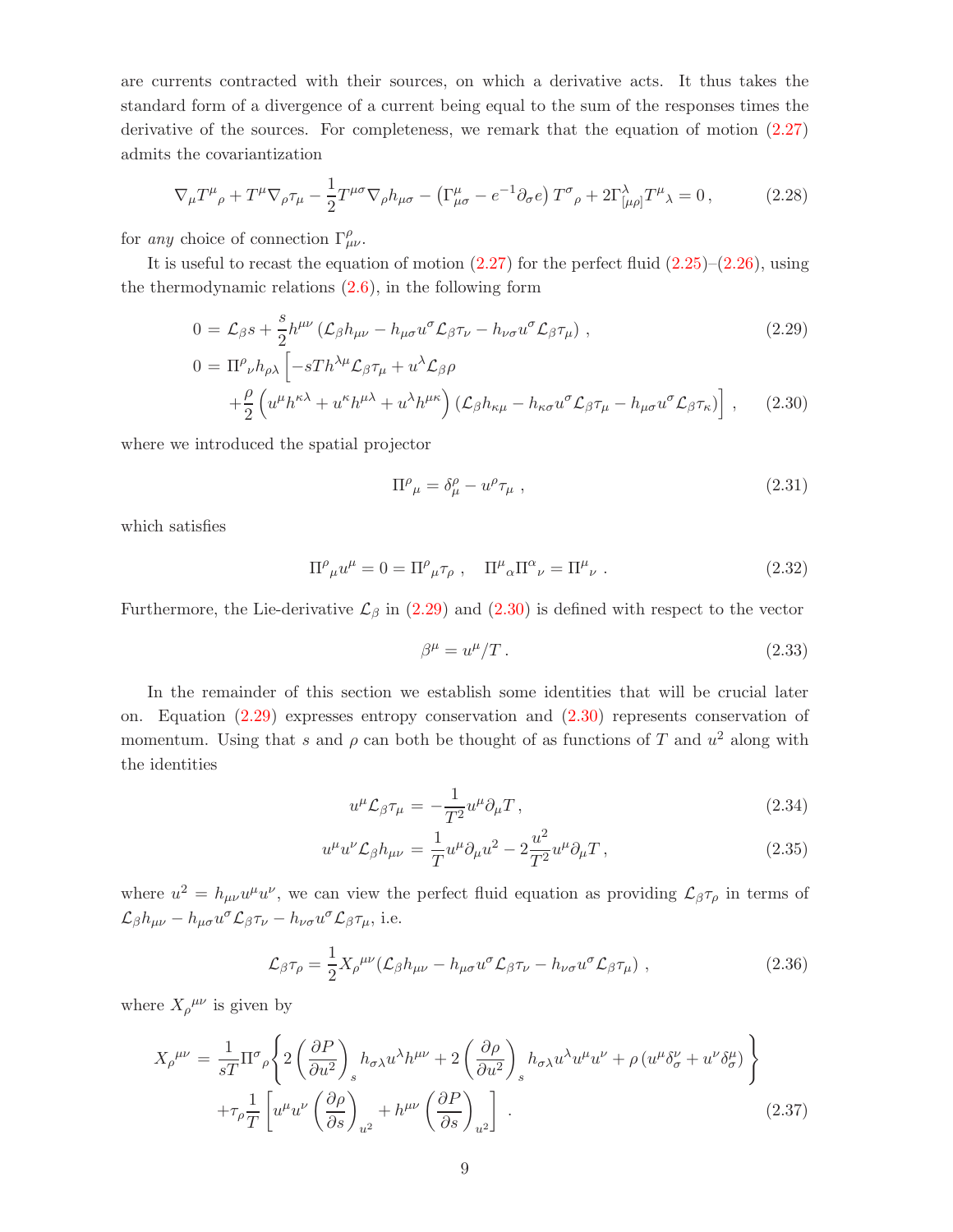The expression in parentheses on the RHS of  $(2.36)$  has the nice property that

$$
\mathcal{L}_{\beta}h_{\mu\nu} - h_{\mu\sigma}u^{\sigma}\mathcal{L}_{\beta}\tau_{\nu} - h_{\nu\sigma}u^{\sigma}\mathcal{L}_{\beta}\tau_{\mu} = \frac{1}{T}\left(\mathcal{L}_{u}h_{\mu\nu} - h_{\mu\sigma}u^{\sigma}\mathcal{L}_{u}\tau_{\nu} - h_{\nu\sigma}u^{\sigma}\mathcal{L}_{u}\tau_{\mu}\right),
$$
 (2.38)

so that these are Lie derivatives along velocity with, notably, an absence of T derivatives. Finally, we remark that on flat space (cf. Eq. [\(2.19\)](#page-8-2)), this special combination reduces to

$$
\mathcal{L}_{\beta}h_{\mu\nu} - h_{\mu\sigma}u^{\sigma}\mathcal{L}_{\beta}\tau_{\nu} - h_{\nu\sigma}u^{\sigma}\mathcal{L}_{\beta}\tau_{\mu} \stackrel{\text{flat}}{\rightarrow} \frac{1}{T}\left(h_{\mu\sigma}\partial_{\nu}u^{\sigma} + h_{\nu\sigma}\partial_{\mu}u^{\sigma}\right) ,\qquad (2.39)
$$

which will be useful in Section  $5$ , where  $-$  after setting up the general problem of first-order corrections to non-boost invariant fluids – we specialize to flat space.

## <span id="page-11-0"></span>3 Entropy current

Going beyond perfect fluids means moving away from local thermodynamic equilibrium and requires derivative corrections to be added to the energy-momentum tensor. We will work up to first order in derivatives. The goal will be to identify all allowed tensorial structures whose coefficients are known as transport coefficients. By 'allowed' we mean 'allowed by symmetry' and furthermore 'allowed by entropy considerations'. We will impose that the fluid locally obeys the second law of thermodynamics, and hence there must exist an entropy current  $S^{\mu}$ with non-negative divergence

<span id="page-11-2"></span>
$$
e^{-1}\partial_{\mu}\left(eS^{\mu}\right)\geq 0\,. \tag{3.1}
$$

By the entropy current we mean the most general current, constructed from the fluid variables, up to first order in derivatives such that it reduces to  $su^{\mu}$  for a perfect fluid and such that its divergence is non-negative for all fluid configurations. The requirement that the divergence of the entropy current is non-negative constrains the transport coefficients appearing in the expansion of the energy-momentum tensor. In this section, we elucidate the structure of the entropy current beyond perfect fluid order and, in particular, show that the appropriate fluid variables on curved space involve Lie derivatives of the geometric objects  $\tau_{\mu}$  and  $h_{\mu\nu}$  along  $\beta^{\mu} = \frac{u^{\mu}}{T}$  $\frac{\iota^{\mu}}{T}$ .

The *canonical* part of the entropy current is obtained by covariantizing (see e.g. [\[2\]](#page-42-1)) the thermodynamic Euler relation [\(2.6\)](#page-7-3)

$$
s = \frac{1}{T}\tilde{\mathcal{E}} + \frac{1}{T}P \t{, \t(3.2)}
$$

leading to

$$
S_{\text{can}}^{\mu} = -T^{\mu}{}_{\nu}\beta^{\nu} + P\beta^{\mu} \tag{3.3}
$$

such that  $\tau_\mu S_{\text{can}}^{\mu} = s$  for a perfect fluid. However, there are generically terms present in the entropy current that do not arise in this way: such terms form the *non-canonical* piece of the entropy current,  $S_{\text{non}}^{\mu}$ , and we may in general write

<span id="page-11-1"></span>
$$
S^{\mu} = S^{\mu}_{\text{can}} + S^{\mu}_{\text{non}} = -T^{\mu}_{\ \nu} \beta^{\nu} + P \beta^{\mu} + S^{\mu}_{\text{non}} \tag{3.4}
$$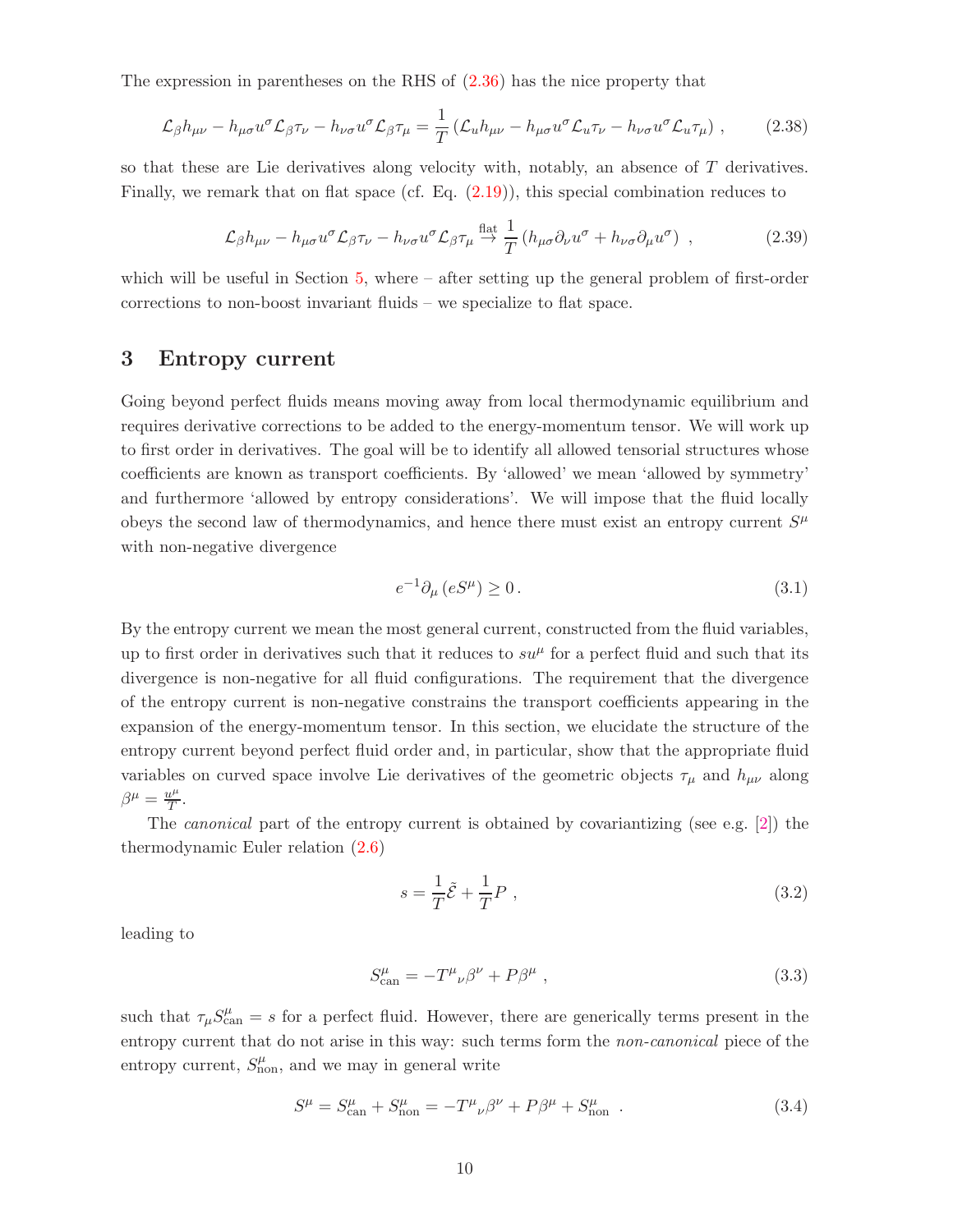Using the decomposition of the entropy current  $(3.4)$ , we can recast the LHS of the second  $law(3.1)$  as

<span id="page-12-3"></span>
$$
e^{-1}\partial_{\mu}\left(eS^{\mu}\right) = \left(T^{\mu} - T^{\mu}_{(0)}\right)\mathcal{L}_{\beta}\tau_{\mu} - \frac{1}{2}\left(T^{\mu\nu} - T^{\mu\nu}_{(0)}\right)\mathcal{L}_{\beta}h_{\mu\nu} + e^{-1}\partial_{\mu}\left(eS^{\mu}_{\text{non}}\right) ,\qquad (3.5)
$$

where we used the Gibbs-Duhem relation  $(2.1)$  as well as

$$
-T_{(0)}^{\mu} \mathcal{L}_{\beta} \tau_{\mu} + \frac{1}{2} T_{(0)}^{\mu \nu} \mathcal{L}_{\beta} h_{\mu \nu} = e^{-1} \partial_{\mu} (e P \beta^{\mu}) , \qquad (3.6)
$$

with the perfect fluid energy-momentum tensors  $T^{\mu}_{(0)}$  and  $T^{\mu\nu}_{(0)}$  given in Eqs. [\(2.25\)](#page-9-4) and [\(2.26\)](#page-9-4). Here, the subscript (0) indicates that these terms are zeroth order in derivatives and thus correspond to the perfect fluid contributions.

Following the classification in refs. [\[25,](#page-43-6) [26\]](#page-43-7), we split the currents  $T^{\mu} - T^{\mu}_{(0)}$  and  $T^{\mu\nu} - T^{\mu\nu}_{(0)}$ , which are at least first order in derivatives, into dissipative and non-dissipative parts. The latter are further subdivided into hydrostatic (HS) terms and non-hydrostatic (NHS) terms, to be defined shortly, so that we find

<span id="page-12-2"></span>
$$
T^{\mu} - T^{\mu}_{(0)} = T^{\mu}_{\text{D}} + T^{\mu}_{\text{HS}} + T^{\mu}_{\text{NHS}} , \qquad (3.7)
$$

$$
T^{\mu\nu} - T^{\mu\nu}_{(0)} = T^{\mu\nu}_{\text{D}} + T^{\mu\nu}_{\text{HS}} + T^{\mu\nu}_{\text{NHS}}.
$$
 (3.8)

We will now define these three contributions separately. They should be thought of as independent contributions to the energy-momentum tensor and they all have the same symmetry properties with respect to rotations (and boosts or scale symmetries if these are present). For example spatial rotational symmetries dictate that  $T_{\text{D}}^{\mu\nu}$  $T_{\rm MS}^{\mu\nu}$ ,  $T_{\rm HS}^{\mu\nu}$  and  $T_{\rm NHS}^{\mu\nu}$  are all separately symmetric under the interchange of  $\mu$  and  $\nu$ .

The dissipative terms produce entropy,

$$
e^{-1}\partial_{\mu}\left(eS^{\mu}\right) = T_{\mathcal{D}}^{\mu}\mathcal{L}_{\beta}\tau_{\mu} - \frac{1}{2}T_{\mathcal{D}}^{\mu\nu}\mathcal{L}_{\beta}h_{\mu\nu} \ge 0\;, \tag{3.9}
$$

with equality holding if and only if  $T_{\text{D}}^{\mu} = T_{\text{D}}^{\mu\nu} = 0$ , while the non-dissipative NHS terms by definition obey,

<span id="page-12-0"></span>
$$
T^{\mu}_{\text{NHS}} \mathcal{L}_{\beta} \tau_{\mu} - \frac{1}{2} T^{\mu \nu}_{\text{NHS}} \mathcal{L}_{\beta} h_{\mu \nu} = 0.
$$
 (3.10)

These terms thus make a vanishing contribution to the divergence of the canonical entropy current. Finally, the non-dissipative HS terms are defined to cancel the divergence of the non-canonical entropy current,

<span id="page-12-1"></span>
$$
e^{-1}\partial_{\mu}\left(eS_{\text{non}}^{\mu}\right) = -T_{\text{HS}}^{\mu}\mathcal{L}_{\beta}\tau_{\mu} + \frac{1}{2}T_{\text{HS}}^{\mu\nu}\mathcal{L}_{\beta}h_{\mu\nu}\,,\tag{3.11}
$$

and will play a major role in the next section. Note that  $(3.10)$  implies that the HS energymomentum tensor is only defined up the addition of NHS terms, since they will leave [\(3.11\)](#page-12-1) invariant. This is analogous to what happens when solving inhomogeneous differential equations, where any solution of the homogeneous equation can be added to a particular solution of the inhomogeneous equation to obtain a new solution of the inhomogeneous equation. Because of this, there is an inherent ambiguity in HS transport. We will make a specific choice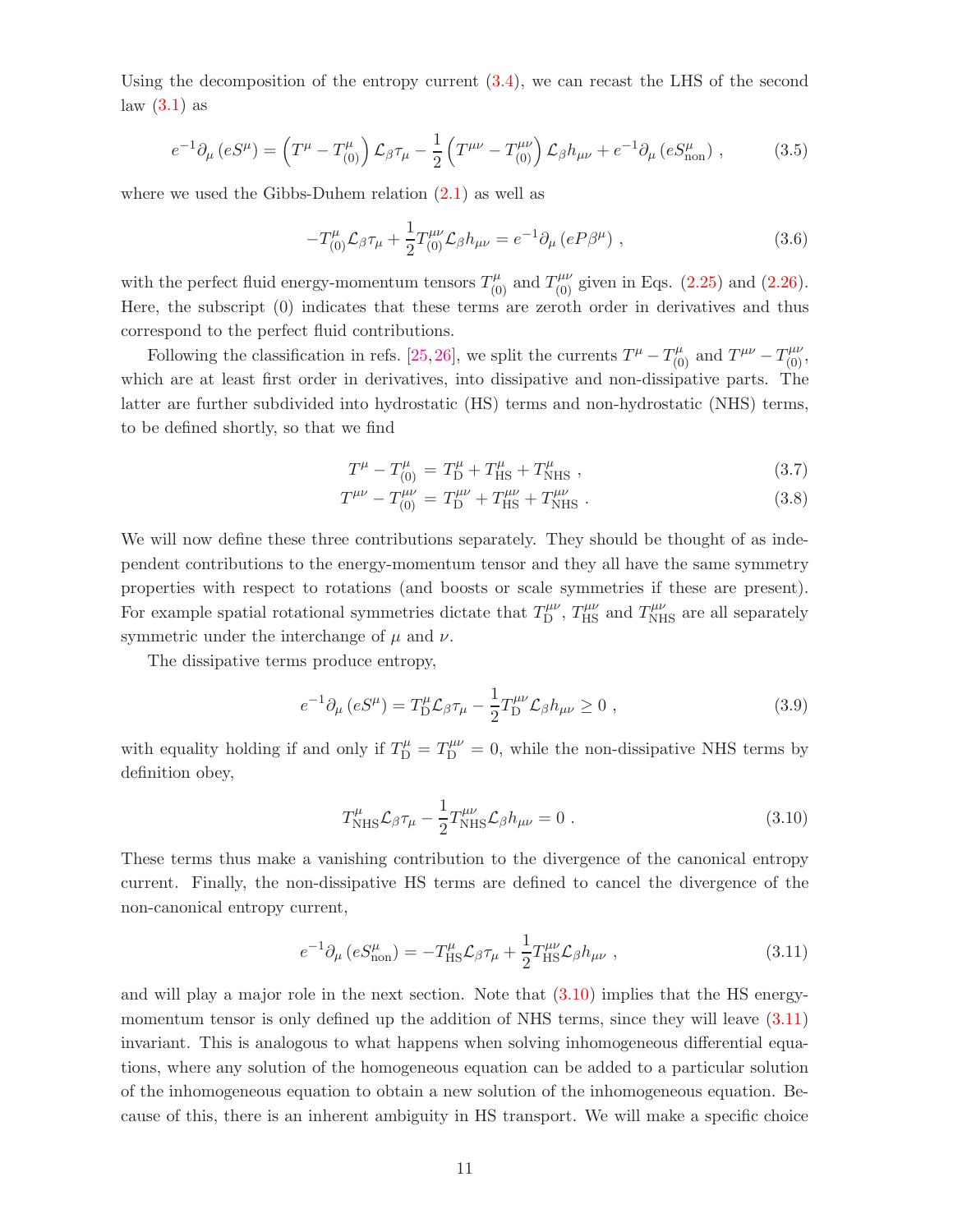that fixes this ambiguity as will be detailed in Sec. [4,](#page-13-0) where we construct actions for HS and NHS transport respectively.

The goal of this work will be to classify the allowed terms appearing in the three parts: D, HS and NHS of the energy-momentum tensor. We will start this analysis with a detailed study of the HS and NHS terms for which it is possible to write down a Lagrangian.

## <span id="page-13-0"></span>4 Non-dissipative transport

In this section we study Lagrangian descriptions of non-dissipative transport. We will see in Section [5](#page-26-0) and Appendix [B,](#page-39-0) by looking at constitutive relations, that at first order in derivatives all non-dissipative transport coefficients can be obtained from an action. We start with the hydrostatic partition function for fluids in thermal equilibrium. This requires curved backgrounds admitting a Killing vector that generates time translations. We will then relax the condition that there is a Killing vector, moving away from thermal equilibrium. This leads to an action for HS transport. The relaxation of the presence of a Killing vector allows for more terms to be added to the action. These extra terms all correspond to NHS transport as we will show in the last subsection of this section.

#### <span id="page-13-1"></span>4.1 Hydrostatic partition function

If we assume a stationary curved background  $\mathcal{M}_S$  with a time-translation symmetry generated by  $H$ , we can write down the thermal partition function

<span id="page-13-3"></span>
$$
\mathcal{Z} = \text{Tr}\left[e^{-H/T}\right],\tag{4.1}
$$

which, provided the Aristotelian background curves sufficiently weakly compared to the mean free path, is known as the hydrostatic partition function or the equilibrium partition function [\[27,](#page-43-8)[28\]](#page-43-9) (see also [\[21\]](#page-43-4) for the construction of the hydrostatic partition function in the context of Newton–Cartan backgrounds). The time-translation symmetry implies that [\(4.1\)](#page-13-3) gives rise to static responses. Phrased in the language of geometry, we take the time-translation symmetry of the background, which is described by  $\tau_{\mu}$  and  $h_{\mu\nu}$ , to be generated by a timelike Killing vector  $\beta^{\mu}$ , where  $\beta^{\mu} = (1, 0, \dots, 0)$  in suitable coordinates. Timelike (and future pointing) means that  $\tau_\mu\beta^\mu > 0$ . The Killing equations for an Aristotelian geometry are<sup>[8](#page-13-4)</sup>

$$
\mathcal{L}_{\beta}\tau_{\mu}=0\,,\tag{4.2}
$$

$$
\mathcal{L}_{\beta}h_{\mu\nu}=0.\tag{4.3}
$$

These conditions imply equilibrium via [\(2.36\)](#page-10-1) as they trivially solve the leading order equations of motion. The vector  $\beta^{\mu}$  leads to a preferred choice of local temperature and velocity given by

$$
T = 1/(\tau_{\mu}\beta^{\mu})\tag{4.4}
$$

<span id="page-13-2"></span>
$$
\mathcal{L}_{\beta}e_{\mu}^{a}=\lambda^{a}{}_{b}e_{\mu}^{b}\,,
$$

where  $\lambda^a{}_b = -\lambda_b{}^a$  is an infinitesimal local rotation.

<span id="page-13-4"></span><sup>&</sup>lt;sup>8</sup>The field  $h_{\mu\nu}$  is constrained to have one zero eigenvalue, so one can write it as  $h_{\mu\nu} = \delta_{ab}e^a_{\mu}e^b_{\nu}$  in terms of unconstrained spatial vielbeins. Since the latter transform under local rotations, the Killing vector equation [\(4.3\)](#page-13-2) can equivalently be written as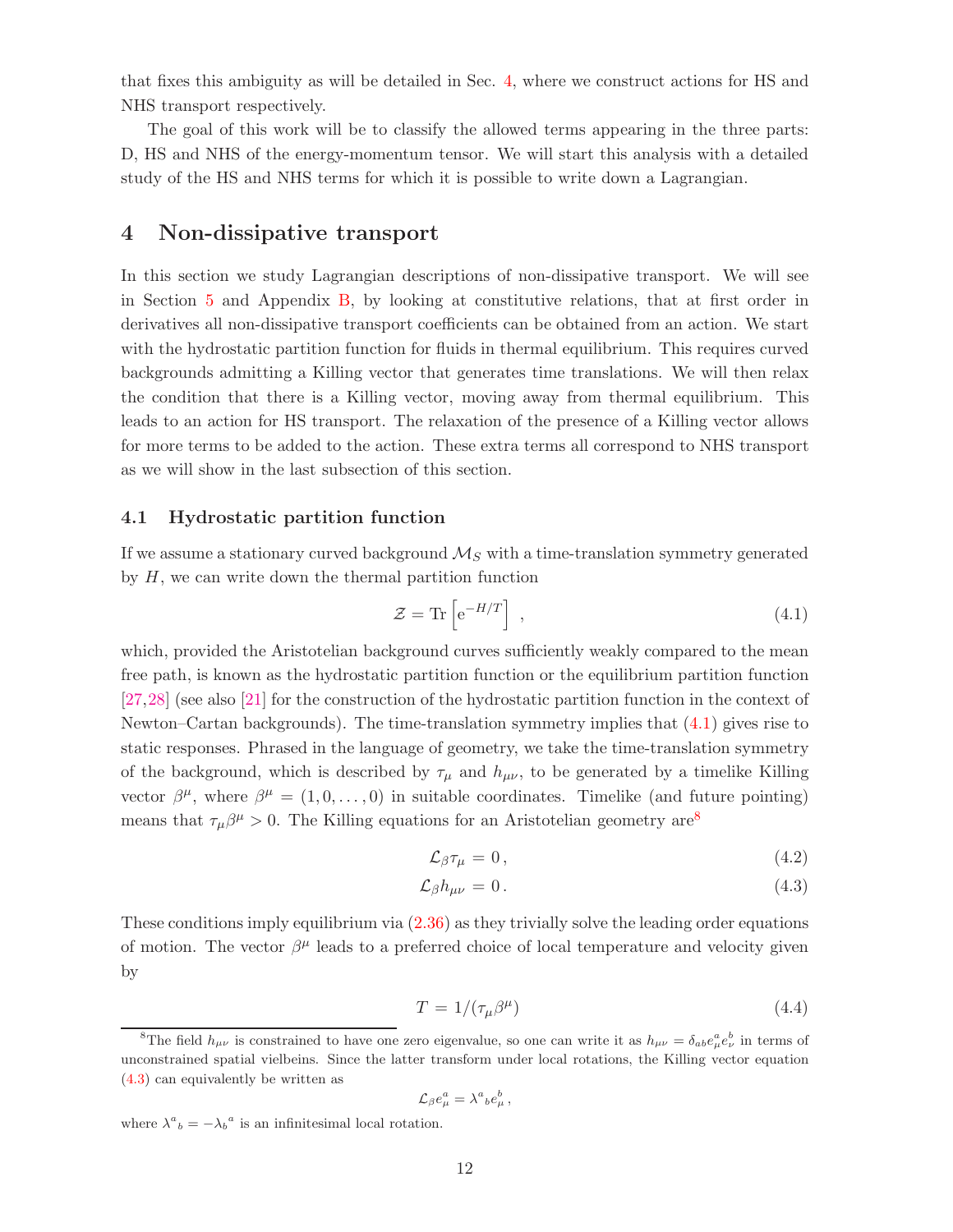$$
u^{\mu} = T\beta^{\mu},\tag{4.5}
$$

where the velocity  $u^{\mu}$  satisfies  $\tau_{\mu}u^{\mu} = 1$ , cf. [\(2.20\)](#page-9-1). We see that the requirement of positive temperature is equivalent to the requirement that  $\beta^{\mu}$  is future-pointing timelike, i.e.  $\tau_{\mu}\beta^{\mu} > 0$ .

To make contact with the thermal partition function [\(4.1\)](#page-13-3), we need to analytically continue 'time', which we identify with the affine parameter  $\lambda_t$  along integral curves of  $\beta^{\mu}$ ,  $\lambda_t \to -i\lambda_t^{\text{E}}$ . We then compactify this to the 'thermal circle' by identifying  $\lambda_t^{\rm E} \sim \lambda_t^{\rm E} + 1/T$ . In this way, a functional integral over the Euclideanized manifold will return the partition function  $\mathcal Z$  in  $(4.1)$ . Now,  $\mathcal{Z}$  itself can be written in a derivative expansion, and by writing

$$
S_{\rm HPF} = -i \log \mathcal{Z} \tag{4.6}
$$

we can now also expand  $S_{\rm HPF}$  in derivatives

$$
S_{\rm HPF} = \sum_{n} S_{\rm HPF}^{(n)} \,, \tag{4.7}
$$

where  $S_{\text{HPF}}^{(n)}$  takes the form of an integral over  $\mathcal{M}_S$  built from objects with n derivatives. With a slight abuse of terminology, we will refer to  $S_{\text{HPF}}$  as the hydrostatic partition function.

In order to construct the hydrostatic partition function explicitly, we need to identify the allowed terms up to first order in derivatives taking into consideration the conditions of thermal equilibrium on a curved background imposed by the Killing equation. The first Killing equation [\(4.2\)](#page-13-2) can be written as

<span id="page-14-1"></span><span id="page-14-0"></span>
$$
T^{-1}\partial_{\mu}T - u^{\nu}\left(\partial_{\nu}\tau_{\mu} - \partial_{\mu}\tau_{\nu}\right) = 0, \qquad (4.8)
$$

while the second Killing equation  $(4.3)$  can be written as

$$
\mathcal{L}_{u}h_{\mu\nu} - \frac{u^{\rho}}{T}h_{\rho\nu}\partial_{\mu}T - \frac{u^{\rho}}{T}h_{\rho\mu}\partial_{\nu}T = 0.
$$
\n(4.9)

By contracting  $(4.8)$  with  $u^{\mu}$  and  $v^{\mu}$  we obtain

<span id="page-14-2"></span>
$$
0 = u^{\mu} \partial_{\mu} T , \qquad (4.10)
$$

$$
0 = T^{-1}v^{\mu}\partial_{\mu}T + u^{\mu}\mathcal{L}_v\tau_{\mu}.
$$
\n(4.11)

Contracting [\(4.9\)](#page-14-1) with  $v^{\mu}v^{\nu}$  gives nothing as a result of the fact that  $h_{\mu\nu}$  has one zero eigenvalue with eigenvector  $v^{\mu}$ . Contracting with  $u^{\mu}u^{\nu}$ ,  $v^{\mu}u^{\nu}$  and  $h^{\mu\nu}$  leads to

<span id="page-14-3"></span>
$$
0 = u^{\mu} \partial_{\mu} u^{2}, \qquad (4.12)
$$

$$
0 = \frac{1}{2}v^{\mu}\partial_{\mu}u^{2} - \frac{1}{2}u^{\mu}u^{\nu}\mathcal{L}_{v}h_{\mu\nu} + u^{2}u^{\mu}\mathcal{L}_{v}\tau_{\mu}, \qquad (4.13)
$$

$$
0 = e^{-1} \partial_{\mu} (e u^{\mu}), \qquad (4.14)
$$

where we defined  $u^2 = h_{\mu\nu}u^{\mu}u^{\nu}$ .

In order to construct the hydrostatic partition function  $S_{\rm HPF}$ , we write down the most general expansion in derivatives of the background fields  $\tau_{\mu}$  and  $h_{\mu\nu}$  under the assumption that the Killing equations  $(4.2)$  and  $(4.3)$  are obeyed. At zeroth order in derivatives, we can build two scalars,

$$
T, \quad u^2. \tag{4.15}
$$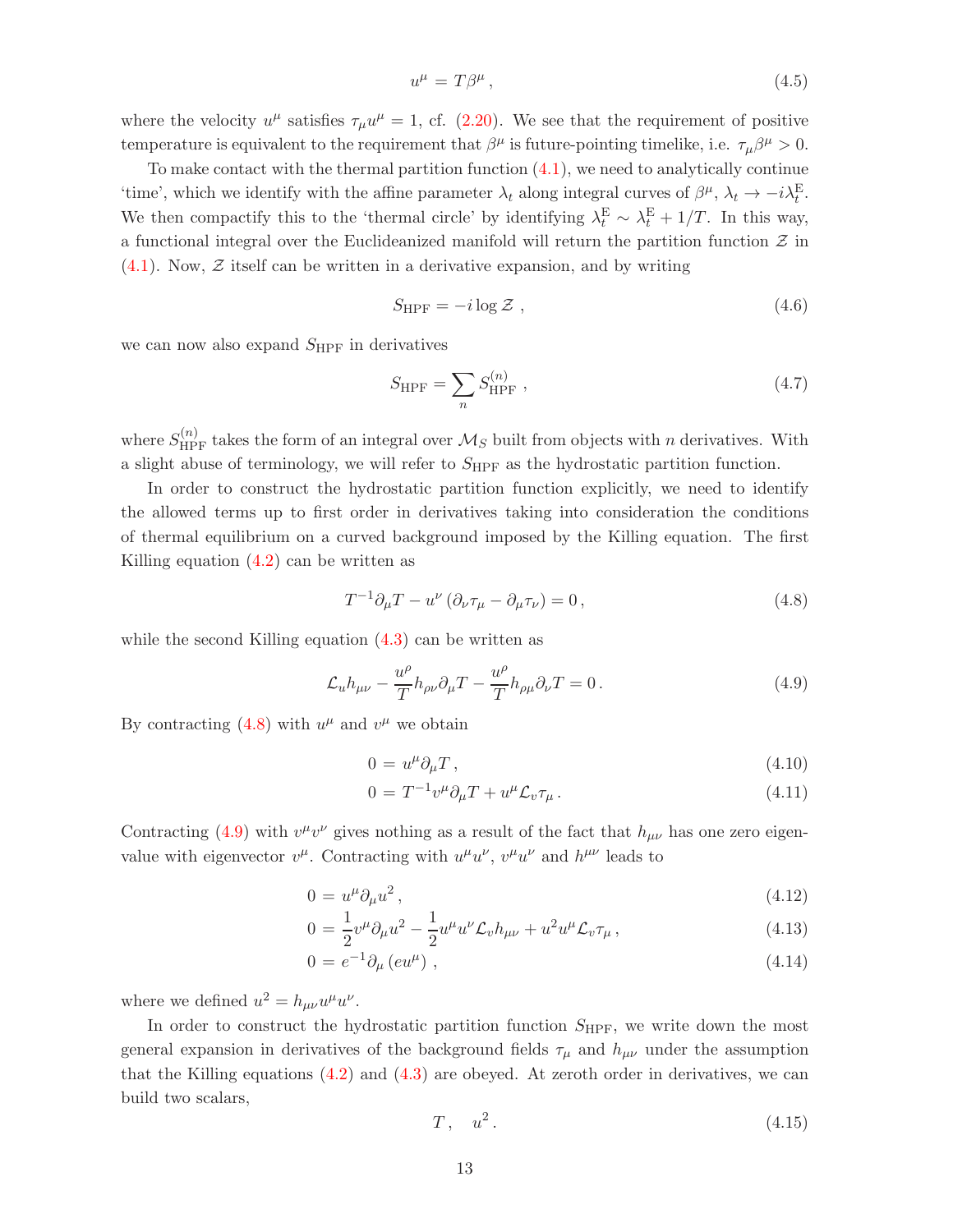At first order, taking into account the relations  $(4.10)$ – $(4.14)$ , there are two independent one-derivative scalars, which we can take to be

<span id="page-15-2"></span><span id="page-15-0"></span>
$$
v^{\mu}\partial_{\mu}T\,,\qquad v^{\mu}\partial_{\mu}u^{2}\,.
$$
\n
$$
(4.16)
$$

Scalars such as  $u^{\mu}\partial_{\mu}T, u^{\mu}\partial_{\mu}u^{2}, e^{-1}\partial_{\mu} (eu^{\mu}), u^{\mu}\mathcal{L}_{v}\tau_{\mu}, u^{\mu}u^{\nu}\mathcal{L}_{v}h_{\mu\nu}$  are either zero or related to  $(4.16)$  via the relations  $(4.10)$ – $(4.14)$ , possibly using partial integration. Furthermore, scalars such as  $h_{\mu\nu}u^{\mu}\mathcal{L}_v u^{\nu}$ ,  $h^{\mu\nu}\mathcal{L}_uh_{\mu\nu}$  and  $h^{\mu\nu}\mathcal{L}_v h_{\mu\nu}$  do not lead to anything new as they can be rewritten in terms of [\(4.16\)](#page-15-0). Up to first order, we therefore obtain

$$
S_{\text{HPF}} = \int d^{d+1}x e \left( P(T, u^2) + F_1(T, u^2) v^{\mu} \partial_{\mu} T + F_2(T, u^2) v^{\mu} \partial_{\mu} u^2 \right) + \mathcal{O}(\partial^2) \,, \tag{4.17}
$$

where the functions  $P, F_1$  and  $F_2$  are all arbitrary functions of T and  $u^2$ .

Since the background is stationary we can use adapted coordinates (known as 'static gauge' in [\[21\]](#page-43-4)), where we choose a time direction t such that the Killing vector  $\beta^{\mu}$  is given by  $\beta^{\mu} = \delta^{\mu}_{t}$  $_t^\mu.$ As  $\beta^{\mu}$  is Killing, the tensors  $\tau_{\mu}$  and  $h_{\mu\nu}$  are independent of t. Thus, in these coordinates the fluid velocity  $u^{\mu}$  is given by  $u^{\mu} = T(x)\delta_t^{\mu}$  $t<sup>\mu</sup>$ , where the temperature T only depends on  $x<sup>i</sup>$  with  $i = 1, \ldots, d$  and not on t.

The Euclideanized background has the structure of a fiber bundle, where the thermal circle is fibered over the spatial base (see also [\[21\]](#page-43-4)). We can then perform a timelike Kaluza– Klein reduction of our Aristotelian geometry to arrive at  $S_{\rm HPF}$  in terms of fields that are unconstrained by the Killing equations. In particular, in our adapted coordinates  $\tau_{\mu}$  and  $h_{\mu\nu}$ can be parameterized as

$$
\tau_{\mu} dx^{\mu} = N(dt - A_i dx^i), \qquad (4.18)
$$

$$
h_{\mu\nu}dx^{\mu}dx^{\nu} = \sigma_{ij}\left(dx^i + X^i(dt - A)\right)\left(dx^j + X^j(dt - A)\right). \tag{4.19}
$$

The metric  $\sigma_{ij}$  is invertible and has signature  $(1, \ldots, 1)$ . This parameterization makes manifest that  $h_{\mu\nu}$  has one zero eigenvalue. The integration measure e is  $e = N\sqrt{\sigma}$  where  $\sigma = \det \sigma_{ij}$ . Further, the 1-form  $A = A_i dx^i$  is a Kaluza–Klein type gauge connection in that  $\delta t = \Lambda(x)$ and  $\delta A_i = \partial_i \Lambda$  leave the parameterization invariant. The other fields N,  $X^i$  and  $\sigma_{ij}$ , which depend on  $x^i$  but not on t, are thus all gauge invariant. Since  $\tau_\mu u^\mu = 1$  with  $u^\mu = T(x)\delta_t^\mu$  $\frac{\mu}{t}$  it must be that  $T = N^{-1}$ . Finally, the vector  $v^{\mu}$  satisfying  $\tau_{\mu}v^{\mu} = -1$  is given by

$$
v^{\mu} = -N^{-1}\delta_t^{\mu} + N^{-1}X^i \left( \delta_i^{\mu} + A_i \delta_t^{\mu} \right). \tag{4.20}
$$

We can now ask again what are the invariant scalars up to first order in derivatives. These have to be gauge invariant under the Kaluza–Klein gauge transformation  $\delta A_i = \partial_i \Lambda$ . At zeroth order in derivatives, we find N and  $X^2 = \sigma_{ij} X^i X^j$ , so that at first order in derivatives we can build two scalars

<span id="page-15-3"></span>
$$
X^i \partial_i N \,, \qquad X^i \partial_i X^2 \,. \tag{4.21}
$$

We thus obtain the hydrostatic partition function

$$
S = \int_{\Sigma} d^d x \sqrt{\sigma} \left( \tilde{P}(N, X^2) + G_1(N, X^2) X^i \partial_i N + G_2(N, X^2) X^i \partial_i X^2 \right). \tag{4.22}
$$

<span id="page-15-1"></span><sup>&</sup>lt;sup>9</sup>Note that since  $u^{\mu} \propto \delta_t^{\mu}$ , we are in a comoving frame.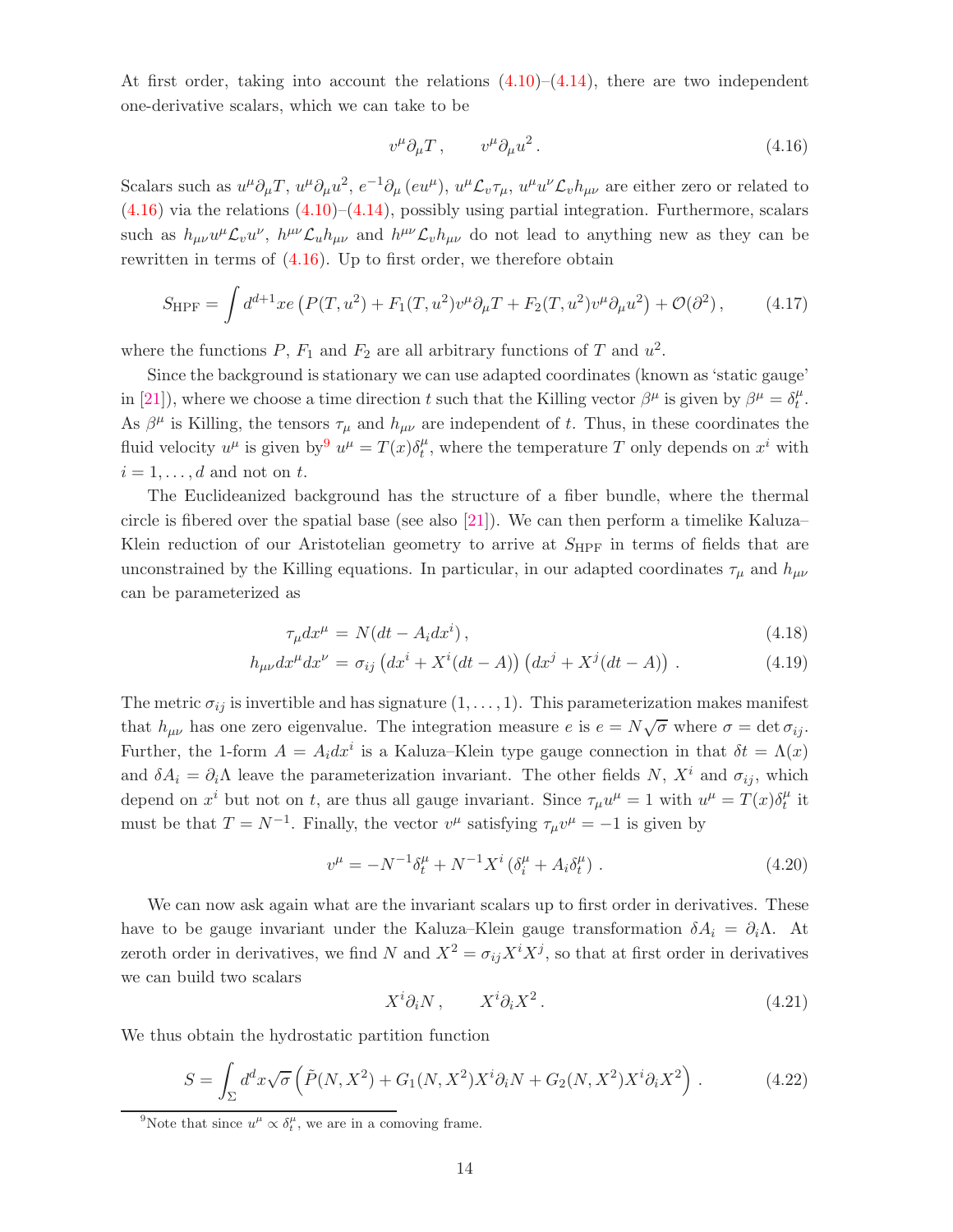A term such as  $G_3(N, X^2) \partial_i (\sqrt{\sigma} X^i)$  can be absorbed into the  $G_1$  and  $G_2$  terms after partial integration. Likewise, a term such as  $G_4(N, X^2)\sqrt{\sigma}\sigma^{ij}\mathcal{L}_X\sigma_{ij}$ , where  $\sigma^{ij}$  is the inverse of  $\sigma_{ij}$ , can be written as  $2G_4(N, X^2)\partial_i(\sqrt{\sigma}X^i)$  so that this, too, is nothing new. Thus we see that this line of reasoning leads to the same hydrostatic partition function as in [\(4.17\)](#page-15-2). For ease of comparing [\(4.22\)](#page-15-3) and [\(4.17\)](#page-15-2) we note that the vanishing of  $u^{\mu}\partial_{\mu}T$ ,  $u^{\mu}\partial_{\mu}u^{2}$  and  $\partial_{\mu}(eu^{\mu})$  follows immediately from the t-independence of the fields involved in the Kaluza–Klein reduction. Furthermore one observes that  $ev^{\mu}\partial_{\mu}F = \sqrt{\sigma}X^{i}\partial_{i}F$  where F is any function of  $T = N^{-1}$  and  $u^2 = N^{-2}X^2$ . We can now set [\(4.22\)](#page-15-3) and [\(4.17\)](#page-15-2) equal to each other and in principle read off the 1-1 relation between the sets of functions  $\{P, F_1, F_2\}$  and  $\{\tilde{P}, G_1, G_2\}$ .

#### <span id="page-16-0"></span>4.2 Action for hydrostatic non-dissipative transport

In order to compute transport coefficients using  $(4.17)$ , we will drop the restriction to stationary configurations – that is to say, we relax the requirement that  $\beta^{\mu}$  is Killing. This will lead to an action for the hydrostatic non-dissipative transport coefficients<sup>[10](#page-16-1)</sup> This is related to the discussion below equation  $(3.7)$  in the following way. As we will show, the energy-momentum tensor obtained by varying the geometric variables in the action that follows from the hydrostatic partition function without the condition that  $\beta^{\mu}$  is Killing, is equal to the HS part of the energy-momentum tensor as defined in equation [\(3.11\)](#page-12-1).

We now have geometric variables  $\tau_{\mu}$  and  $h_{\mu\nu}$  and fluid variables  $\beta^{\mu}$ . However as shown in [\[26\]](#page-43-7) we cannot freely vary  $\beta^{\mu}$ . Instead we think of it as being described in terms of fundamental variables whose variation is such that we vary  $\beta^{\mu}$  under a diffeomorphism. We thus obtain the fluid equations of motion via diffeomorphism invariance, i.e.

$$
\delta_{\xi} S_{\text{HS}} = \int_{\mathcal{M}} d^{d+1} x \ e \left( -T^{\mu} \delta_{\xi} \tau_{\mu} + \frac{1}{2} T^{\mu \nu} \delta_{\xi} h_{\mu \nu} + F_{\mu} \delta_{\xi} \beta^{\mu} \right) = 0 \,. \tag{4.23}
$$

Here  $S_{\text{HS}}$  is the same action as in [\(4.17\)](#page-15-2) except that now  $\beta^{\mu}$  is no longer a Killing vector, and  $F_{\mu}$  is the response to varying  $\beta^{\mu}$  under diffeomorphisms. Setting the diffeomorphism variation to zero for any  $\xi^{\mu}$  leads to the off-shell diffeomorphism Ward identity,

$$
e^{-1}\partial_{\mu}\left(eT^{\mu}_{\ \rho}\right) + T^{\mu}\partial_{\rho}\tau_{\mu} - \frac{1}{2}T^{\mu\nu}\partial_{\rho}h_{\mu\nu} = F_{\mu}\partial_{\rho}\beta^{\mu} + e^{-1}\partial_{\mu}(eF_{\rho}\beta^{\mu}),\tag{4.24}
$$

where we recall  $T^{\mu}_{\ \nu} = -T^{\mu} \tau_{\nu} + T^{\mu \rho} h_{\rho \nu}$ . Using that the fluid equations of motion follow from a diffeomorphism transformation of  $\beta^{\mu}$  we see that on shell the left- and right-hand side vanish separately. We conclude that in order to compute the energy-momentum tensor we vary  $\tau_{\mu}$ and  $h_{\mu\nu}$  keeping  $\beta^{\mu}$  fixed, and furthermore that the on-shell energy-momentum conservation equation is given by

$$
e^{-1}\partial_{\mu}\left(eT^{\mu}_{\ \rho}\right) + T^{\mu}\partial_{\rho}\tau_{\mu} - \frac{1}{2}T^{\mu\nu}\partial_{\rho}h_{\mu\nu} = 0\,,\tag{4.25}
$$

as stated before in Eq. [\(2.27\)](#page-9-3).

We now first show that we can reproduce the perfect fluid equations of motion on an arbitrary curved background as discussed in Section [2.3.](#page-9-0) To this end we consider the action

<span id="page-16-1"></span> $10$ In terms of the classification of [\[25,](#page-43-6) [26\]](#page-43-7), the non-dissipative transport coefficients considered in this section are class  $L = H_S \cup \overline{H}_S$ , i.e. those that have a Lagrangian description.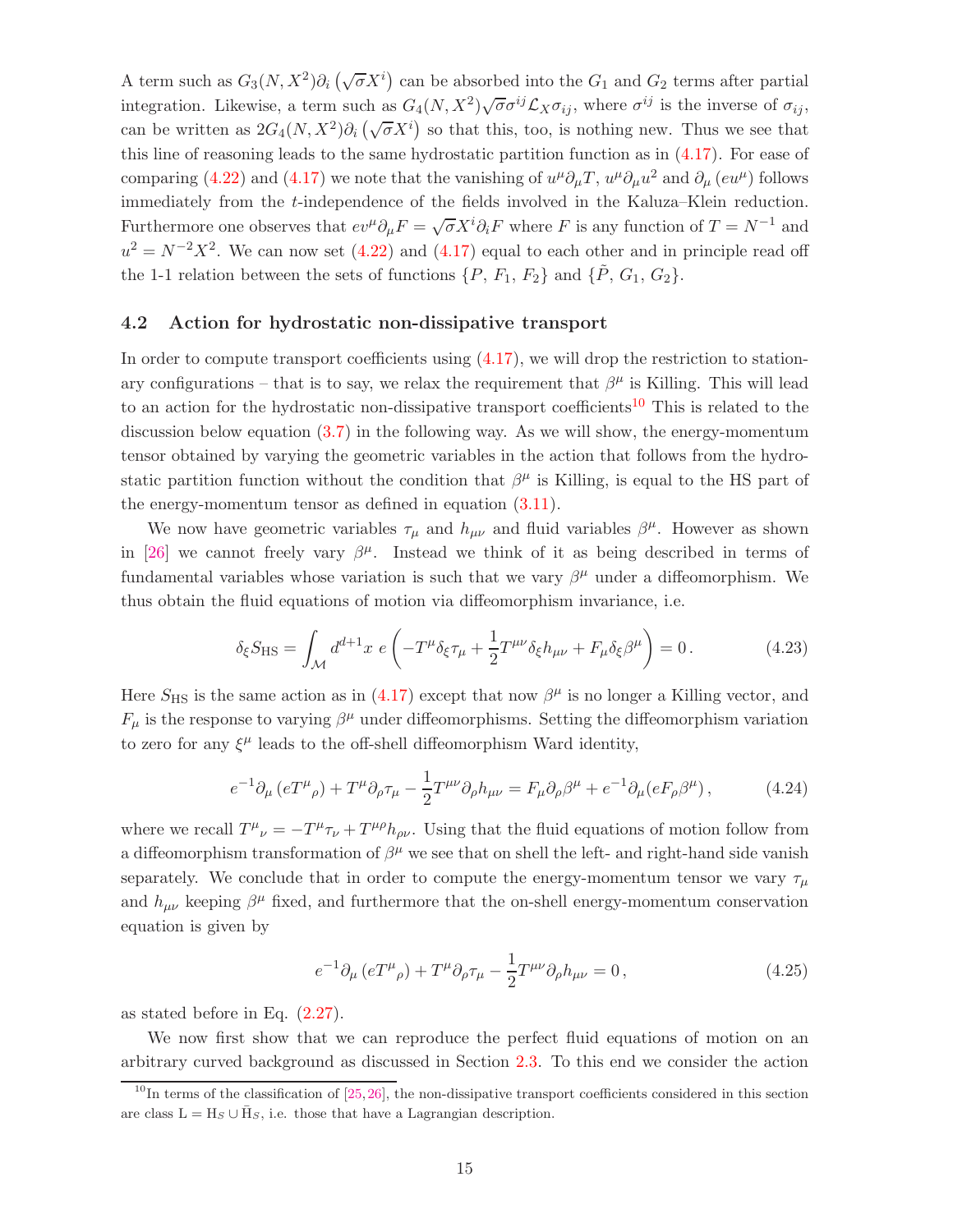up to zeroth order in derivatives, i.e.

$$
S_{(0)} = \int_{\mathcal{M}} d^{d+1}x \ e P(T, u^2) \,, \tag{4.26}
$$

with  $P$  the pressure as we will see a posteriori. Since we vary the background sources keeping  $\beta^{\mu}$  fixed, we have  $\delta T = -Tu^{\mu}\delta\tau_{\mu}$  and  $\delta u^{\mu} = -u^{\mu}u^{\rho}\delta\tau_{\rho}$ . Using further that  $\delta e =$  $e\left(-v^{\mu}\delta\tau_{\mu}+\frac{1}{2}\right)$  $\frac{1}{2}h^{\mu\nu}\delta h_{\mu\nu}$ . We then find

$$
T_{(0)}^{\mu} = Pv^{\mu} + \left(\frac{\partial P}{\partial T}\right)_{u^2} Tu^{\mu} + 2\left(\frac{\partial P}{\partial u^2}\right)_T u^2 u^{\mu}, \qquad (4.27)
$$

$$
T_{(0)}^{\mu\nu} = P h^{\mu\nu} + 2 \left( \frac{\partial P}{\partial u^2} \right)_T u^{\mu} u^{\nu} . \tag{4.28}
$$

Using the thermodynamic relations  $\left(\frac{\partial P}{\partial T}\right)_{u^2} = s$ ,  $\left(\frac{\partial P}{\partial u^2}\right)_T = \frac{1}{2}$  $\frac{1}{2}\rho$ ,  $sT = \tilde{\mathcal{E}} + P$  as well as the relation [\(2.21\)](#page-9-5) between  $v^{\mu}$  and  $u^{\mu}$ , we recover the perfect fluid energy-momentum tensor  $(2.25)$  and  $(2.26)$ .

Let us next consider the first order derivative terms in [\(4.17\)](#page-15-2). We will denote the first order part of the action by  $S_{(1)}$ , i.e.

<span id="page-17-0"></span>
$$
S_{(1)} = \int d^{d+1}x e \left( F_1(T, u^2) v^{\mu} \partial_{\mu} T + F_2(T, u^2) v^{\mu} \partial_{\mu} u^2 \right) . \tag{4.29}
$$

We thus have  $S_{\text{HS}} = S_{(0)} + S_{(1)}$ .

It is well known that when we introduce derivative corrections, the notion of temperature and velocity can undergo field redefinitions whereby two equally valid definitions of temperature and velocity can differ by derivatives of the fluid variables. Such redefinitions are known as hydrodynamical frame transformations and choosing a certain set of fluid variables corresponds to choosing a hydro frame. We will present our final results in Landau frame, which is defined by declaring that the full (all order in derivatives) energy-momentum tensor is such that

$$
T^{\mu}{}_{\nu}u^{\nu} = -\tilde{\mathcal{E}}u^{\mu}\,,\tag{4.30}
$$

where  $-\tilde{\mathcal{E}}$  is the unique negative eigenvalue of the energy-momentum tensor which is taken to be equal to its perfect fluid value. The corresponding eigenvector  $u^{\mu}$  is used to define the velocity. This equation does not fix the normalization of  $u^{\mu}$ . The choice of eigenvalue and of eigenvector (up to rescaling) are thus  $d+1$  conditions that can be used to fix the definition of T and  $u^{\mu}$ . As in [\(2.20\)](#page-9-1), we will choose the normalization  $\tau_{\mu}u^{\mu} = 1$ .

When including the first order derivatives in the action  $S_{\text{HS}}$  and computing the energymomentum tensor by variation, we do not end up with a Landau frame expression. We will refer to the frame in which  $S_{\text{HS}}$  is written as the Lagrangian frame, and to indicate this frame dependence we will write the variation of  $S_{(1)}$  as

$$
\delta S_{(1)} = \int_{\mathcal{M}} d^{d+1}x \ e \left( -\mathcal{T}_{(1)}^{\mu} \delta \tau_{\mu} + \frac{1}{2} \mathcal{T}_{(1)}^{\mu \nu} \delta h_{\mu \nu} \right) , \qquad (4.31)
$$

i.e. we denote the responses with calligraphic  $\mathcal T$ . The total energy-momentum tensor must be frame-independent, so we have the equation

<span id="page-17-1"></span>
$$
\mathcal{T}_{(0)}^{\mu} + \mathcal{T}_{(1)}^{\mu} = T_{(0)}^{\mu} + T_{(1)\text{HS}}^{\mu}, \qquad (4.32)
$$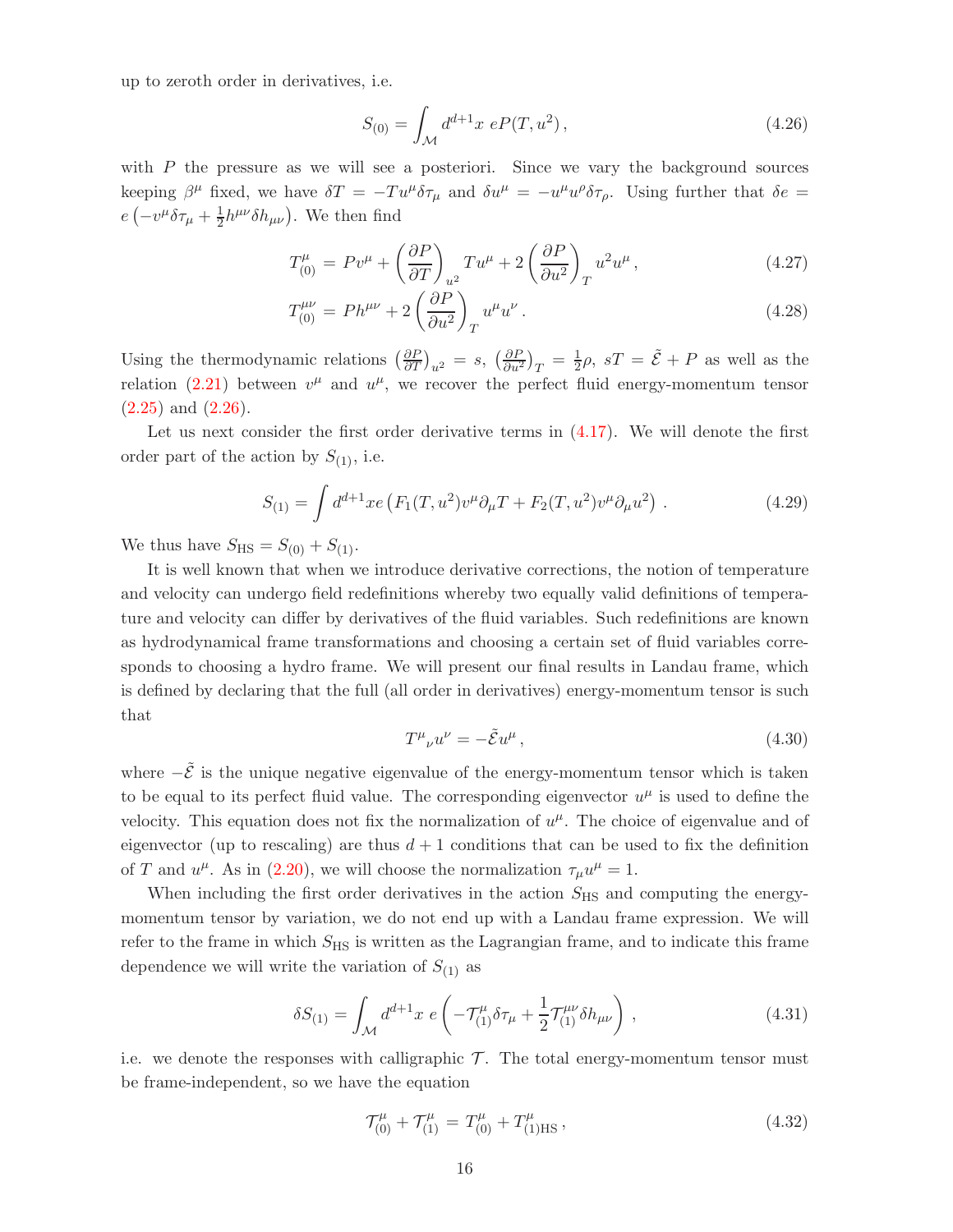$$
\mathcal{T}^{\mu\nu}_{(0)} + \mathcal{T}^{\mu\nu}_{(1)} = T^{\mu\nu}_{(0)} + T^{\mu\nu}_{(1)HS} , \qquad (4.33)
$$

where the left hand side is in Lagrangian frame and is computed by variation of the action, while the right-hand side is in any frame – for example in Landau frame. The right hand side is computed by applying a frame transformation to the left hand side and arranging the result according to the number of derivatives. At perfect fluid order the expressions look the same, but they are written with respect to different choices of  $T$  and  $u^{\mu}$ .

Let us next compute the variation of the first derivative terms in the action [\(4.29\)](#page-17-0). Using  $\delta v^{\lambda} = v^{\lambda} v^{\mu} \delta \tau_{\mu} - h^{\lambda(\mu} v^{\nu)} \delta h_{\mu\nu}$ , we obtain

<span id="page-18-0"></span>
$$
\mathcal{T}_{(1)}^{\mu} = u^{\mu} \left[ \left( \frac{\partial F_1}{\partial u^2} \right)_T - \left( \frac{\partial F_2}{\partial T} \right)_{u^2} \right] (2u^2 v^{\lambda} \partial_{\lambda} T - T v^{\lambda} \partial_{\lambda} u^2) + u^{\mu} K (T F_1 + 2u^2 F_2), \quad (4.34)
$$
\n
$$
\mathcal{T}_{(1)}^{\mu\nu} = \left( h^{\mu\nu} v^{\lambda} - h^{\lambda\mu} v^{\nu} - h^{\lambda\nu} v^{\mu} \right) \left( F_1 \partial_{\lambda} T + F_2 \partial_{\lambda} u^2 \right)
$$
\n
$$
+ 2 \left[ \left( \frac{\partial F_1}{\partial u^2} \right)_T - \left( \frac{\partial F_2}{\partial T} \right)_{u^2} \right] u^{\mu} u^{\nu} v^{\lambda} \partial_{\lambda} T + 2F_2 K u^{\mu} u^{\nu}, \quad (4.35)
$$

where K is the trace of the extrinsic curvature defined in equation  $(2.15)$ . Combining these according to  $\mathcal{T}_{(1)\nu}^{\mu} = -\mathcal{T}_{(1)}^{\mu} \tau_{\nu} + \mathcal{T}_{(1)}^{\mu \rho} h_{\rho \nu}$  yields the first order part of the energy-momentum tensor in Lagrangian frame,

<span id="page-18-1"></span>
$$
\mathcal{T}^{\mu}_{(1)\nu} = \left[ 2v^{\lambda}u^{\mu}h_{\sigma\rho}\Pi^{\sigma}{}_{\nu}u^{\rho}\left[ \left(\frac{\partial F_{1}}{\partial u^{2}}\right)_{T} - \left(\frac{\partial F_{2}}{\partial T}\right)_{u^{2}} \right] + 2F_{1}v^{[\lambda}h^{\mu]\rho}h_{\rho\nu} \right] \partial_{\lambda}T \n+ \left[ v^{\lambda}u^{\mu}\tau_{\nu}T\left[ \left(\frac{\partial F_{1}}{\partial u^{2}}\right)_{T} - \left(\frac{\partial F_{2}}{\partial T}\right)_{u^{2}} \right] + 2F_{2}v^{[\lambda}h^{\mu]\rho}h_{\rho\nu} \right] \partial_{\lambda}u^{2} \n- Tu^{\mu}\tau_{\nu}F_{1}K + 2F_{2}Ku^{\mu}\Pi^{\sigma}{}_{\nu}h_{\sigma\rho}u^{\rho} .
$$
\n(4.36)

This should be added to the perfect fluid energy-momentum tensor

$$
\mathcal{T}_{(0)}^{\mu}{}_{\nu} = -\left(\tilde{\mathcal{E}} + P + \rho u^2\right)u^{\mu}\tau_{\nu} + \rho u^{\mu}u^{\rho}h_{\rho\nu} + P\delta^{\mu}_{\nu} , \qquad (4.37)
$$

coming from the variation of  $S_{(0)}$ .

In [A](#page-38-0)ppendix  $\bf{A}$  we work out the transformation from any frame to Landau frame, indicated by primed variables. Using the results from that appendix we obtain in Landau frame that

<span id="page-18-4"></span><span id="page-18-2"></span>
$$
T_{(1)\text{HS}\nu}^{\mu} = T_{(1)\text{HS}}^{\mu\rho} h_{\rho\sigma} \Pi^{\prime\sigma}{}_{\nu} , \qquad (4.38)
$$

where we remind the reader that  $T^{\mu\rho}_{(1)\text{HS}}$  is computed using [\(4.33\)](#page-17-1). This gives

$$
T_{(1)HS}^{\mu\rho} = \mathcal{T}_{(1)\lambda}^{\kappa} \Pi^{\prime\sigma}{}_{\kappa} \frac{u^{\prime\lambda}}{s^{\prime}T^{\prime}} \left[ \rho^{\prime} \left( u^{\prime\mu} \delta^{\rho}_{\sigma} + u^{\prime\rho} \delta^{\mu}_{\sigma} \right) + 2u^{\prime}_{\sigma} \left( h^{\mu\rho} \left( \frac{\partial P^{\prime}}{\partial u^{\prime 2}} \right)_{s^{\prime}} + u^{\prime\mu} u^{\prime\rho} \left( \frac{\partial \rho^{\prime}}{\partial u^{\prime 2}} \right)_{s^{\prime}} \right) \right] + \mathcal{T}_{(1)}^{\mu\rho} + \mathcal{T}_{(1)\nu}^{\sigma} \tau_{\sigma} \frac{u^{\prime\nu}}{T^{\prime}} \left[ u^{\prime\mu} u^{\prime\rho} \left( \frac{\partial \rho^{\prime}}{\partial s^{\prime}} \right)_{u^{\prime 2}} + h^{\mu\rho} \left( \frac{\partial P^{\prime}}{\partial s^{\prime}} \right)_{u^{\prime 2}} \right],
$$
\n(4.39)

with the prime denoting Landau frame fluid variables. We defined  $u'_{\sigma} = h_{\sigma \kappa} u'^{\kappa}$ . Terms such as  $\mathcal{T}_{(1)}^{\mu\rho}$  are given in [\(4.35\)](#page-18-0), but where we must replace the T and  $u^{\mu}$  by T' and  $u^{\prime\mu}$ .

We will drop the primes and use the relations

<span id="page-18-3"></span>
$$
\partial_{\mu}T = -T^2 \mathcal{L}_{\beta}\tau_{\mu} - T u^{\rho}\tau_{\mu\rho} \,, \tag{4.40}
$$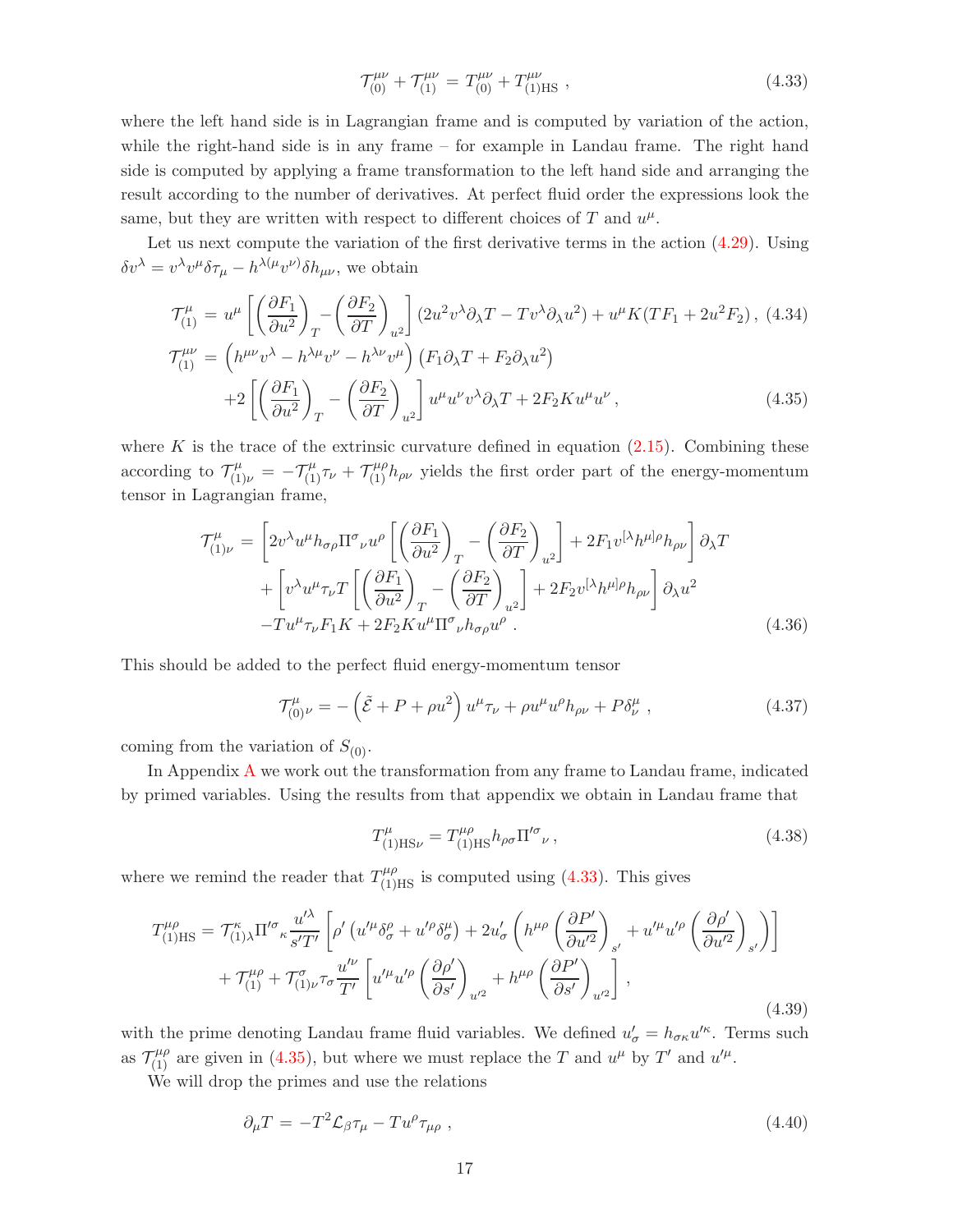$$
\partial_{\mu}u^{2} = Tu^{\nu}\left(\mathcal{L}_{\beta}h_{\mu\nu} - u_{\mu}\mathcal{L}_{\beta}\tau_{\nu} - u_{\nu}\mathcal{L}_{\beta}\tau_{\mu}\right) - u^{2}u^{\rho}\tau_{\mu\rho} - u^{\rho}\omega_{\rho\mu},\tag{4.41}
$$

where  $\tau_{\mu\nu}$  is the torsion 2-form defined in [\(2.18\)](#page-8-4) and where  $\omega_{\rho\mu} = \partial_{\rho}u_{\mu} - \partial_{\mu}u_{\rho}$ . Using the equations of motion [\(2.37\)](#page-10-2) to eliminate  $\mathcal{L}_{\beta}\tau_{\mu}$  derivatives, allows us to write

<span id="page-19-1"></span>
$$
T^{\mu\nu}_{(1)HS} = \frac{1}{2} \eta_{HS}^{\mu\nu\alpha\beta} (\mathcal{L}_{\beta} h_{\alpha\beta} - u_{\alpha} \mathcal{L}_{\beta} \tau_{\beta} - u_{\beta} \mathcal{L}_{\beta} \tau_{\alpha}) + \frac{1}{2} \eta_{\text{tor}}^{\mu\nu\alpha\beta} \tau_{\alpha\beta} + \frac{1}{2} \eta_{\text{rot}}^{\mu\nu\alpha\beta} \omega_{\alpha\beta} + \frac{1}{2} \eta_{\text{ext}}^{\mu\nu\alpha\beta} K_{\alpha\beta} ,
$$
\n(4.42)

where  $K_{\alpha\beta}$  is the extrinsic curvature introduced in [\(2.13\)](#page-8-5). In obtaining this result we have also used the following relation

<span id="page-19-0"></span>
$$
v^{\mu}\omega_{\mu\nu} = Tv^{\mu} (\mathcal{L}_{\beta}h_{\mu\nu} - u_{\mu}\mathcal{L}_{\beta}\tau_{\nu} - u_{\nu}\mathcal{L}_{\beta}\tau_{\mu})
$$
  

$$
- u_{\nu}u^{\rho}v^{\mu}\tau_{\mu\rho} - 2u^{\rho}K_{\nu\rho} .
$$
 (4.43)

This was done in order to make  $\eta_{\text{rot}}^{\mu\nu\alpha\beta} = -\eta_{\text{rot}}^{\mu\nu\beta\alpha}$  spatial in its last two indices (to avoid ambiguities among some of the  $\eta$  tensors as a result of [\(4.43\)](#page-19-0)), i.e.  $\tau_{\alpha} \eta_{\text{rot}}^{\mu\nu\alpha\beta} = 0$ .

The  $\eta_{\rm HS}^{\mu\nu\alpha\beta}$  tensor that features in [\(4.42\)](#page-19-1) can be written as<sup>[11](#page-19-2)</sup>

<span id="page-19-3"></span>
$$
\eta_{\rm HS}^{\mu\nu\alpha\beta} = \mathcal{J}_1 h^{\mu\nu} h^{\alpha\beta} + \mathcal{J}_2 u^{\mu} u^{\nu} u^{\alpha} u^{\beta} + 4 \mathcal{J}_3 v^{(\mu} h^{\nu)(\alpha} v^{\beta)} + \frac{1}{2} \mathcal{J}_4 (h^{\mu\nu} u^{\alpha} u^{\beta} + h^{\alpha\beta} u^{\mu} u^{\nu}) \n+ \mathcal{J}_5 (h^{\mu\nu} u^{(\alpha} v^{\beta)} + h^{\alpha\beta} u^{(\mu} v^{\nu)}) + \mathcal{J}_6 (u^{\mu} u^{\nu} u^{(\alpha} v^{\beta)} + u^{\alpha} u^{\beta} u^{(\mu} v^{\nu)}) \n+ 2 \mathcal{J}_7 (v^{(\mu} h^{\nu)(\alpha} u^{\beta)} + v^{(\alpha} h^{\beta)(\mu} u^{\nu)}) + \frac{1}{2} \mathcal{A}_1 (h^{\mu\nu} u^{\alpha} u^{\beta} - h^{\alpha\beta} u^{\mu} u^{\nu}) \n+ \mathcal{A}_2 (h^{\mu\nu} u^{(\alpha} v^{\beta)} - h^{\alpha\beta} u^{(\mu} v^{\nu)}) + \mathcal{A}_3 (u^{\mu} u^{\nu} u^{(\alpha} v^{\beta)} - u^{\alpha} u^{\beta} u^{(\mu} v^{\nu)}) \n+ 2 \mathcal{A}_4 (v^{(\mu} h^{\nu)(\alpha} u^{\beta)} - v^{(\alpha} h^{\beta)(\mu} u^{\nu)}) ,
$$
\n(4.44)

where the eleven scalars  $\mathcal{J}_{1,\dots,7}$ ,  $\mathcal{A}_{1,2,3,4}$  are given by

$$
\mathcal{J}_1 = \frac{T}{s} F_1 \left[ s \left( \frac{\partial P}{\partial s} \right)_{u^2} - 2u^2 \left( \frac{\partial P}{\partial u^2} \right)_s \right],
$$
\n
$$
\mathcal{J}_2 = \frac{2}{s} F_2 \left[ s \left( \frac{\partial \rho}{\partial s} \right)_{u^2} - 2u^2 \left( \frac{\partial \rho}{\partial u^2} \right)_s - 2\rho \right] + \frac{4u^2}{s} f_A \left( \frac{\partial \rho}{\partial u^2} \right)_s
$$
\n(4.45)

$$
-\frac{2}{s}f_B\left[s\left(\frac{\partial\rho}{\partial s}\right)_{u^2}-2\rho\right] \tag{4.46}
$$

$$
\mathcal{J}_3 = -TF_2 \,,\tag{4.47}
$$

$$
\mathcal{J}_4 = \frac{T}{s} F_1 \left[ s \left( \frac{\partial \rho}{\partial s} \right)_{u^2} - 2u^2 \left( \frac{\partial \rho}{\partial u^2} \right)_s - 2\rho \right],
$$
\n
$$
\left[ \frac{2}{\sqrt{5}} \left( \frac{r}{\rho} \right) \right] \left( \frac{\partial P}{\partial u^2} \right)_{u^2} - 2 \left( \frac{\partial P}{\partial u^2} \right) \left( \frac{\partial P}{\partial u^2} \right) \tag{4.48}
$$

$$
+\frac{2}{s}(F_2 - f_B)\left[s\left(\frac{\partial P}{\partial s}\right)_{u^2} - 2u^2\left(\frac{\partial P}{\partial u^2}\right)_s\right],
$$
\n
$$
T = \left(\begin{array}{cc} \langle AP \rangle & 1 \end{array}\right) = \left(\begin{array}{cc} \langle AP \rangle & 1 \end{array}\right) = \left(\begin{array}{cc} \langle AP \rangle & 1 \end{array}\right)
$$
\n
$$
\left(\begin{array}{cc} \langle AP \rangle & 1 \end{array}\right) = \left(\begin{array}{cc} \langle AP \rangle & 1 \end{array}\right) = \left(\begin{array}{cc} \langle AP \rangle & 1 \end{array}\right) = \left(\begin{array}{cc} \langle AP \rangle & 1 \end{array}\right) = \left(\begin{array}{cc} \langle AP \rangle & 1 \end{array}\right) = \left(\begin{array}{cc} \langle AP \rangle & 1 \end{array}\right) = \left(\begin{array}{cc} \langle AP \rangle & 1 \end{array}\right) = \left(\begin{array}{cc} \langle AP \rangle & 1 \end{array}\right) = \left(\begin{array}{cc} \langle AP \rangle & 1 \end{array}\right) = \left(\begin{array}{cc} \langle AP \rangle & 1 \end{array}\right) = \left(\begin{array}{cc} \langle AP \rangle & 1 \end{array}\right) = \left(\begin{array}{cc} \langle AP \rangle & 1 \end{array}\right) = \left(\begin{array}{cc} \langle AP \rangle & 1 \end{array}\right) = \left(\begin{array}{cc} \langle AP \rangle & 1 \end{array}\right) = \left(\begin{array}{cc} \langle AP \rangle & 1 \end{array}\right) = \left(\begin{array}{cc} \langle AP \rangle & 1 \end{array}\right) = \left(\begin{array}{cc} \langle AP \rangle & 1 \end{array}\right) = \left(\begin{array}{cc} \langle AP \rangle & 1 \end{array}\right) = \left(\begin{array}{cc} \langle AP \rangle & 1 \end{array}\right) = \left(\begin{array}{cc} \langle AP \rangle & 1 \end{array}\right) = \left(\begin{array}{cc} \langle AP \rangle & 1 \end{array}\right) = \left(\begin{array}{cc} \langle AP \rangle & 1 \end{array}\right) = \left(\begin{array}{cc} \langle AP \rangle & 1 \end{array}\right) = \left(\begin{array}{cc} \langle AP \rangle & 1 \end{array}\right) = \left(\begin
$$

$$
\mathcal{J}_5 = \frac{T}{s} F_1 \left[ 2 \left( \frac{\partial P}{\partial u^2} \right)_s - \rho \right] + 2F_2 \left[ \left( \frac{\partial P}{\partial s} \right)_{u^2} + T \right] - 2f_A \left( \frac{\partial P}{\partial s} \right)_{u^2},\tag{4.49}
$$

$$
\mathcal{J}_6 = \frac{2T}{s} F_1 \left( \frac{\partial \rho}{\partial u^2} \right)_s + \frac{2}{s} F_2 \left[ s \left( \frac{\partial \rho}{\partial s} \right)_{u^2} - \rho \right] - 2f_A \left( \frac{\partial \rho}{\partial s} \right)_{u^2} + \frac{2\rho}{s} f_B , \qquad (4.50)
$$

$$
\mathcal{J}_7 = \frac{\rho T}{s} F_1 - T F_2 \,,\tag{4.51}
$$

<span id="page-19-2"></span><sup>&</sup>lt;sup>11</sup>Note that  $T^{\mu\nu}_{(1)HS}$  in [\(4.42\)](#page-19-1) is only defined up to terms proportional to  $v^{\mu}v^{\nu}$ , since  $v^{\mu}v^{\nu}\delta h_{\mu\nu}=0$ .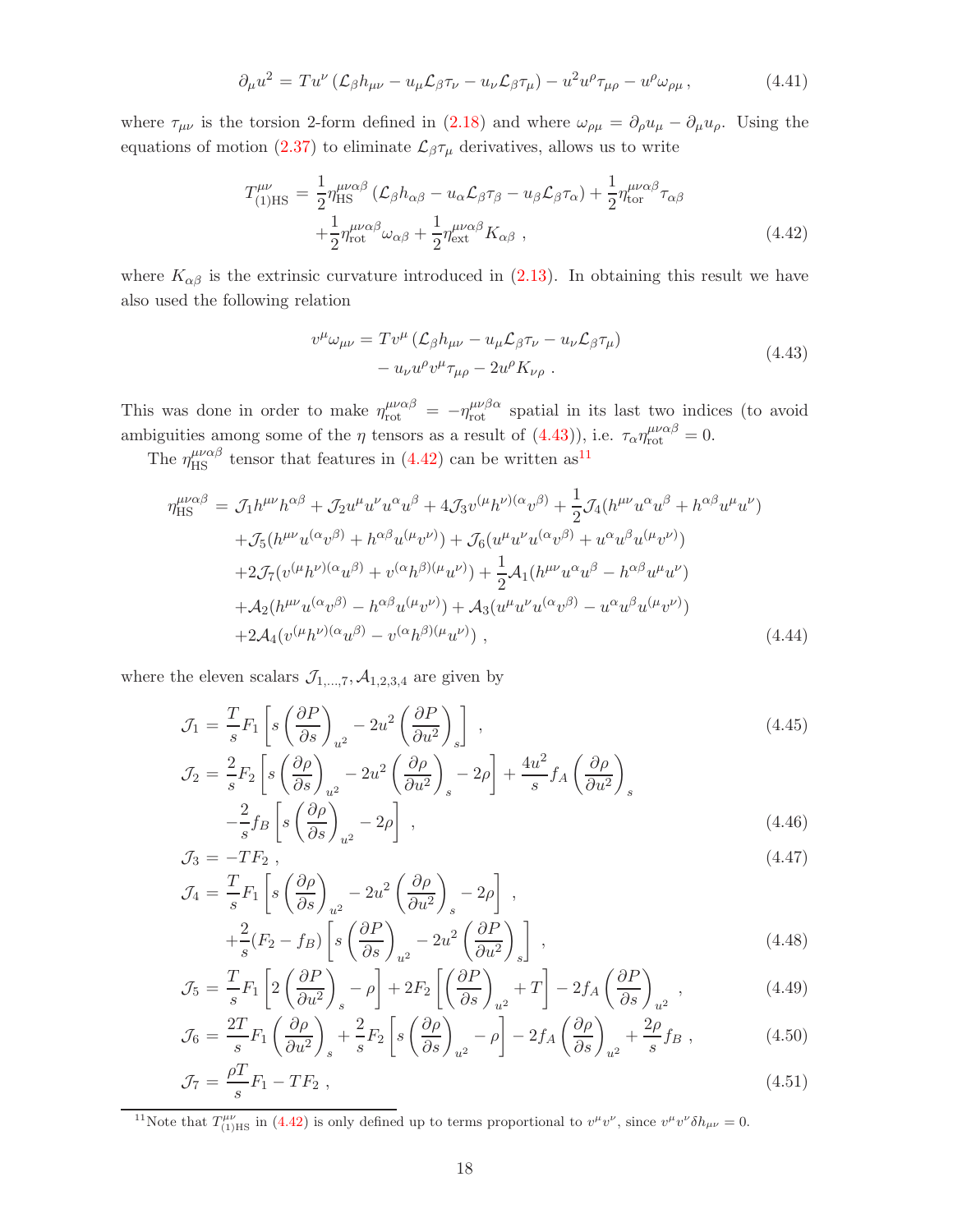$$
\mathcal{A}_{1} = -\frac{4\rho}{s} F_{1} \left( \frac{\partial P}{\partial s} \right)_{u^{2}} + \frac{TF_{1}}{s} \left[ s \left( \frac{\partial \rho}{\partial s} \right)_{u^{2}} - 2u^{2} \left( \frac{\partial \rho}{\partial u^{2}} \right)_{s} - 2\rho \right]
$$
  
\n
$$
+ \frac{4u^{2}}{s} F_{1} \left[ \left( \frac{\partial P}{\partial u^{2}} \right)_{s} \left( \frac{\partial \rho}{\partial s} \right)_{u^{2}} - \left( \frac{\partial \rho}{\partial u^{2}} \right)_{s} \left( \frac{\partial P}{\partial s} \right)_{u^{2}} \right]
$$
  
\n
$$
+ \frac{2}{s} (F_{2} + f_{B}) \left[ s \left( \frac{\partial P}{\partial s} \right)_{u^{2}} - 2u^{2} \left( \frac{\partial P}{\partial u^{2}} \right)_{s} \right],
$$
  
\n
$$
\mathcal{A}_{2} = -\frac{F_{1}}{s} \left[ \rho T + 2\rho \left( \frac{\partial P}{\partial s} \right)_{u^{2}} + 2T \left( \frac{\partial P}{\partial u^{2}} \right)_{s} \right] + 2F_{2} \left[ \left( \frac{\partial P}{\partial s} \right)_{u^{2}} + T \right]
$$
  
\n
$$
-2f_{A} \left( \frac{\partial P}{\partial s} \right)_{u^{2}},
$$
  
\n
$$
F_{1} \left[ \left( \frac{\partial \rho}{\partial \rho} \right)_{u^{2}} - \left( \frac{\partial \rho}{\partial \rho} \right) \right]_{u^{2}} - \left( \frac{\partial \rho}{\partial \rho} \right)_{u^{2}} - 2\rho_{-} \left( \frac{\partial \rho}{\partial \rho} \right)
$$
  
\n(4.53)

$$
\mathcal{A}_3 = -2\frac{F_1}{s} \left[ \rho \left( \frac{\partial \rho}{\partial s} \right)_{u^2} + T \left( \frac{\partial \rho}{\partial u^2} \right)_s \right] + 2F_2 \left( \frac{\partial \rho}{\partial s} \right)_{u^2} + \frac{2\rho}{s} F_2 - 2f_A \left( \frac{\partial \rho}{\partial s} \right)_{u^2} + \frac{2\rho}{s} f_B ,
$$
\n(4.54)

$$
\mathcal{A}_4 = \mathcal{J}_7 \,, \tag{4.55}
$$

where we defined the recurring combinations

$$
f_A := T \left[ \left( \frac{\partial F_2}{\partial T} \right)_{u^2} - \left( \frac{\partial F_1}{\partial u^2} \right)_T \right], \quad f_B := T \left[ \left( \frac{\partial F_2}{\partial T} \right)_{u^2} - \left( \frac{\partial F_1}{\partial T} \right)_{u^2} \right].
$$
 (4.56)

The coefficients  $\mathcal{J}_i$  make up the symmetric part of  $\eta_{\rm HS}^{\mu\nu\alpha\beta}$  under the interchange of  $\mu\nu$  and  $\alpha\beta$ while the coefficients  $A_i$  make up the anti-symmetric part of  $\eta_{\rm HS}^{\mu\nu\alpha\beta}$ . The remaining  $\eta$  tensors in [\(4.42\)](#page-19-1) are given by

$$
\eta_{\text{tor}}^{\mu\nu\alpha\beta} = 2 \left[ \frac{1}{T} \left( T F_1 + 2u^2 F_2 \right) \left[ \left( \frac{\partial P}{\partial s} \right)_{u^2} + T \right] - \frac{2u^2}{T} \left( \frac{\partial P}{\partial s} \right)_{u^2} f_A \right] h^{\mu\nu} u^{[\alpha} v^{\beta]} + \frac{2}{T} \left[ \left( T F_1 + 2u^2 F_2 \right) \left( \frac{\partial \rho}{\partial s} \right)_{u^2} - 2u^2 \left( \frac{\partial \rho}{\partial s} \right)_{u^2} f_A - 2T f_B \right] u^{\mu} u^{\nu} u^{[\alpha} v^{\beta]} + 4(T F_1 + u^2 F_2) v^{(\mu} h^{\nu)[\alpha} u^{\beta]} - 4F_2 v^{(\mu} u^{\nu)} u^{[\alpha} v^{\beta]} \tag{4.57}
$$

$$
\eta_{\rm rot}^{\mu\nu\alpha\beta} = -4F_2 v^{(\mu}h^{\nu)[\alpha}h^{\beta]\sigma}h_{\sigma\kappa}u^{\kappa} \tag{4.58}
$$

$$
\eta_{\text{ext}}^{\mu\nu\alpha\beta} = -2 \left[ F_1 \left( \frac{\partial \rho}{\partial s} \right)_{u^2} - 2F_2 \right] u^{\mu} u^{\nu} h^{\alpha\beta} - 2F_1 \left( \frac{\partial P}{\partial s} \right)_{u^2} h^{\mu\nu} h^{\alpha\beta} + 8F_2 v^{(\mu} h^{\nu)(\alpha} u^{\beta)} - \frac{4}{T} \left[ F_2 \left[ \left( \frac{\partial P}{\partial s} \right)_{u^2} + T \right] - f_A \left( \frac{\partial P}{\partial s} \right)_{u^2} \right] h^{\mu\nu} u^{\alpha} u^{\beta} - \frac{4}{T} (F_2 - f_A) \left( \frac{\partial \rho}{\partial s} \right)_{u^2} u^{\mu} u^{\nu} u^{\alpha} u^{\beta} . \tag{4.59}
$$

An important consistency check for these results is performed in Section [5.6,](#page-34-0) where we show that these expressions recover the results of [\[11\]](#page-42-6) in the limit of linearized perturbations around a fluid at rest. Equation [\(4.42\)](#page-19-1) is the main result of this subsection. We will next discuss how this is related to the non-canonical entropy current as it should via the frameindependent definition [\(3.11\)](#page-12-1).

#### <span id="page-20-0"></span>4.3 Non-canonical entropy current

In the previous subsection, we obtained explicit expressions for the contributions to the energymomentum tensor that arise from the action  $S_{\text{HS}}$ . As discussed in Section [3,](#page-11-0) the HS part of the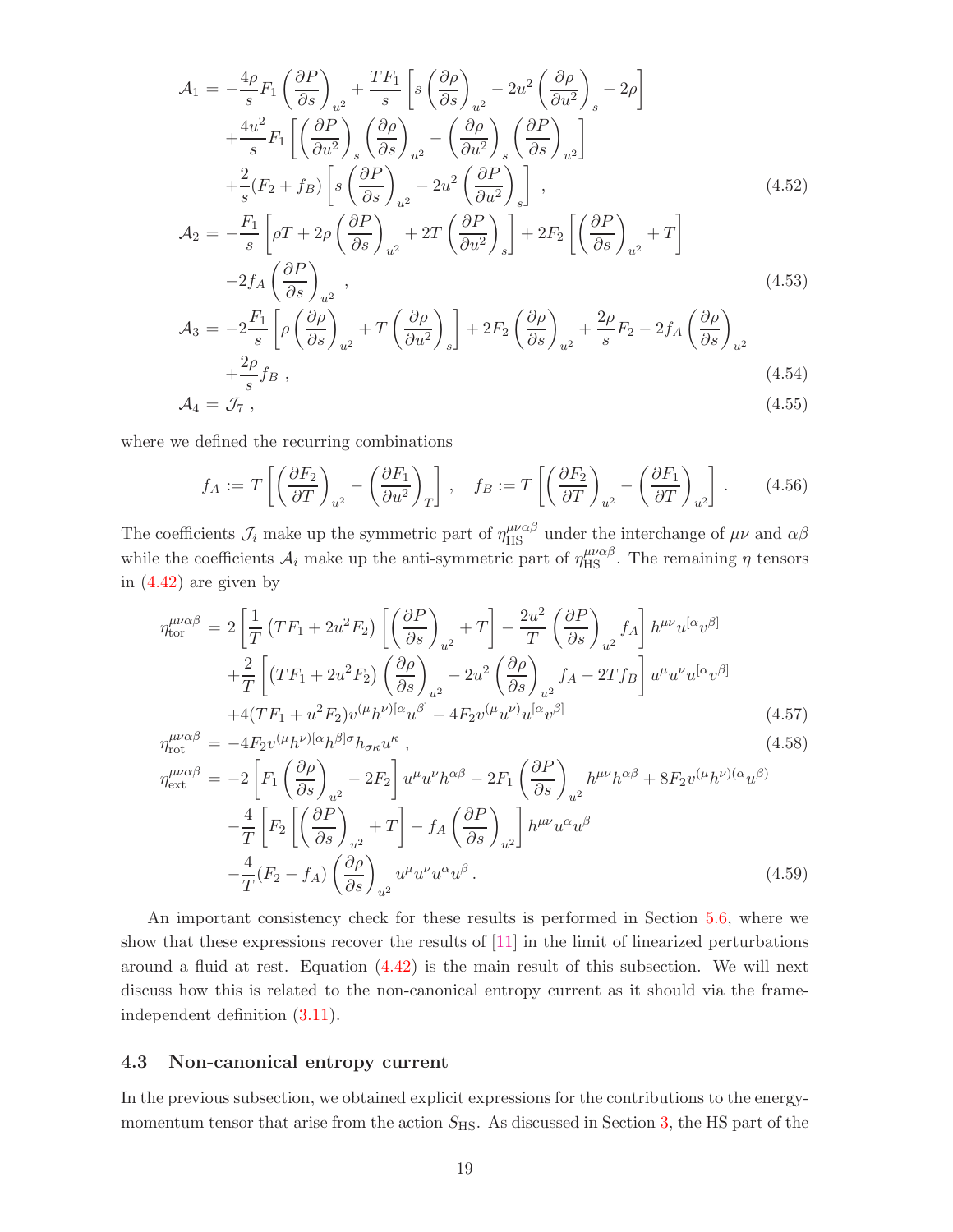energy-momentum tensor is related to the divergence of the non-canonical part of the entropy current, cf. [\(3.11\)](#page-12-1). The goal of this subsection is to show that there exists a non-canonical entropy current whose divergence obeys [\(3.11\)](#page-12-1) where the energy-momentum tensor is the one we just obtained. The result for the non-canonical entropy current is given in equation [\(4.72\)](#page-22-0) where we used the definitions  $(4.68)$  and  $(4.69)$ .

In Appendix [B](#page-39-0) we show that the converse is also true, i.e. starting from the most general non-canonical entropy current and demanding that its divergence obeys [\(3.11\)](#page-12-1), where the energy-momentum tensor is the most general one allowed by symmetries, we find (using only on-shell relations) that the non-canonical entropy current is (up to terms that are identically conserved) precisely of the form as given in [\(4.70\)](#page-22-2) and [\(4.72\)](#page-22-0). The analysis in Appendix [B](#page-39-0) has been restricted to flat space but we expect the result to generalize to any curved background.

<span id="page-21-3"></span>In the Lagrangian frame, the divergence of the non-canonical entropy current [\(3.11\)](#page-12-1) must obey

<span id="page-21-0"></span>
$$
e^{-1}\partial_{\mu}\left(eS_{(1)\text{non}}^{\mu}\right) = -\mathcal{T}_{(1)}^{\mu}\mathcal{L}_{\beta}\tau_{\mu} + \frac{1}{2}\mathcal{T}_{(1)}^{\mu\nu}\mathcal{L}_{\beta}h_{\mu\nu}\,,\tag{4.60}
$$

where  $\mathcal{T}_{(1)}^{\mu}$  and  $\mathcal{T}_{(1)}^{\mu\nu}$  are given in [\(4.34\)](#page-18-0) and [\(4.35\)](#page-18-0). This can be solved for  $S_{(1)_{\text{non}}}^{\mu}$  up to identically conserved currents, leading to

$$
S_{(1) non}^{\mu} = -\frac{1}{T} v^{\mu} F_1 u^{\rho} \partial_{\rho} T + \frac{1}{T} u^{\mu} F_1 v^{\rho} \partial_{\rho} T - \frac{1}{T} v^{\mu} F_2 u^{\rho} \partial_{\rho} u^2 + \frac{1}{T} u^{\mu} F_2 v^{\rho} \partial_{\lambda} u^2.
$$
 (4.61)

The total entropy current [\(3.4\)](#page-11-1) in the Lagrangian frame can be written as  $S^{\mu} = su^{\mu} - \mathcal{T}_{(1)\nu}^{\mu} \beta^{\nu} +$  $S_{(1)_{\text{non}}}^{\mu}$  where we have split the contributions from the zeroth order derivative terms, which is just the perfect fluid result  $su^{\mu}$ , from the terms containing first order derivatives. Substituting the result obtained in the previous subsection for  $\mathcal{T}_{(1)}^{\mu}$  $\zeta_{(1)\nu}^{\mu}$  (see equation  $(4.36)$ ) and using  $(4.61)$ we obtain for the full entropy current in Lagrangian frame,

$$
S^{\mu} = su^{\mu} - u^{\mu} F_1 e^{-1} \partial_{\rho} (e v^{\rho}) + u^{\mu} \left( \frac{\partial F_2}{\partial T} - \frac{\partial F_1}{\partial u^2} \right) v^{\rho} \partial_{\rho} u^2.
$$
 (4.62)

One may at this point object that the full entropy current could also receive contributions from the dissipative sector of transport. We will show next that in the Lagrangian frame only the HS sector contributes to the entropy current.

To show this we first observe that in Landau frame (denoted here by a prime just like in Apppendix [A\)](#page-38-0) the total entropy current  $(3.4)$  is given by

<span id="page-21-4"></span><span id="page-21-2"></span><span id="page-21-1"></span>
$$
S^{\mu} = s'u'^{\mu} + S^{\mu}_{(1)_{\text{non}}}, \qquad (4.63)
$$

simply because Landau frame is equivalent to demanding that the canonical entropy current is that of a perfect fluid, i.e.  $T_{(1)}^{\mu}$  $T^{\mu}_{(1)\nu}\beta^{\nu} \sim T^{\mu}_{(1)}$  $(y_{(1)\nu}^{\mu}u^{\nu})=0$  by definition. If we next take the Lagrangian frame result  $(4.62)$  and we transform it to Landau frame using  $(A.8)$  and  $(A.9)$ we obtain [\(4.63\)](#page-21-2) with  $S^{\mu}_{(1)_{\text{non}}}$  as given in [\(4.61\)](#page-21-0) (written in terms of primed variables). In other words the Lagrangian frame entropy current is the same as the total entropy current [\(4.63\)](#page-21-2) and so since the total entropy current is frame independent it must be that [\(4.62\)](#page-21-1) equals the total entropy current.

In Landau frame the right hand side of equation [\(3.11\)](#page-12-1) can be written as

$$
e^{-1}\partial_{\mu}\left(eS_{(1)\text{non}}^{\mu}\right) = \frac{1}{2T}T_{(1)\text{HS}}^{\mu\nu}\left(\mathcal{L}_{u}h_{\mu\nu} - u_{\nu}\mathcal{L}_{u}\tau_{\mu} - u_{\mu}\mathcal{L}_{u}\tau_{\nu}\right),\tag{4.64}
$$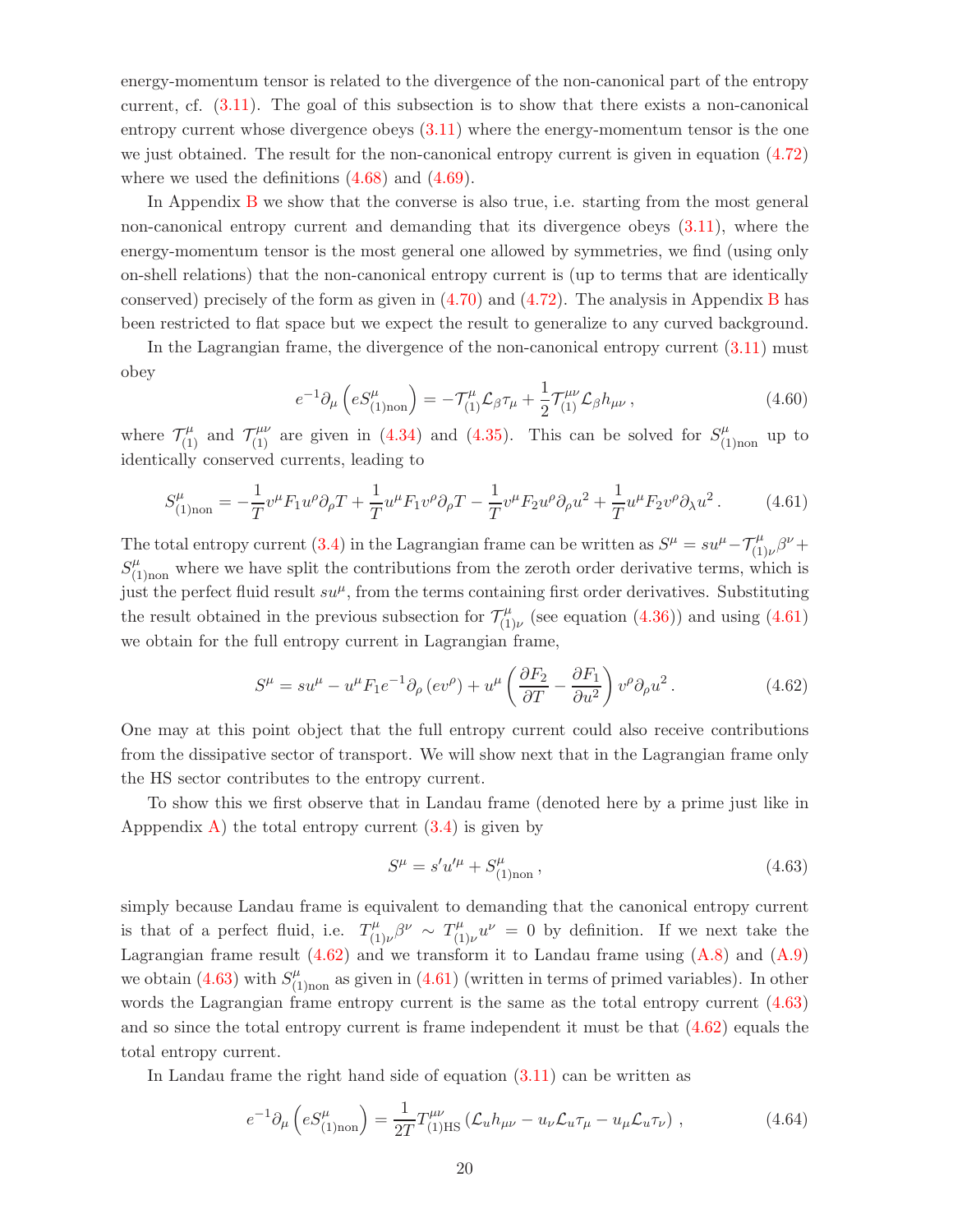where  $u_{\mu} = h_{\mu\nu}u^{\nu}$  and where  $T^{\mu\nu}_{(1)HS}$  is the Landau frame expression for the HS contributions to  $T_{(1)}^{\mu\nu}$ . This was computed in the previous subsection in [\(4.39\)](#page-18-2). As a consistency check we will explicitly verify that this is indeed the case.

To first order in derivatives, we can rewrite the right hand side of  $(4.60)$  in terms of  $u'$ rather than  $u$ , and using the relation

$$
-\mathcal{T}_{(1)}^{\mu} = \mathcal{T}_{(1)\nu}^{\mu} u^{\prime\nu} - \mathcal{T}_{(1)}^{\mu\rho} h_{\rho\nu} u^{\prime\nu} , \qquad (4.65)
$$

we find that

$$
e^{-1}\partial_{\mu}\left(eS_{(1)_{\text{non}}}^{\mu}\right) = \mathcal{T}_{(1)\rho}^{\mu}u^{\prime\rho}\mathcal{L}_{\beta'}\tau_{\mu} + \frac{1}{2}\mathcal{T}_{(1)}^{\mu\nu}\left(\mathcal{L}_{\beta'}h_{\mu\nu} - h_{\nu\rho}u^{\prime\rho}\mathcal{L}_{\beta'}\tau_{\mu} - h_{\mu\rho}u^{\prime\rho}\mathcal{L}_{\beta'}\tau_{\nu}\right). \tag{4.66}
$$

Dropping the prime and using the perfect fluid equations of motion in the form  $(2.36)$ , we can replace the  $\mathcal{L}_{\beta}\tau_{\mu}$  by  $\mathcal{L}_{\beta}h_{\mu\nu} - h_{\nu\rho}u^{\rho}\mathcal{L}_{\beta}\tau_{\mu} - h_{\mu\rho}u^{\rho}\mathcal{L}_{\beta}\tau_{\nu}$  terms, so that we obtain [\(4.64\)](#page-21-4) with

$$
T^{\mu\nu}_{(1)HS} = T^{\mu\nu}_{(1)} + T^{\rho}_{(1)\sigma} u^{\sigma} X_{\rho}^{\mu\nu} , \qquad (4.67)
$$

where  $X_{\rho}^{\mu\nu}$  is given in [\(2.37\)](#page-10-2) and where  $T^{\mu\nu}_{(1)HS}$  is in Landau frame as can be seen by comparing to [\(4.39\)](#page-18-2).

In Appendix [B](#page-39-0) we start with a constitutive relation for the non-canonical entropy current as well as the energy-momentum tensor on flat space and we work entirely on shell. We then show that without making any assumptions about the nature of the non-canonical entropy current and the energy-momentum tensor other than their constitutive relations that equation [\(3.11\)](#page-12-1) forces the non-canonical entropy current to be of the same form as derived in this subsection. In Appendix [B](#page-39-0) the functions  $F_1$  and  $F_2$  are replaced by F and G which are defined as

<span id="page-22-1"></span>
$$
F_1 = T \left(\frac{\partial G}{\partial T}\right)_{u^2},\tag{4.68}
$$

<span id="page-22-2"></span>
$$
F_2 = T\left(\frac{\partial G}{\partial u^2}\right)_T + \frac{T}{u^2}F\,. \tag{4.69}
$$

This allows us to write [\(4.61\)](#page-21-0) as

$$
S_{(1)_{\text{non}}}^{\mu} = (-v^{\mu}u^{\rho} + u^{\mu}v^{\rho}) \left( \partial_{\rho}G + \frac{1}{u^2}F \partial_{\rho}u^2 \right) . \tag{4.70}
$$

Using that

$$
e^{-1}\partial_{\rho}\left[e(-v^{\mu}u^{\rho}+u^{\mu}v^{\rho})G\right] = Ge^{-1}\partial_{\rho}\left[e(-v^{\mu}u^{\rho}+u^{\mu}v^{\rho})\right] + (-v^{\mu}u^{\rho}+u^{\mu}v^{\rho})\partial_{\rho}G ,\qquad(4.71)
$$

is identically conserved, we find

<span id="page-22-0"></span>
$$
S_{(1)_{\text{non}}}^{\mu} = Ge^{-1}\partial_{\rho} \left[ e \left( v^{\mu}u^{\rho} - u^{\mu}v^{\rho} \right) \right] - \frac{1}{u^2}F \left( v^{\mu}u^{\rho} - u^{\mu}v^{\rho} \right)\partial_{\rho}u^2. \tag{4.72}
$$

The flat space version of this is precisely equation [\(B.17\)](#page-41-1).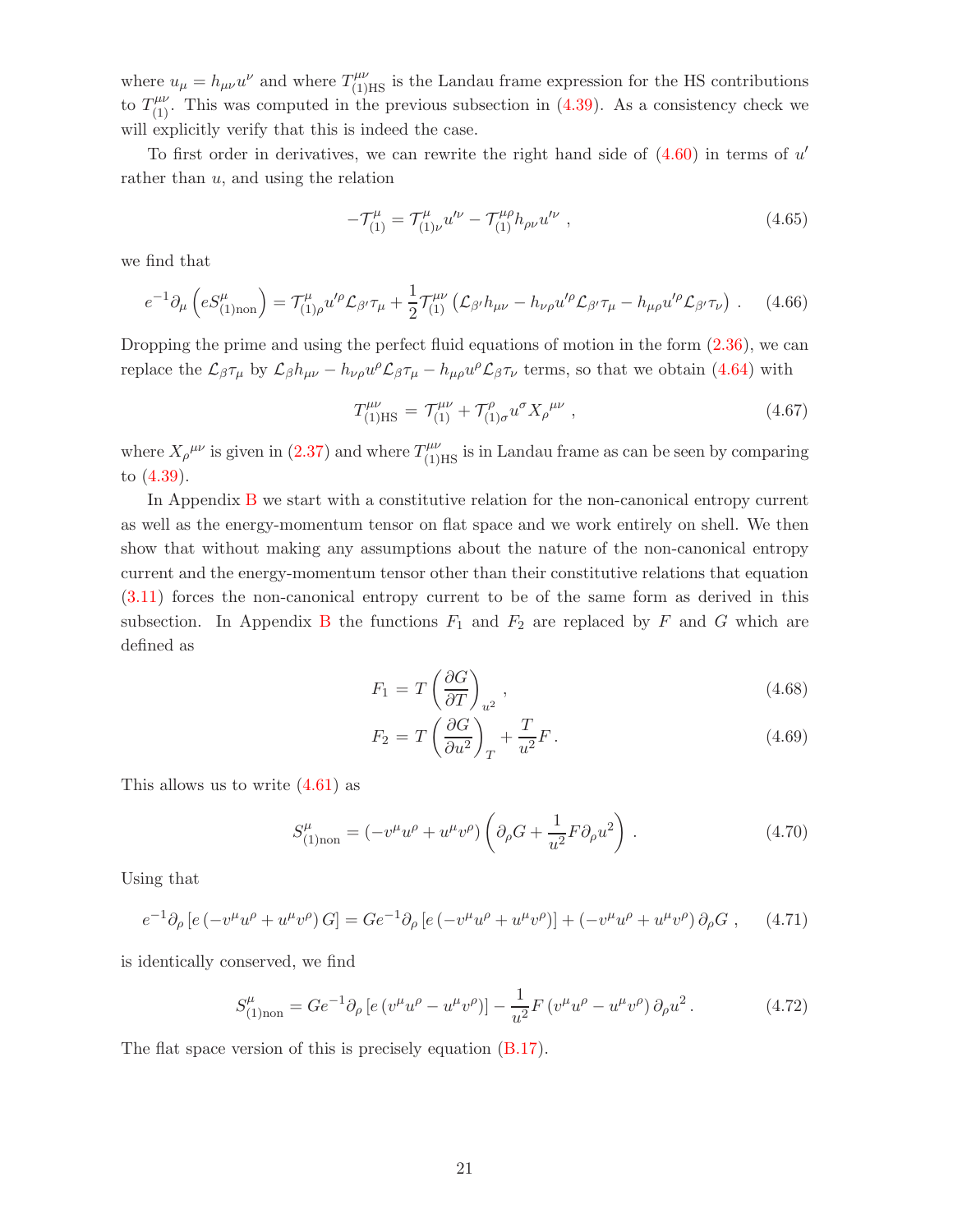#### <span id="page-23-0"></span>4.4 Action for non-hydrostatic non-dissipative transport

In Section [4.2](#page-16-0) we dropped the condition that  $\beta^{\mu}$  is a Killing vector and used the hydrostatic partition function to find an action for hydrostatic non-dissipative transport. Once we drop the condition that  $\beta^{\mu}$  is Killing we can add more terms to the action at first order in derivatives because we can no longer use the Killing equations to relate various derivatives. These extra terms can be obtained by looking at all scalars one can construct from the Lie derivatives of  $\tau_{\mu}$  and  $h_{\mu\nu}$ . These are listed in equations [\(4.10\)](#page-14-2)–[\(4.14\)](#page-14-3). We can multiply each of these scalars by an arbitrary function forming new scalar terms that can be added to the action  $S_{\text{HS}}$ . Using the freedom to perform partial integrations we can drop the last term of the form  $\tilde{F}e^{-1}\partial_{\mu}(eu^{\mu})$ . This leads to 4 additional terms each multiplied by one of the functions  $F_3$  to  $F_6$ . The full first order action becomes

$$
S_{(1)} = \int d^{d+1}x \ e \left( F_1 v^{\mu} \partial_{\mu} T + F_2 v^{\mu} \partial_{\mu} u^2 + F_3 u^{\mu} \partial_{\mu} T + F_4 u^{\mu} \partial_{\mu} u^2 + F_5 u^{\mu} \mathcal{L}_v \tau_{\mu} + F_6 u^{\mu} u^{\nu} \mathcal{L}_v h_{\mu\nu} \right) . \tag{4.73}
$$

The additional contributions to the energy current and stress tensor (in Lagrangian frame) due to the novel  $F_3$  to  $F_6$  contributions to the action are

$$
\mathcal{T}_{F_1}^{\mu} = \left(\frac{\partial F_1}{\partial u^2}\right)_T u^{\mu} (2u^2 v^{\lambda} \partial_{\lambda} T - T v^{\lambda} \partial_{\lambda} u^2) + T F_1 u^{\mu} K , \qquad (4.74)
$$

$$
\mathcal{T}_{F_2}^{\mu} = -\left(\frac{\partial F_2}{\partial T}\right)_{u^2} u^{\mu} (2u^2 v^{\lambda} \partial_{\lambda} T - T v^{\lambda} \partial_{\lambda} u^2) + 2u^2 F_2 u^{\mu} K , \qquad (4.75)
$$

$$
\mathcal{T}^{\mu}_{F_3} = F_3(u^{\mu} + v^{\mu})u^{\rho}\partial_{\rho}T - TF_3u^{\mu}e^{-1}\partial_{\rho}(eu^{\rho})
$$

$$
-\left(\frac{\partial F_3}{\partial u^2}\right)_T u^{\mu}(Tu^{\rho}\partial_{\rho}u^2 - 2u^2u^{\rho}\partial_{\rho}T) , \qquad (4.76)
$$

$$
\mathcal{T}_{F_4}^{\mu} = F_4(u^{\mu} + v^{\mu})u^{\rho}\partial_{\rho}u^2 - 2u^2F_4u^{\mu}e^{-1}\partial_{\rho}(eu^{\rho})
$$
  
+ 
$$
\left(\frac{\partial F_4}{\partial T}\right)_{u^2}u^{\mu}(Tu^{\rho}\partial_{\rho}u^2 - 2u^2u^{\rho}\partial_{\rho}T) ,
$$
 (4.77)

$$
\mathcal{T}_{F_5}^{\mu} = u^{\mu} u^{\sigma} v^{\rho} \tau_{\rho \sigma} \left[ T \left( \frac{\partial F_5}{\partial T} \right)_{u^2} + 2u^2 \left( \frac{\partial F_5}{\partial u^2} \right)_T + F_5 \right] - F_5 K u^{\mu} \n- F_5 e^{-1} \partial_{\rho} (e u^{\rho}) v^{\mu} - F_5 \mathcal{L}_u v^{\mu} + u^{\mu} v^{\rho} \partial_{\rho} F_5 - v^{\mu} u^{\rho} \partial_{\rho} F_5 ,
$$
\n(4.78)

$$
\mathcal{T}_{F_6}^{\mu} = -2u^{\mu}u^{\rho}u^{\sigma}K_{\rho\sigma} \left[ T \left( \frac{\partial F_6}{\partial T} \right)_{u^2} + 2u^2 \left( \frac{\partial F_6}{\partial u^2} \right)_T + 2F_6 \right] , \qquad (4.79)
$$

$$
\mathcal{T}_{F_1}^{\mu\nu} = F_1 \left( h^{\mu\nu} v^\lambda - h^{\lambda\mu} v^\nu - h^{\lambda\nu} v^\mu \right) \partial_\lambda T + 2 \left( \frac{\partial F_1}{\partial u^2} \right)_T v^\lambda \partial_\lambda T u^\mu u^\nu , \qquad (4.80)
$$

$$
\mathcal{T}_{F_2}^{\mu\nu} = F_2 \left( h^{\mu\nu} v^\lambda - h^{\lambda\mu} v^\nu - h^{\lambda\nu} v^\mu \right) \partial_\lambda u^2 + 2F_2 K u^\mu u^\nu - 2 \left( \frac{\partial F_2}{\partial T} \right)_{u^2} v^\lambda \partial_\lambda T u^\mu u^\nu , \quad (4.81)
$$

$$
\mathcal{T}_{F_3}^{\mu\nu} = \left( F_3 h^{\mu\nu} + 2 \left( \frac{\partial F_3}{\partial u^2} \right)_T u^{\mu} u^{\nu} \right) u^{\rho} \partial_{\rho} T , \qquad (4.82)
$$

$$
\mathcal{T}_{F_4}^{\mu\nu} = F_4 h^{\mu\nu} u^{\rho} \partial_{\rho} u^2 - 2 \left( \frac{\partial F_4}{\partial T} \right)_{u^2} u^{\mu} u^{\nu} u^{\rho} \partial_{\rho} T - 2 F_4 u^{\mu} u^{\nu} e^{-1} \partial_{\rho} (e u^{\rho}) , \qquad (4.83)
$$

$$
\mathcal{T}_{F_5}^{\mu\nu} = F_5 u^{\sigma} \left( h^{\mu\nu} v^{\rho} - h^{\rho\mu} v^{\nu} - h^{\rho\nu} v^{\mu} \right) \tau_{\rho\sigma} + 2 \left( \frac{\partial F_5}{\partial u^2} \right)_T u^{\mu} u^{\nu} u^{\sigma} v^{\rho} \tau_{\rho\sigma} , \qquad (4.84)
$$

$$
\mathcal{T}_{F_6}^{\mu\nu} = -2F_6 h^{\mu\nu} u^{\rho} u^{\sigma} K_{\rho\sigma} - 4 \left( \frac{\partial F_6}{\partial u^2} \right)_T u^{\mu} u^{\nu} u^{\rho} u^{\sigma} K_{\sigma\rho} - 2F_6 h^{\lambda(\mu} v^{\nu)} \left( \partial_{\lambda} u^2 - 2u^{\sigma} \mathcal{L}_u h_{\sigma\lambda} \right)
$$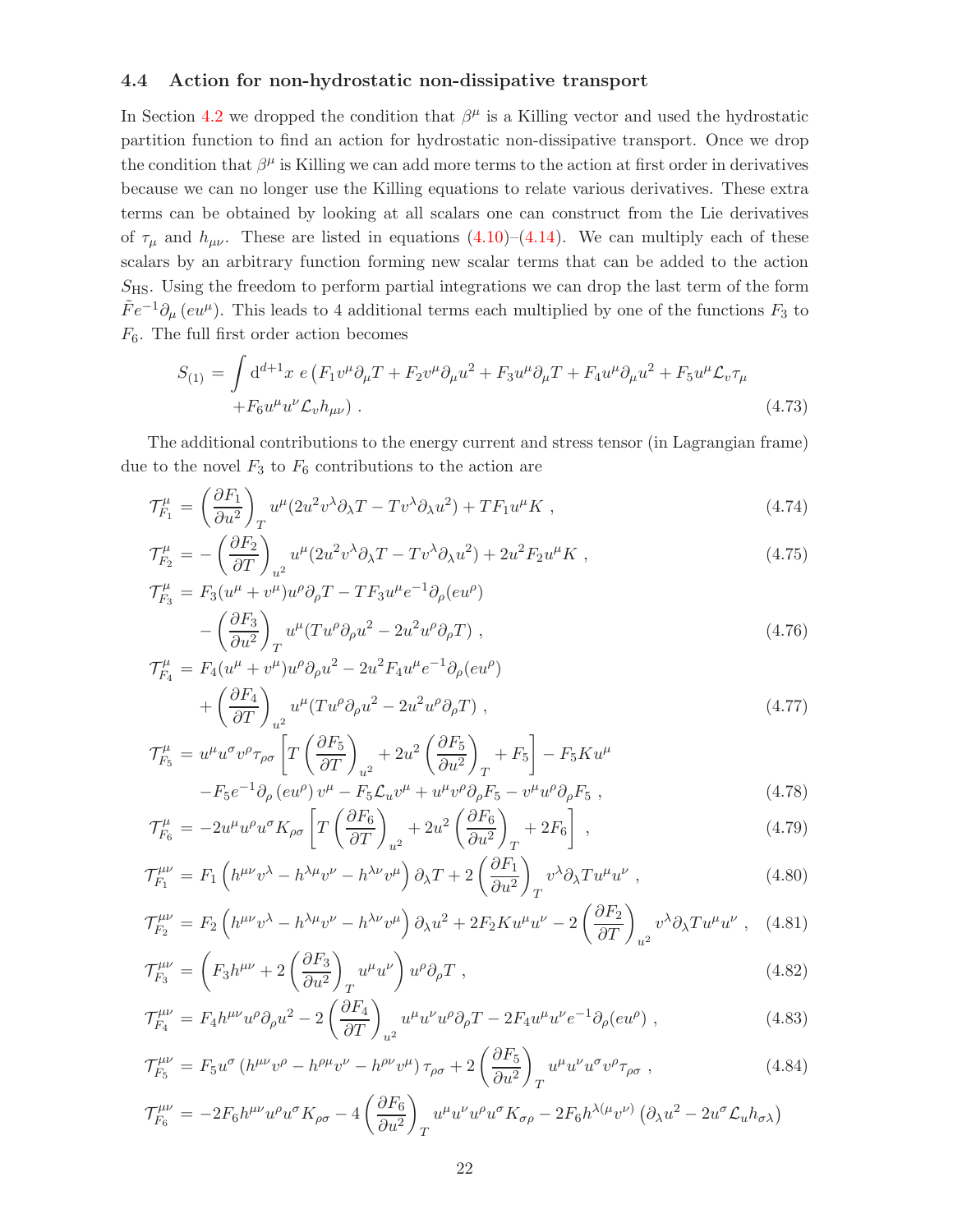$$
+4F_6u^{(\mu}\mathcal{L}_u v^{\nu)} + 2\left(2u^{\lambda}u^{(\mu}v^{\nu)} - u^{\mu}u^{\nu}v^{\lambda}\right)\left[\left(\frac{\partial F_6}{\partial T}\right)_{u^2}\partial_{\lambda}T + \left(\frac{\partial F_6}{\partial u^2}\right)_T\partial_{\lambda}u^2\right] +4F_6u^{(\mu}v^{\nu)}e^{-1}\partial_{\lambda}(eu^{\lambda}) + 2F_6u^{\mu}u^{\nu}K,
$$
\n(4.85)

where for completeness we have included the  $F_1$  and  $F_2$  parts as well. These were already derived earlier in equations [\(4.34\)](#page-18-0) and [\(4.35\)](#page-18-0). In writing the  $F_6$  part of  $\mathcal{T}^{\mu\nu}$  we used the freedom to remove a term proportional to  $v^{\mu}v^{\nu}$ .

We will next rewrite these expressions by writing them in terms of  $\mathcal{L}_{\beta}h_{\mu\nu}$  and  $\mathcal{L}_{\beta}\tau_{\mu}$ . Using equations [\(4.40\)](#page-18-3), [\(4.41\)](#page-18-3), [\(4.43\)](#page-19-0) and

$$
e^{-1}\partial_{\mu}(eu^{\mu}) = \frac{T}{2}h^{\rho\sigma}\left(\mathcal{L}_{\beta}h_{\rho\sigma} - 2u_{\rho}\mathcal{L}_{\beta}\tau_{\sigma}\right) ,\qquad (4.86)
$$

$$
\mathcal{L}_u v^{\mu} = u^{\mu} u^{\rho} v^{\nu} \tau_{\nu \rho} - T h^{\mu \nu} v^{\rho} \left( \mathcal{L}_{\beta} h_{\nu \rho} - u_{\nu} \mathcal{L}_{\beta} \tau_{\rho} \right) , \qquad (4.87)
$$

where we remind the reader that  $u_{\mu} = h_{\mu\nu}u^{\nu}$  and  $\omega_{\mu\nu} = \partial_{\mu}u_{\nu} - \partial_{\nu}u_{\mu}$ . In general,  $\mathcal{T}^{\mu}$  and  $\mathcal{T}^{\mu\nu}$  take the following form

<span id="page-24-0"></span>
$$
\mathcal{T}^{\mu} = \chi^{\mu\nu} \mathcal{L}_{\beta} \tau_{\nu} + \frac{1}{2} \Sigma^{\mu\nu\rho} \mathcal{L}_{\beta} h_{\nu\rho} + \frac{1}{2} \Sigma^{\mu\nu\rho}_{\text{ext}} K_{\nu\rho} , \qquad (4.88)
$$

$$
\mathcal{T}^{\mu\nu} = \Delta^{\mu\nu\rho} \mathcal{L}_{\beta} \tau_{\rho} + \frac{1}{2} \tilde{\eta}^{\mu\nu\rho\sigma} \mathcal{L}_{\beta} h_{\rho\sigma} + \frac{1}{2} \tilde{\eta}^{\mu\nu\rho\sigma}_{\text{rot}} \omega_{\rho\sigma} + \frac{1}{2} \tilde{\eta}^{\mu\nu\rho\sigma}_{\text{ext}} K_{\rho\sigma} + \frac{1}{2} \tilde{\eta}^{\mu\nu\rho\sigma}_{\text{tor}} \tau_{\rho\sigma} ,\qquad(4.89)
$$

where  $\Sigma^{\mu\nu\rho} = \Sigma^{\mu\rho\nu}$ ,  $\Delta^{\mu\nu\rho} = \Delta^{\nu\mu\rho}$ ,  $\tilde{\eta}^{\mu\nu\rho\sigma} = \tilde{\eta}^{\nu\mu\rho\sigma} = \tilde{\eta}^{\mu\nu\sigma\rho}$  and similarly for the other tensors. We find that

$$
\Sigma_{\text{ext}}^{\mu\nu\rho} = 2\left(TF_1 - F_5 + 2u^2F_2\right)u^{\mu}h^{\nu\rho} \n-4\left[T\frac{\partial}{\partial T}\left(F_2 + F_6\right) - \frac{\partial}{\partial u^2}\left(TF_1 - F_5 - 2u^2F_6\right)\right]u^{\mu}u^{\nu}u^{\rho} ,
$$
\n(4.90)

$$
\tilde{\eta}_{\text{rot}}^{\mu\nu\rho\sigma} = 4(F_2 + F_6)v^{(\mu}h^{\nu)[\sigma}h^{\rho]\lambda}h_{\lambda\kappa}u^{\kappa},\tag{4.91}
$$

$$
\tilde{\eta}_{\text{ext}}^{\mu\nu\rho\sigma} = 4(F_2 + F_6) \left[ 2v^{(\mu}h^{\nu)(\rho}u^{\sigma)} + u^{\mu}u^{\nu}h^{\rho\sigma} - h^{\mu\nu}u^{\rho}u^{\sigma} \right] ,\qquad(4.92)
$$

$$
\tilde{\eta}_{\text{tor}}^{\mu\nu\rho\sigma} = 4 \left[ T \frac{\partial}{\partial T} \left( F_2 + F_6 \right) - \frac{\partial}{\partial u^2} (TF_1 - F_5 - 2u^2 F_6) \right] u^{\mu} u^{\nu} v^{[\rho} u^{\sigma]} + 4(F_2 + F_6) u^{(\mu} v^{\nu)} v^{[\rho} u^{\sigma]} - 2 \left( TF_1 - F_5 + 2u^2 F_2 \right) h^{\mu\nu} v^{[\rho} u^{\sigma]} + 4 \left( TF_1 - F_5 + u^2 (F_2 - F_6) \right) v^{(\mu} h^{\nu)}^{[\rho} u^{\sigma]} , \tag{4.93}
$$

where as usual we dropped  $v^{\mu}v^{\nu}$  terms and where we defined  $\tilde{\eta}^{\mu\nu\rho\sigma}_{\text{rot}} = -\tilde{\eta}^{\mu\nu\sigma\rho}_{\text{rot}}$  such that  $\tau_\rho \tilde{\eta}^{\mu\nu\rho\sigma}_{\rm rot} = 0$  in order that [\(4.43\)](#page-19-0) does not lead to any ambiguities among the various tensors. Furthermore we find that

$$
\chi^{\mu\nu} = 2T \left( F_5 + T \left( \frac{\partial F_5}{\partial T} \right)_{u^2} + 2u^2 \left( \frac{\partial F_5}{\partial u^2} \right)_T - 2u^2 F_4 - TF_3 \right) v^{[\mu} u^{\nu]}, \qquad (4.94)
$$
  

$$
\tilde{\eta}^{\mu\nu\rho\sigma} - \tilde{\eta}^{\rho\sigma\mu\nu} = 4T (F_2 - F_6) \left( h^{\mu\nu} u^{(\rho} v^{\sigma)} - h^{\rho\sigma} u^{(\mu} v^{\nu)} \right)
$$

$$
+ 4T (3F_6 - F_2) \left( v^{(\mu} h^{\nu)(\rho} u^{\sigma)} - v^{(\rho} h^{\sigma)(\mu} u^{\nu)} \right)
$$

$$
+ 4TF_4 \left( h^{\mu\nu} u^{\rho} u^{\sigma} - h^{\rho\sigma} u^{\mu} u^{\nu} \right)
$$

$$
+ 16T \left( \frac{\partial F_6}{\partial u^2} \right)_T \left( u^{\rho} u^{\sigma} u^{(\mu} v^{\nu)} - u^{\mu} u^{\nu} u^{(\rho} v^{\sigma)} \right), \qquad (4.95)
$$

$$
\tilde{\eta}^{\mu\nu\rho\sigma} + \tilde{\eta}^{\rho\sigma\mu\nu} = 4T (F_2 + F_6) \left[ -2v^{(\mu} h^{\nu)(\rho} v^{\sigma)} + \left( h^{\mu\nu} v^{(\rho} u^{\sigma)} + h^{\rho\sigma} u^{(\mu} v^{\nu)} \right) \right]
$$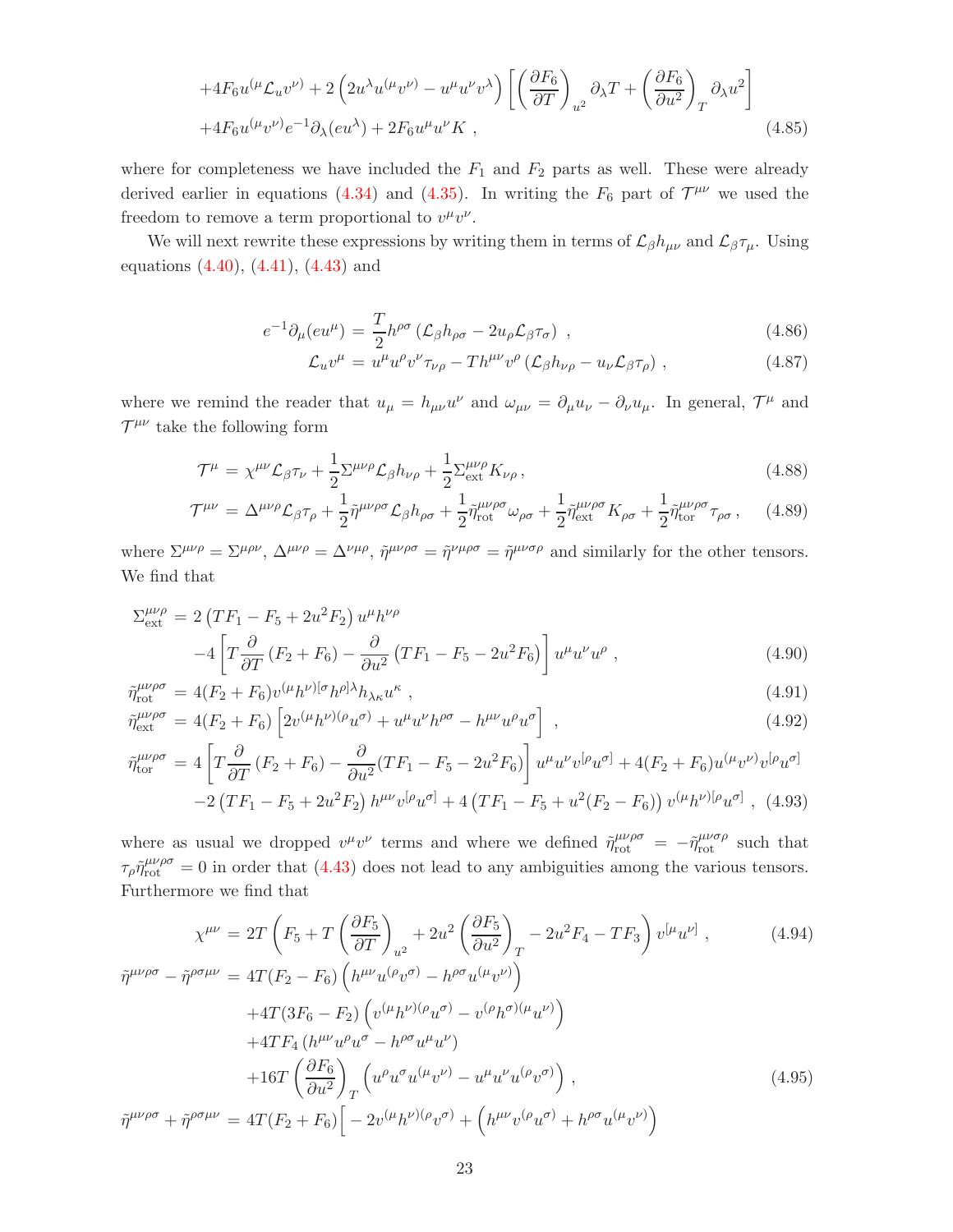$$
-\left(v^{(\mu}h^{\nu)(\rho}u^{\sigma}) + v^{(\rho}h^{\sigma)(\mu}u^{\nu)}\right),
$$
\n
$$
\Delta^{\mu\nu\rho} - \Sigma^{\rho\mu\nu} = 2T\left(TF_1 - F_5 + u^2(F_2 - F_6)\right)h^{\rho(\mu}v^{\nu)} - T\left(TF_1 - F_5 + 2u^2F_2\right)v^{\rho}h^{\mu\nu}
$$
\n
$$
+ 2T(F_2 + F_6)(v^{\rho} + u^{\rho})u^{(\mu}v^{\nu)} + 2T^2\frac{\partial}{\partial T}(F_2 + F_6)\left(v^{\rho}u^{\mu}u^{\nu} - 2u^{\rho}u^{(\mu}v^{\nu)}\right)
$$
\n
$$
-2T\frac{\partial}{\partial u^2}(TF_1 - F_5 - 2u^2F_6)\left(v^{\rho}u^{\mu}u^{\nu} - 2u^{\rho}u^{(\mu}v^{\nu)}\right),
$$
\n
$$
\Delta^{\mu\nu\rho} + \Sigma^{\rho\mu\nu} = 2T\left(TF_1 + F_5 + 2u^2F_2 - u^2(F_2 + F_6)\right)h^{\rho(\mu}v^{\nu)} - T\left(TF_1 + F_5 + 2u^2F_2\right)v^{\rho}h^{\mu\nu}
$$
\n
$$
+ 2T(F_2 + F_6)v^{\rho}u^{(\mu}v^{\nu)} - 2T(TF_3 + 2u^2F_4)u^{\rho}h^{\mu\nu}
$$
\n
$$
+ 4T\left(F_4 + T\left(\frac{\partial F_4}{\partial T}\right)_{u^2} - T\left(\frac{\partial F_3}{\partial u^2}\right)_{T}\right)u^{\rho}u^{\mu}u^{\nu}
$$
\n
$$
+ 2T\left(-\frac{\partial}{\partial u^2}(TF_1 + F_5 - 2u^2F_6) + T\frac{\partial}{\partial T}(F_2 + F_6) + 2F_4\right)v^{\rho}u^{\mu}u^{\nu}
$$
\n
$$
+ 2T\left(-2\frac{\partial}{\partial u^2}(TF_1 - F_5 + 2u^2F_6) + 2T\frac{\partial}{\partial T}(F_2 - F_6) + F_2 + F_6\right)u^{\rho}u^{\mu}
$$

where we have discarded terms in  $\mathcal{T}^{\mu\nu}$  proportional to  $v^{\mu}v^{\nu}$ .

As we have seen in Section [3](#page-11-0) the NHS terms are defined as those contributions to the energy-momentum tensor for which

<span id="page-25-0"></span>
$$
-\mathcal{T}^{\mu}\mathcal{L}_{\beta}\tau_{\mu} + \frac{1}{2}\mathcal{T}^{\mu\nu}\mathcal{L}_{\beta}h_{\mu\nu} = 0.
$$
 (4.99)

Using equations [\(4.88\)](#page-24-0) and [\(4.89\)](#page-24-0) we can see that for this to be the case it is necessary that  $\Sigma_{\text{ext}}^{\mu\nu\rho}$ ,  $\tilde{\eta}_{\text{rot}}^{\mu\nu\rho\sigma}$ ,  $\tilde{\eta}_{\text{tor}}^{\mu\nu\rho\sigma}$  all vanish. The  $\chi^{\mu\nu}$  is anti-symmetric so there are no  $\mathcal{L}_{\beta}\tau_{\mu}$ squared contributions to [\(4.99\)](#page-25-0). The condition  $\tilde{\eta}^{\mu\nu\rho\sigma} + \tilde{\eta}^{\rho\sigma\mu\nu} = 0$  guarantees that the  $\tilde{\eta}^{\mu\nu\rho\sigma}$ is anti-symmetric under the interchange of the first pair of symmetric indices with the second pair of symmetric indices ensuring that there are no  $\mathcal{L}_{\beta}h_{\mu\nu}$  squared contributions to [\(4.99\)](#page-25-0). Finally, cancellation of the cross terms  $\mathcal{L}_{\beta} h_{\mu\nu} \mathcal{L}_{\beta} \tau_{\rho}$  requires that we set  $\Delta^{\mu\nu\rho} - \Sigma^{\rho\mu\nu} = 0$ . As one can see by inspection all of these conditions will be obeyed provided we set

<span id="page-25-1"></span>
$$
F_1 = \frac{1}{T} \left( F_5 + 2u^2 F_6 \right) , \qquad F_2 = -F_6 . \tag{4.100}
$$

We thus conclude that when  $(4.100)$  holds, equation  $(4.99)$  holds off shell. Setting  $F_1$  and  $F_2$ equal to their NHS values we obtain the following action for pure NHS transport at first order

<span id="page-25-3"></span>
$$
S_{\text{NHS}} = \int d^{d+1}x e \left( F_3 u^{\mu} \partial_{\mu} T + F_4 u^{\mu} \partial_{\mu} u^2 - T F_5 v^{\mu} \mathcal{L}_{\beta} \tau_{\mu} - 2 T F_6 u^{\mu} v^{\nu} \mathcal{L}_{\beta} h_{\mu \nu} \right) .
$$
 (4.101)

The NHS currents are then schematically

$$
\mathcal{T}^{\mu}_{\text{NHS}} = \sum_{i=1}^{6} \mathcal{T}^{\mu}_{F_i}|_{F_1 = T^{-1}F_5 + 2T^{-1}u^2F_6}; \ F_2 = -F_6 \,, \tag{4.102}
$$

$$
\mathcal{T}^{\mu\nu}_{\text{NHS}} = \sum_{i=1}^{6} \mathcal{T}^{\mu\nu}_{F_i}|_{F_1 = T^{-1}F_5 + 2T^{-1}u^2F_6}; \ F_2 = -F_6 \,. \tag{4.103}
$$

On shell and in Landau frame we have for  $\mathcal{T}^{\mu} = \sum_{i=1}^{6} \mathcal{T}^{\mu}_{F_i}$  $\mathcal{T}^{\mu}_{F_i}$  and  $\mathcal{T}^{\mu\nu} = \sum_{i=1}^6 \mathcal{T}^{\mu\nu}_{F_i}$  $T_i^{\mu\nu}$  that

<span id="page-25-2"></span>
$$
T^{\mu\nu}_{\text{HS}} + T^{\mu\nu}_{\text{NHS}} = \mathcal{T}^{\mu\nu} + \mathcal{T}^{\rho\sigma} u_{\sigma} X_{\rho}^{\mu\nu} - \mathcal{T}^{\rho} X_{\rho}^{\mu\nu} = \frac{1}{2} \eta^{\mu\nu\alpha\beta} \left( \mathcal{L}_{\beta} h_{\alpha\beta} - u_{\alpha} \mathcal{L}_{\beta} \tau_{\beta} - u_{\beta} \mathcal{L}_{\beta} \tau_{\alpha} \right)
$$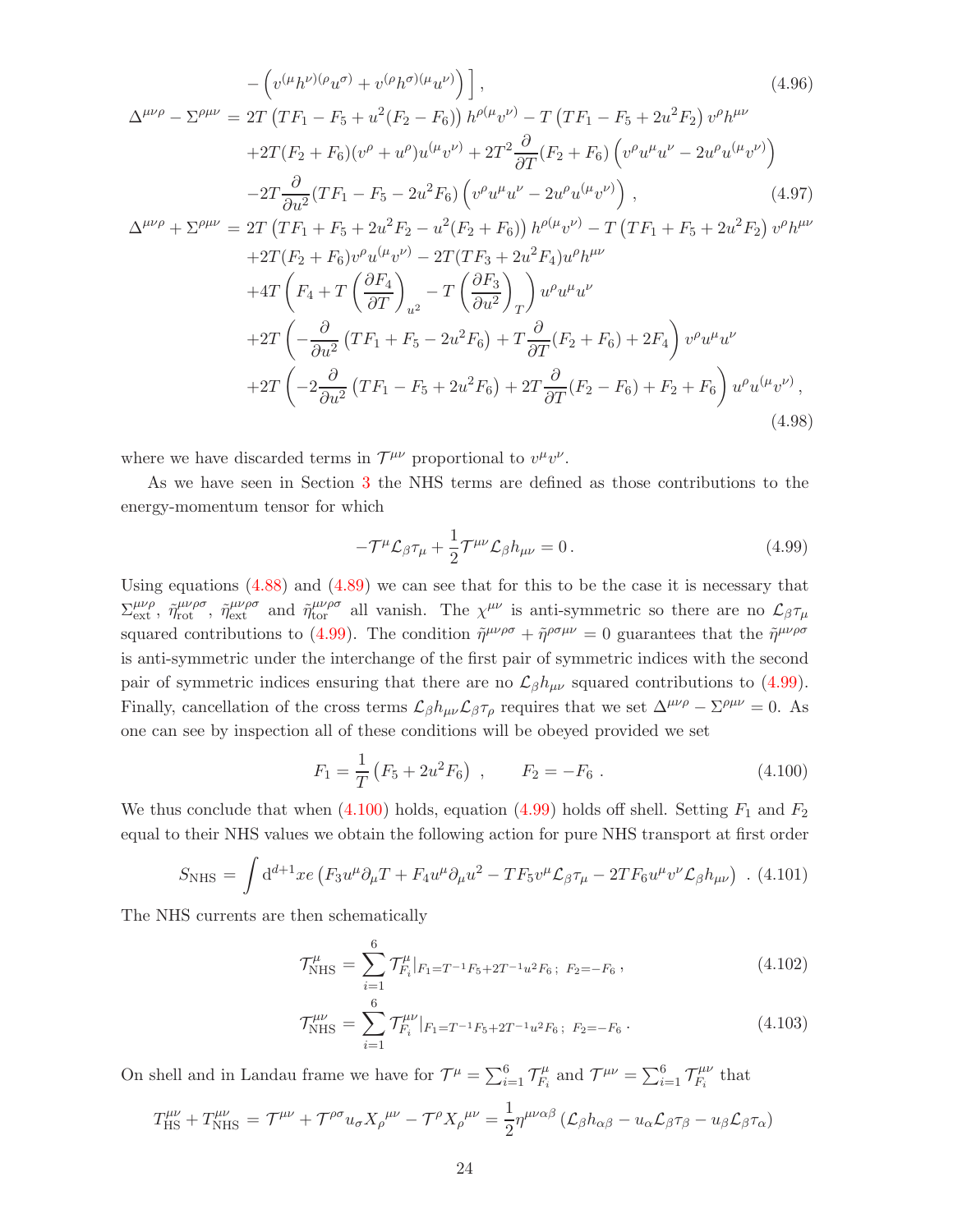$$
+\frac{1}{2}\eta_{\text{rot}}^{\mu\nu\alpha\beta}\omega_{\alpha\beta} + \frac{1}{2}\eta_{\text{ext}}^{\mu\nu\alpha\beta}K_{\alpha\beta} + \frac{1}{2}\eta_{\text{tor}}^{\mu\nu\alpha\beta}\tau_{\alpha\beta} , \qquad (4.104)
$$

where we remind the reader that  $T^{\mu\nu}$  is defined in equation [\(4.33\)](#page-17-1). In here the tensors are given by

<span id="page-26-1"></span>
$$
\eta^{\mu\nu\alpha\beta} = \tilde{\eta}^{\mu\nu\alpha\beta} + \left( -\Sigma^{\rho\alpha\beta} + \tilde{\eta}^{\rho\sigma\alpha\beta} u_{\sigma} \right) X_{\rho}^{\mu\nu} + \left( \Delta^{\mu\nu\rho} + \tilde{\eta}^{\mu\nu\rho\sigma} u_{\sigma} \right) X_{\rho}^{\alpha\beta} + \left[ -\chi^{\rho\sigma} + \left( \Delta^{\rho\lambda\sigma} - \Sigma^{\rho\lambda\sigma} \right) u_{\lambda} + \tilde{\eta}^{\rho\kappa\sigma\lambda} u_{\kappa} u_{\lambda} \right] X_{\rho}^{\mu\nu} X_{\sigma}^{\alpha\beta} ,
$$
(4.105)

$$
\eta_{\rm rot}^{\mu\nu\alpha\beta} = \tilde{\eta}_{\rm rot}^{\mu\nu\alpha\beta} + \tilde{\eta}_{\rm rot}^{\rho\sigma\alpha\beta} u_{\sigma} X_{\rho}^{\mu\nu},\tag{4.106}
$$

$$
\eta_{\text{ext}}^{\mu\nu\alpha\beta} = \tilde{\eta}_{\text{ext}}^{\mu\nu\alpha\beta} + \tilde{\eta}_{\text{ext}}^{\rho\sigma\alpha\beta} u_{\sigma} X_{\rho}^{\mu\nu} - \Sigma_{\text{ext}}^{\rho\alpha\beta} X_{\rho}^{\mu\nu}, \qquad (4.107)
$$

$$
\eta_{\rm tor}^{\mu\nu\alpha\beta} = \tilde{\eta}_{\rm tor}^{\mu\nu\alpha\beta} + \tilde{\eta}_{\rm tor}^{\rho\sigma\alpha\beta} u_{\sigma} X_{\rho}^{\mu\nu} . \tag{4.108}
$$

The pure NHS part in Landau frame is given by

$$
T_{\text{NHS}}^{\mu\nu} = \frac{1}{2} \eta_{\text{NHS}}^{\mu\nu\alpha\beta} \left( \mathcal{L}_{\beta} h_{\alpha\beta} - u_{\alpha} \mathcal{L}_{\beta} \tau_{\beta} - u_{\beta} \mathcal{L}_{\beta} \tau_{\alpha} \right) , \qquad (4.109)
$$

where  $\eta_{\text{NHS}}^{\mu\nu\alpha\beta} = -\eta_{\text{NHS}}^{\alpha\beta\mu\nu}$  is obtained by substituting [\(4.100\)](#page-25-1) into [\(4.105\)](#page-26-1).

One might wonder what the expression for the pure HS part is. However, for the HS sector it is only the symmetric part of  $\eta^{\mu\nu\alpha\beta}$  as well as the objects  $\eta_{\rm rot}^{\mu\nu\rho\sigma}$ ,  $\eta_{\rm ext}^{\mu\nu\rho\sigma}$  and  $\eta_{\rm tor}^{\mu\nu\rho\sigma}$  that are uniquely determined. These all depend on two functions  $F_2 + F_6$  and  $TF_1 - F_5 + 2u^2F_2$ . There is no unique HS expression for the remaining four functions in the action. The reason behind this is that we know that

$$
-\mathcal{T}^{\mu}_{\text{HS}}\mathcal{L}_{\beta}\tau_{\mu} + \frac{1}{2}\mathcal{T}^{\mu\nu}_{\text{HS}}\mathcal{L}_{\beta}h_{\mu\nu} = e^{-1}\partial_{\mu}\left(eS^{\mu}_{\text{non}}\right) ,\qquad (4.110)
$$

but this only uniquely fixes the symmetric part of  $\eta^{\mu\nu\rho\sigma}$  as well as the extrinsic, torsion and rotation  $\eta$ -tensors. The anti-symmetric part cannot be fixed. This freedom is precisely encoded by the NHS terms. In a sense the HS coefficients belong to the 'quotient space' of nondissipative transport coefficients modulo the NHS ones. Hence two HS transport coefficients are equivalent if they differ by an NHS term. In Section [4.2](#page-16-0) we picked a representative of the HS sector by setting  $F_3 = F_4 = F_5 = F_6 = 0$ .

The second line in [\(4.105\)](#page-26-1) is anti-symmetric under interchanging the pair  $\mu\nu$  with  $\alpha\beta$  as can be seen from the fact that

$$
-\chi^{\rho\sigma} + \left(\Delta^{\rho\lambda\sigma} - \Sigma^{\rho\lambda\sigma}\right)u_{\lambda} + \tilde{\eta}^{\rho\kappa\sigma\lambda}u_{\kappa}u_{\lambda} =
$$
  

$$
2T\left[2Tu^{2}\left(\frac{\partial F_{6}}{\partial T}\right)_{u^{2}} - 2TF_{1} - 2u^{2}F_{6} + 2F_{5} + 4u^{2}\left(\frac{\partial F_{5}}{\partial u^{2}}\right)_{T} + T\left(\frac{\partial F_{5}}{\partial T}\right)_{u^{2}}\right]u^{[\rho}v^{\sigma]}.
$$
\n(4.111)

This means that the symmetric part of  $\eta^{\mu\nu\alpha\beta}$  does not contain terms that are quadratic in  $X_{\rho}{}^{\mu\nu}$ . This explains why the  $\mathcal J$  coefficients in [\(4.44\)](#page-19-3) do not contain product of  $\rho$  and  $P$  and/or derivatives thereof, while the A coefficients do admit such terms.

## <span id="page-26-0"></span>5 First order corrections

This section can be viewed as a continuation of Section [3,](#page-11-0) in which we use constitutive relations and non-negativity of entropy production to find all the allowed first order corrections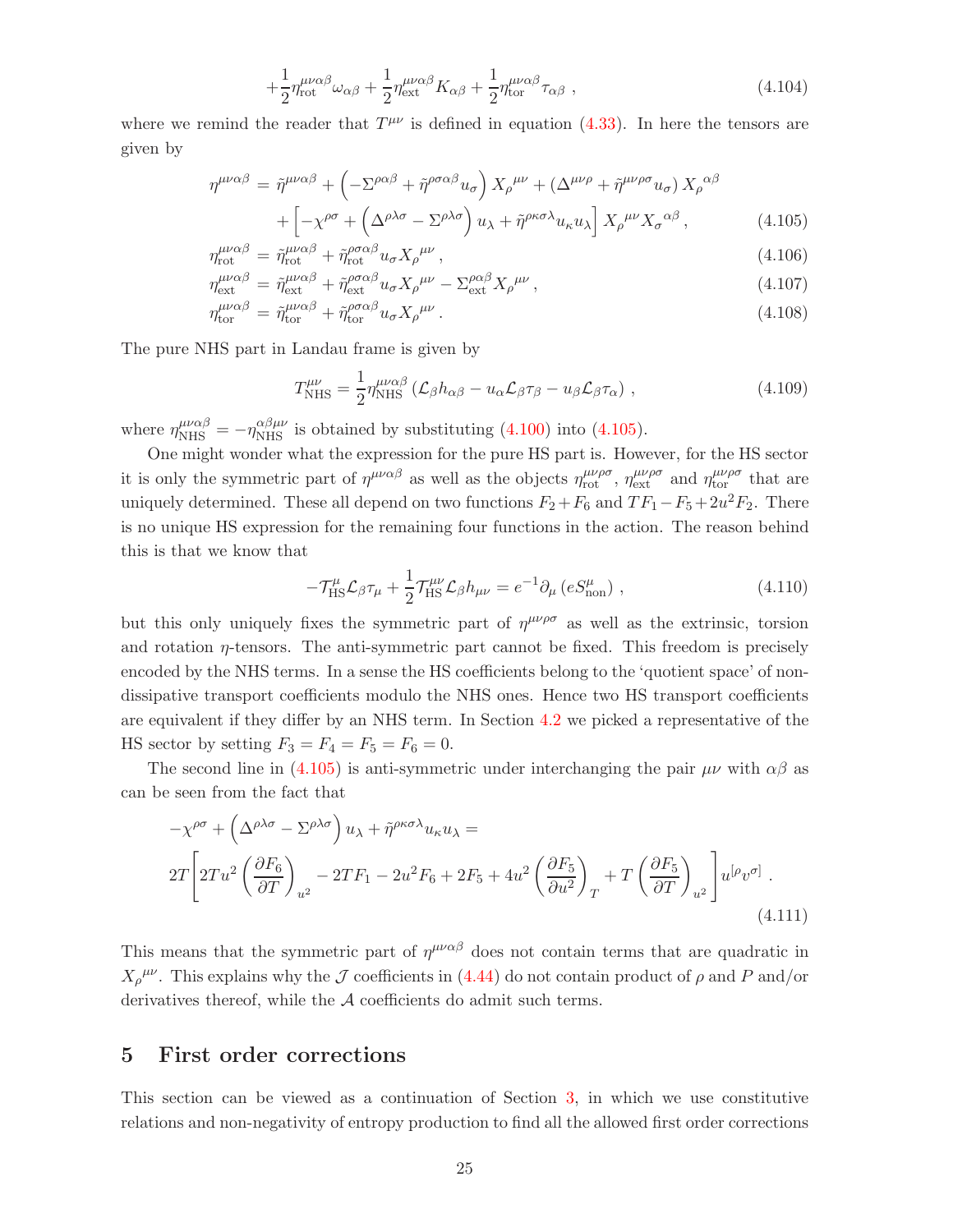to the boost-agnostic perfect fluid energy-momentum tensor. We already dealt with the constitutive relations for the HS sector in Appendix [B](#page-39-0) and so we will only be concerned with the constitutive relations for NHS and dissipative transport. We also show how to recover Lifshitz fluids as well as Lorentz boost invariant fluids from our general framework. Finally, we consider the limit of small fluid velocity and show how our formalism recovers the results of [\[11\]](#page-42-6).

#### <span id="page-27-0"></span>5.1 Constitutive relations

Using our result  $(4.64)$ , the relation  $(A.11)$  tells us that to second order in derivatives and in Landau frame,

<span id="page-27-1"></span>
$$
e^{-1}\partial_{\mu}\left(eS^{\mu}\right) = -\frac{1}{2T}\left(T_{(1)}^{\mu\nu} - T_{(1)\text{HS}}^{\mu\nu}\right)\left(\mathcal{L}_{u}h_{\mu\nu} - h_{\rho\nu}u^{\rho}\mathcal{L}_{u}\tau_{\mu} - h_{\mu\rho}u^{\rho}\mathcal{L}_{u}\tau_{\nu}\right),\tag{5.1}
$$

where  $T^{\mu\nu}_{(1)HS}$  is the Landau frame hydrostatic contribution as defined in [\(3.8\)](#page-12-2), and  $T^{\mu\nu}_{(1)}$  is the full energy-momentum tensor in Landau frame.

Since the divergence of the entropy current is a quadratic form in the derivatives of the fluid variables, equation [\(5.1\)](#page-27-1) tells us which derivatives we should use to write the constitutive relations for the energy-momentum tensor. The fluid variables are  $\mathcal{L}_u \tau_\mu$  and  $\mathcal{L}_u h_{\mu\nu}$ , and we may thus write the following constitutive relation for the part of the energy-momentum tensor that is not of hydrostatic origin<sup>[12](#page-27-2)</sup>

<span id="page-27-3"></span>
$$
T_{(1)}^{\mu\nu} - T_{(1)\text{HS}}^{\mu\nu} = \frac{1}{2} \eta^{\mu\nu\rho\sigma} \mathcal{L}_u h_{\rho\sigma} + \tilde{\zeta}^{\mu\nu\rho} \mathcal{L}_u \tau_\rho \,. \tag{5.2}
$$

By redefining  $\tilde{\zeta}^{\mu\nu\rho}$ , this can be written equivalently as

$$
T_{(1)}^{\mu\nu} - T_{(1)\text{HS}}^{\mu\nu} = \frac{1}{2} \eta^{\mu\nu\rho\sigma} \left( \mathcal{L}_u h_{\rho\sigma} - h_{\kappa\sigma} u^{\kappa} \mathcal{L}_u \tau_\rho - h_{\rho\kappa} u^{\kappa} \mathcal{L}_u \tau_\sigma \right) + \zeta^{\mu\nu\rho} \mathcal{L}_u \tau_\rho \,. \tag{5.3}
$$

Upon substituting the constitutive relations into the right hand side of  $(5.1)$  we obtain a quadratic form. Non-negative entropy production will restrict the form of the  $\eta^{\mu\nu\rho\sigma}$  tensor, and it tells us that  $\zeta^{\mu\nu\rho}$  must vanish. This is because there are no  $\mathcal{L}_u \tau_\rho$  squared terms in [\(5.1\)](#page-27-1). Furthermore, terms involving the anti-symmetric combination of velocity derivatives (analogous to the  $\eta_{\rm rot}^{\mu\nu\rho\sigma}$  term in [\(4.42\)](#page-19-1)) are also explicitly forbidden by the requirement that the divergence of the entropy current is a quadratic form. We thus conclude that

<span id="page-27-4"></span>
$$
T_{(1)}^{\mu\nu} - T_{(1)\text{HS}}^{\mu\nu} = \frac{1}{2} \eta^{\mu\nu\rho\sigma} \left( \mathcal{L}_u h_{\rho\sigma} - h_{\kappa\sigma} u^{\kappa} \mathcal{L}_u \tau_\rho - h_{\rho\kappa} u^{\kappa} \mathcal{L}_u \tau_\sigma \right) , \qquad (5.4)
$$

so that all that is left is to classify all the allowed terms that make up  $\eta^{\mu\nu\rho\sigma}$ . This can be achieved by looking at the symmetries of the fluid.

In addition to the  $SO(d)$  Ward identity (which is manifest in the symmetry of  $T^{\mu\nu}$ ) the energy-momentum tensor must respect the symmetries of the thermal state around which we expand. In the absence of boost symmetries the thermal state spontaneously breaks the  $SO(d)$  symmetry down to the  $SO(d-1)$  subgroup that preserves the velocity  $h^{\mu\rho}h_{\rho\nu}u^{\nu}$ . In

<span id="page-27-2"></span><sup>&</sup>lt;sup>12</sup>The *η*-tensor in [\(5.2\)](#page-27-3) should not be confused with the *η*-tensor that appears in the context of Lagrangian transport in [\(4.104\)](#page-25-2).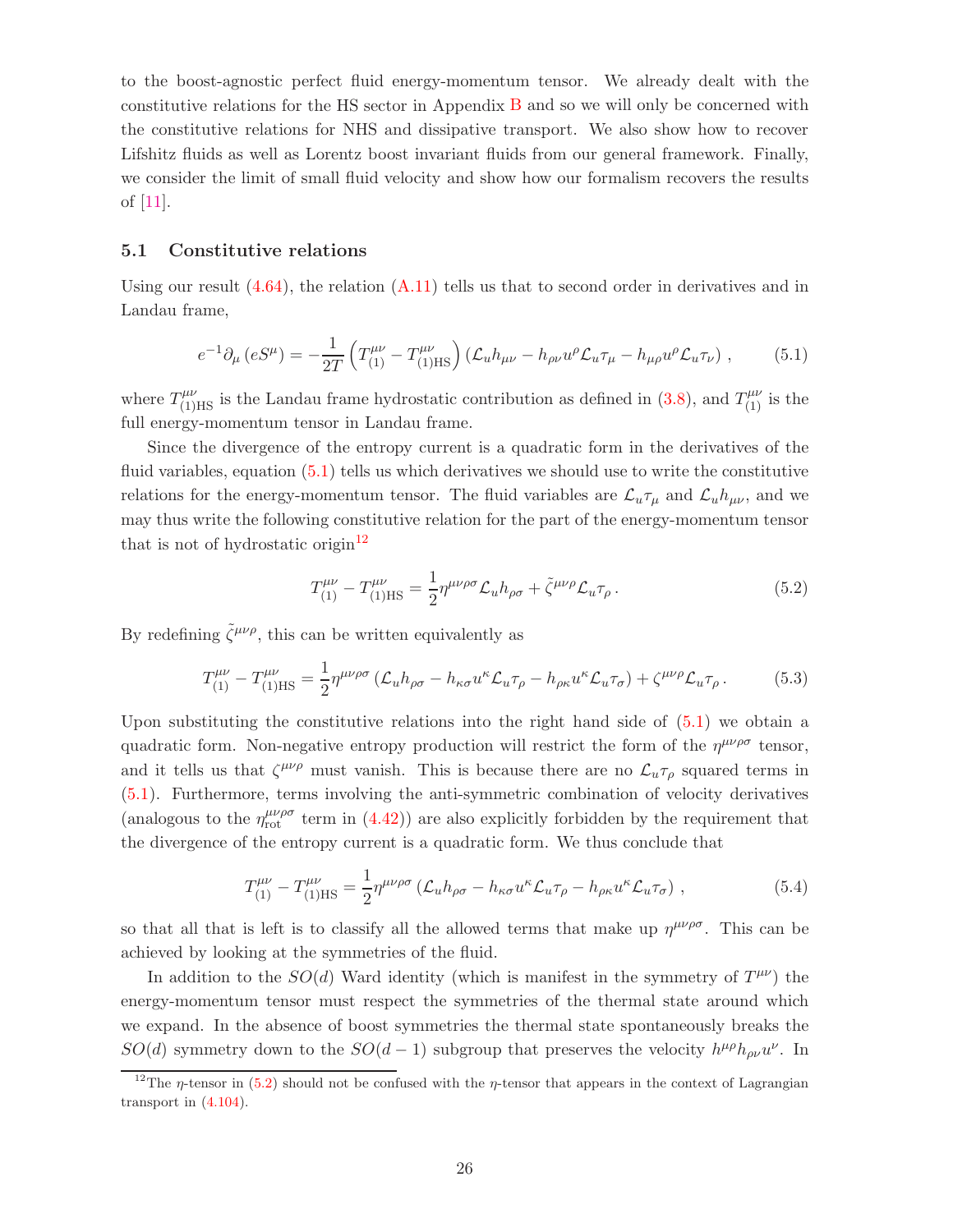flat space these are the rotations preserving  $v^i$ . In other words, different absolute values of velocities correspond to different thermodynamic states of the theory.

Therefore, the natural tensor structures are the  $SO(d-1)$  invariant tensors  $v^{\mu}$  as well as

<span id="page-28-2"></span>
$$
P^{\mu\nu} = h^{\mu\nu} - n^{\mu}n^{\nu} , \qquad n^{\mu} = \frac{h^{\mu\nu}h_{\nu\rho}u^{\rho}}{\sqrt{u^2}} , \qquad (5.5)
$$

where  $n^{\mu}n^{\nu}h_{\mu\nu} = 1$ . The tensor  $P^{\mu\nu}$  is a projector onto the space orthogonal to the unit vector  $n^{\mu}$ . In terms of these tensor structures, the constitutive relation takes the form<sup>[13](#page-28-0),[14](#page-28-1)</sup>

<span id="page-28-4"></span>
$$
\eta^{\mu\nu\rho\sigma} = t \left( P^{\mu\rho} P^{\nu\sigma} + P^{\mu\sigma} P^{\nu\rho} - \frac{2}{d-1} P^{\mu\nu} P^{\rho\sigma} \right) + \frac{4s_1}{u^2} v^{(\mu} n^{\nu)} n^{(\rho} v^{\sigma)} + s_2 n^{\mu} n^{\nu} n^{\rho} n^{\sigma} + s_3 P^{\mu\nu} P^{\rho\sigma} \n+ \frac{4f_1}{u^2} v^{(\mu} P^{\nu)(\rho} v^{\sigma)} + f_2 (P^{\mu\rho} n^{\nu} n^{\sigma} + P^{\nu\rho} n^{\mu} n^{\sigma} + P^{\mu\sigma} n^{\nu} n^{\rho} + P^{\nu\sigma} n^{\mu} n^{\rho}) \n+ s_6 (P^{\rho\sigma} n^{\mu} n^{\nu} + P^{\mu\nu} n^{\rho} n^{\sigma}) - s_3^{\text{NHS}} (P^{\rho\sigma} n^{\mu} n^{\nu} - P^{\mu\nu} n^{\rho} n^{\sigma}) \n- \frac{4f_3}{\sqrt{u^2}} \left( v^{(\mu} P^{\nu)(\rho} n^{\sigma)} + n^{(\mu} P^{\nu)(\rho} v^{\sigma)} \right) - \frac{4f^{\text{NHS}}}{\sqrt{u^2}} \left( v^{(\mu} P^{\nu)(\rho} n^{\sigma)} - n^{(\mu} P^{\nu)(\rho} v^{\sigma)} \right) \n- \frac{2s_5}{\sqrt{u^2}} \left( v^{(\mu} n^{\nu)} P^{\rho\sigma} + P^{\mu\nu} n^{(\rho} v^{\sigma)} \right) - \frac{2s_1^{\text{NHS}}}{\sqrt{u^2}} \left( v^{(\mu} n^{\nu)} P^{\rho\sigma} - P^{\mu\nu} n^{(\rho} v^{\sigma)} \right) \n- \frac{2s_4}{\sqrt{u^2}} \left( v^{(\mu} n^{\nu)} n^{\rho} n^{\sigma} + n^{\mu} n^{\nu} n^{(\rho} v^{\sigma)} \right) - \frac{2s_2^{\text{NHS}}}{\sqrt{u^2}} \left( v^{(\mu} n^{\nu)} n^{\rho} n^{\sigma} - n^{\mu} n^{\nu} n^{(\rho} v^{\sigma)} \right) , \qquad (5.6)
$$

leading to a total of 14 transport coefficients. The  $f_1$  term in was also observed in [\[13\]](#page-42-10). We see that the  $\eta$ -tensor has a part that is anti-symmetric under interchanging the pairs of symmetric indices. This is related to non-hydrostatic non-dissipative transport and is the topic of Section [5.2.](#page-29-0) This leaves 10 coefficients that could contribute to dissipative transport. The normalization of the 14 coefficients has been chosen such that all coefficients have the same scaling dimension which is d, the number of spatial dimensions. We note that  $h^{\mu\nu}$  will be assigned a scaling dimension of 2 while  $v^{\mu}$  and  $u^{\mu}$  will have scaling dimension z.

A unique feature of Landau frame is that the derivative corrections to the energy current is given entirely in terms of the  $(2,0)$  momentum-stress tensor (cf. the second relation in  $(A.6)$ , which in turn means that the  $(1, 1)$  energy-momentum tensor  $(2.24)$  at first order can be constructed from the (2,0) momentum-stress tensor. More precisely, defining  $T^{\mu\nu}_{(1)D,NHS}$  :=  $T^{\mu\nu}_{(1)\text{D}}+T^{\mu\nu}_{(1)\text{NHS}}=T^{\mu\nu}_{(1)}-T^{\mu\nu}_{(1)\text{HS}}$ , where each term is a symmetric tensor, we have

<span id="page-28-3"></span>
$$
(T_{(1)D,\text{NHS}})^{\mu}{}_{\nu} = \frac{1}{2} \left[ -\eta^{\mu\rho\kappa\lambda} u_{\rho}\tau_{\nu} + \eta^{\mu\rho\kappa\lambda} h_{\rho\nu} \right] (\mathcal{L}_{u}h_{\kappa\lambda} - u_{\kappa}\mathcal{L}_{u}\tau_{\lambda} - u_{\lambda}\mathcal{L}_{u}\tau_{\kappa}), \quad (5.7)
$$

where we have used the relation [\(2.24\)](#page-9-6). On flat space [\(2.19\)](#page-8-2), where  $u^{\mu} = (1, v^{i})$ , the energymomentum tensor – and by extension the tensor  $\eta^{\mu\nu\rho\sigma}$  – may be further decomposed as,

<span id="page-28-5"></span>
$$
(T_{(1)D,\text{NHS}})^0{}_j = \frac{1}{2} \eta_{jkl} \left( \partial_k v^l + \partial_l v^k \right) + \kappa_{jk} \partial_t v^k \,, \tag{5.8}
$$

<span id="page-28-0"></span><sup>&</sup>lt;sup>13</sup>We remark again that this object has two redundancies: we can add to  $\eta^{\mu\nu\rho\sigma}$  any term of the form  $v^{\mu}v^{\nu}Y^{\rho\sigma}$ or  $v^{\rho}v^{\sigma}Z^{\mu\nu}$  for arbitrary  $Y^{\mu\nu}$  and  $Z^{\mu\nu}$  without changing  $T^{\mu}{}_{\nu}$ .

<span id="page-28-1"></span> $14$ The rationale behind the naming scheme we have adopted for the transport coefficients will become apparent in the next section (see in particular Eq. [\(5.22\)](#page-30-1)), where we show that in the expression for the divergence of the entropy current, the coefficients  $\{s_1, s_2, \ldots\}$  multiply scalar structures, the coefficients  $\{f_1, f_2, \ldots\}$  multiply vector structures, while, finally, the coefficient t multiplies a single tensor structure.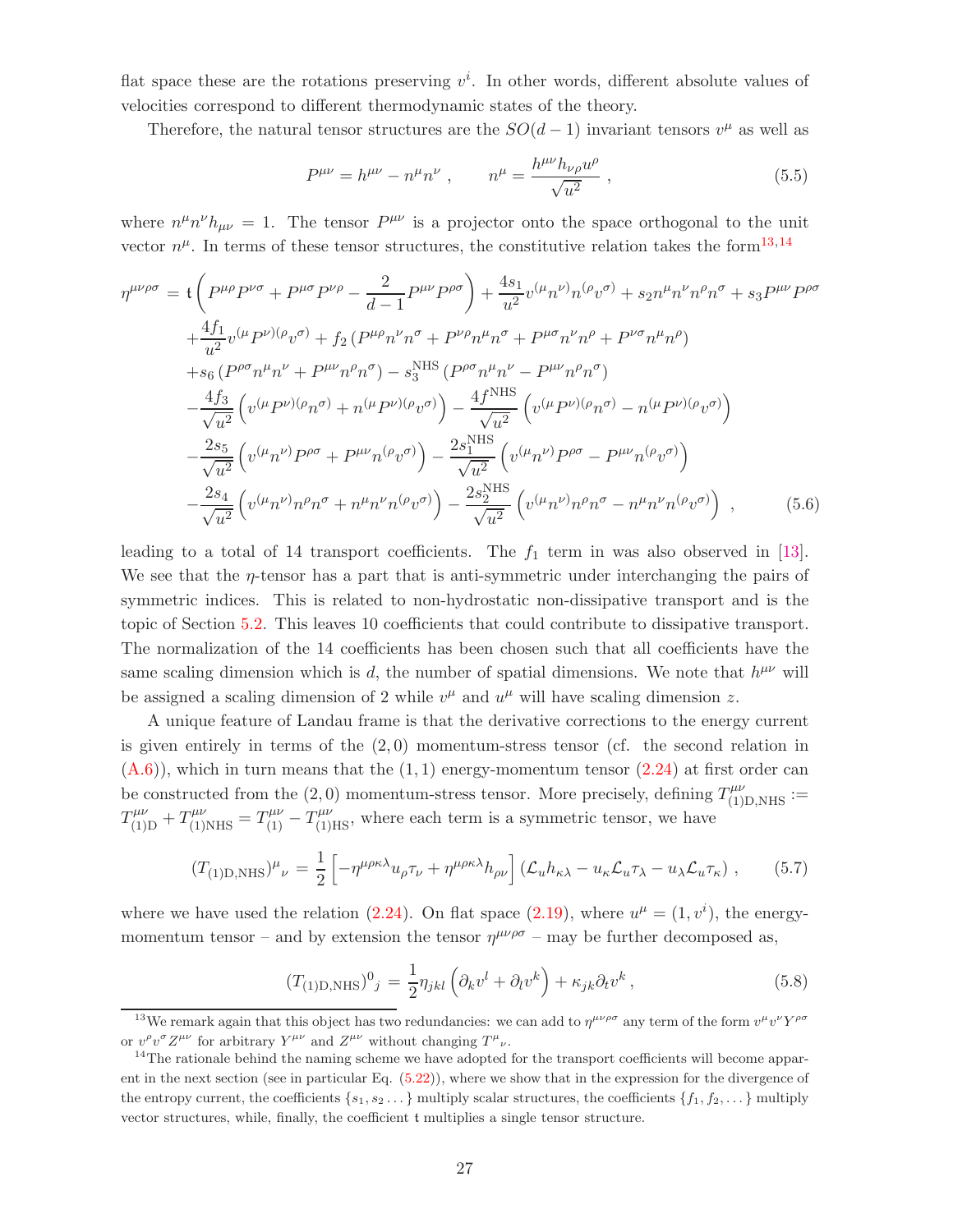$$
(T_{(1)D,\text{NHS}})^i{}_j = \frac{1}{2} \eta^{ijkl} \left( \partial_k v^l + \partial_l v^k \right) + \kappa^{ijk} \partial_t v^k \,, \tag{5.9}
$$

where the flat space tensors  $\kappa_{jk}$ ,  $\eta_{jkl}$ ,  $\kappa^{ijk}$  are given by

<span id="page-29-1"></span>
$$
\kappa_{jk} = \eta^{0j0k}, \qquad \eta_{jkl} = \eta^{0jkl}, \qquad \kappa^{ijk} = \eta^{ijk0}, \qquad (5.10)
$$

which means that

<span id="page-29-2"></span>
$$
\kappa_{jk} = \frac{f_1}{v^2} P_{jk} + \frac{s_1}{v^2} n_j n_k, \tag{5.11}
$$

$$
\eta_{jkl} = \frac{f_3 + f^{\text{NHS}}}{\sqrt{v^2}} \left( P^{jk} n^l + P^{jl} n^k \right) + \frac{s_5 + s_1^{\text{NHS}}}{\sqrt{v^2}} P^{kl} n^j + \frac{s_4 + s_2^{\text{NHS}}}{\sqrt{v^2}} n^j n^k n^l ,\tag{5.12}
$$

$$
\kappa^{ijk} = \frac{f_3 - f^{\text{NHS}}}{\sqrt{v^2}} \left( P^{jk} n^i + P^{ik} n^j \right) + \frac{s_5 - s_1^{\text{NHS}}}{\sqrt{v^2}} P^{ij} n^k + \frac{s_4 - s_2^{\text{NHS}}}{\sqrt{v^2}} n^i n^j n^k, \quad (5.13)
$$

$$
\eta^{ijkl} = t \left( P^{ik} P^{jl} + P^{il} P^{jk} - \frac{2}{d-1} P^{ij} P^{kl} \right) + s_3 P^{ij} P^{kl}
$$
  
+ 
$$
f_2 \left( P^{ik} n^j n^l + P^{jk} n^i n^l + P^{il} n^j n^k + P^{jl} n^i n^k \right) + s_2 n^i n^j n^k n^l
$$
  
+ 
$$
s_6 \left( P^{kl} n^i n^j + P^{ij} n^k n^l \right) + s_3^{\text{NHS}} \left( P^{ij} n^k n^l - P^{kl} n^i n^j \right) , \qquad (5.14)
$$

where the result has been written in terms of

$$
n^{i} = \frac{v^{i}}{\sqrt{v^{2}}}, \qquad P^{ij} = \delta^{i}_{j} - \frac{v^{i}v^{j}}{v^{2}} = \delta^{i}_{j} - n^{i}n^{j} , \qquad (5.15)
$$

<span id="page-29-0"></span>which are the flat space versions of  $(5.5)$ .

#### 5.2 Non-hydrostatic non-dissipative transport  $\mathcal{B}$  Onsager relations

The subsector of transport obtained by isolating the anti-symmetric part of  $\eta$ , i.e.  $\eta_A^{\mu\nu\rho\sigma} \subset$  $\eta^{\mu\nu\rho\sigma}$  with  $\eta_{\rm A}^{\mu\nu\rho\sigma} = -\eta_{\rm A}^{\rho\sigma\mu\nu}$  $A^{\rho\sigma\mu\nu}$ , corresponds to the non-hydrostatic (NHS) non-dissipative transport. By using  $(5.7)$  and  $(5.1)$ , such terms trivially produce no entropy. The constitutive relations tell us that there are at most 4 transport coefficients of this type. In Section [4.4](#page-23-0) we found precisely 4 terms in the action that corresponded to the NHS sector. Extracting the anti-symmetric part of [\(5.6\)](#page-28-4), we get

<span id="page-29-3"></span>
$$
\eta_{A}^{\mu\nu\rho\sigma} = \frac{4f^{NHS}}{\sqrt{u^2}} \left( n^{(\mu} P^{\nu)(\rho} v^{\sigma)} - n^{(\rho} P^{\sigma)(\mu} v^{\nu)} \right) + \frac{2s_1^{NHS}}{\sqrt{u^2}} \left( P^{\mu\nu} n^{(\rho} v^{\sigma)} - P^{\rho\sigma} n^{(\mu} v^{\nu)} \right) + \frac{2s_2^{NHS}}{\sqrt{u^2}} \left( n^{\mu} n^{\nu} n^{(\rho} v^{\sigma)} - n^{\rho} n^{\sigma} n^{(\mu} v^{\nu)} \right) + s_3^{NHS} \left( P^{\mu\nu} n^{\rho} n^{\sigma} - P^{\rho\sigma} n^{\mu} n^{\nu} \right) .
$$
 (5.16)

Demanding the absence of NHS transport is, at linear order, equivalent to the Onsager relations [\[59,](#page-46-0) [60\]](#page-46-1), which express the fact that there are no anti-symmetric contributions to the  $\eta$ -tensor in systems with time-reversal symmetry. More explicitly, consider linearized perturbations around global thermal equilibrium  $(T_0, v_0^i)$  in flat space,

$$
v^i = v_0^i + \delta v^i, \qquad T = T_0 + \delta T ,
$$

where  $\delta v^i$  and  $\delta T$  are the fluctuations. The resulting change in the energy-momentum tensor to first order in fluctuations is

$$
\delta T^{\mu\nu}_{(1)} = \frac{1}{2} \eta_0^{\mu\nu\rho\sigma} (\partial_\rho \delta u_\sigma + \partial_\sigma \delta u_\rho) ,
$$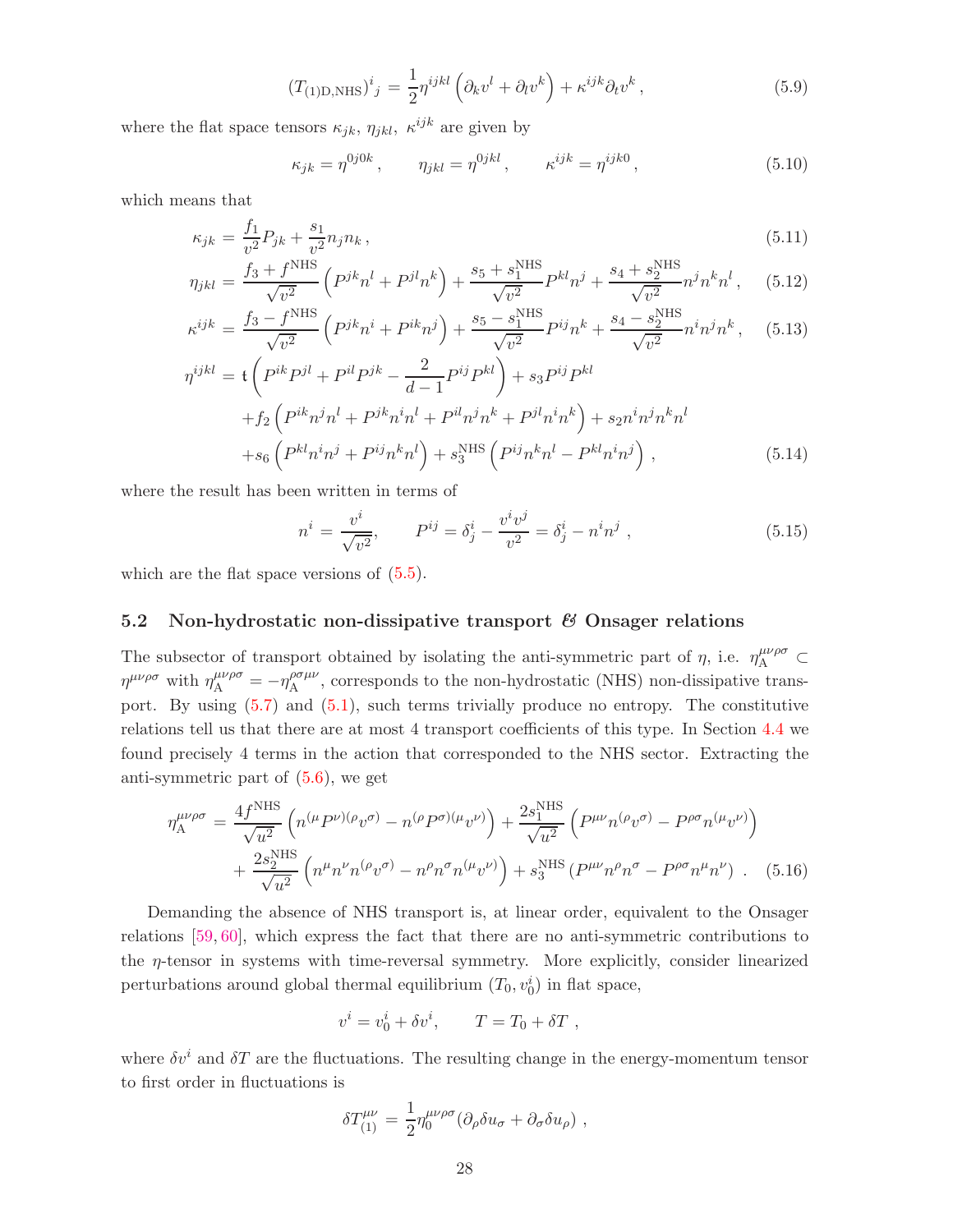where  $\delta u^{\mu} = (0, \delta v^{i})$  and indices are lowered by  $h_{\mu\nu} = \delta^{i}_{\mu} \delta^{i}_{\nu}$ . The Onsager relations then tell us that $15$ 

$$
\eta_0^{\mu\nu\rho\sigma} = \eta_0^{\rho\sigma\mu\nu} \ ,
$$

which is the linearized version of the general requirement of symmetry,  $\eta^{\mu\nu\rho\sigma} = \eta^{\rho\sigma\mu\nu}$ .

Imposing symmetry on the  $\eta$ -tensor is equivalent to the vanishing of all NHS coefficients,

$$
f^{\text{NHS}} = s_1^{\text{NHS}} = s_2^{\text{NHS}} = s_3^{\text{NHS}} = 0.
$$
 (5.17)

Hence, ignoring the NHS sector, we obtain the following constitutive relations for the dissipative sector

<span id="page-30-3"></span>
$$
\kappa_{jk} = \frac{f_1}{v^2} P_{jk} + \frac{s_1}{v^2} n_j n_k \,,\tag{5.18}
$$

$$
\kappa^{ijk} = \frac{f_3}{\sqrt{v^2}} \left( P^{jk} n^i + P^{ik} n^j \right) + \frac{1}{\sqrt{v^2}} s_5 P^{ij} n^k + \frac{1}{\sqrt{v^2}} s_4 n^i n^j n^k, \tag{5.19}
$$

$$
\eta^{ijkl} = \mathfrak{t} \left( P^{ik} P^{jl} + P^{il} P^{jk} - \frac{2}{d-1} P^{ij} P^{kl} \right) \n+ f_2 \left( P^{ik} n^j n^l + P^{jk} n^i n^l + P^{il} n^j n^k + P^{jl} n^i n^k \right) \n+ s_3 P^{ij} P^{kl} + s_6 \left( P^{kl} n^i n^j + P^{ij} n^k n^l \right) + s_2 n^i n^j n^k n^l ,
$$
\n(5.20)

leaving us with 10 candidate coefficients for dissipative transport. Note that in the absence of NHS terms we have the identity  $\eta_{jkl} = \eta^{0jkl} = \eta^{klj} = \kappa^{klj}$  (cf. [\(5.10\)](#page-29-1) and [\(5.11\)](#page-29-2)–[\(5.14\)](#page-29-2)). For the remainder of this section we will be working in flat space. In the next subsection we will show that all these coefficients contribute to dissipation provided they obey suitable inequalities.

#### <span id="page-30-0"></span>5.3 Dissipative transport

In this section, we derive additional constraints on the dissipative transport coefficients from the requirement of positivity of entropy production. Using our results  $(5.18)$ – $(5.20)$ , the divergence of the entropy current in Landau frame  $(5.1)$  on flat space along with the requirement that it be positive definite for the dissipative sector reads

<span id="page-30-4"></span>
$$
-T\partial_{\mu}S^{\mu} = \frac{1}{4}\eta^{ijkl} \left(\partial_{i}v^{j} + \partial_{j}v^{i}\right) \left(\partial_{k}v^{l} + \partial_{l}v^{k}\right) + \kappa_{ij}\partial_{t}v^{i}\partial_{t}v^{j} + \kappa^{ijk} \left(\partial_{i}v^{j} + \partial_{j}v^{i}\right)\partial_{t}v^{k} \leq 0,
$$
\n(5.21)

with equality if and only if all the dissipative coefficients are zero.

It is useful to decompose the expression [\(5.21\)](#page-30-4) into scalar, vector and tensor sectors,

<span id="page-30-1"></span>
$$
\vec{b}^{(S)T} A^{(S)}_{(3\times3)} \vec{b}^{(S)} + \vec{b}^{(V)}_{i} {T} A^{(V)}_{(2\times2)} \vec{b}^{(V)}_{i} + \mathfrak{t} A^{(T)} \le 0 , \qquad (5.22)
$$

where the basis vector of scalars is

$$
\vec{b}^{(S)} = \begin{pmatrix} \frac{1}{2} \frac{1}{v^2} \partial_t v^2 \\ n^i n^j \partial_i v^j \\ P^{ij} \partial_i v^j \end{pmatrix} , \qquad (5.23)
$$

<span id="page-30-2"></span><sup>&</sup>lt;sup>15</sup> One way to see this is because  $\langle \partial_\mu \delta u_\nu(t) \delta T^{\mu\nu}_{(1)}(0) \rangle = \langle \partial_\mu \delta u_\nu(0) \delta T^{\mu\nu}_{(1)}(t) \rangle$ , which is a direct result of time reversal symmetry.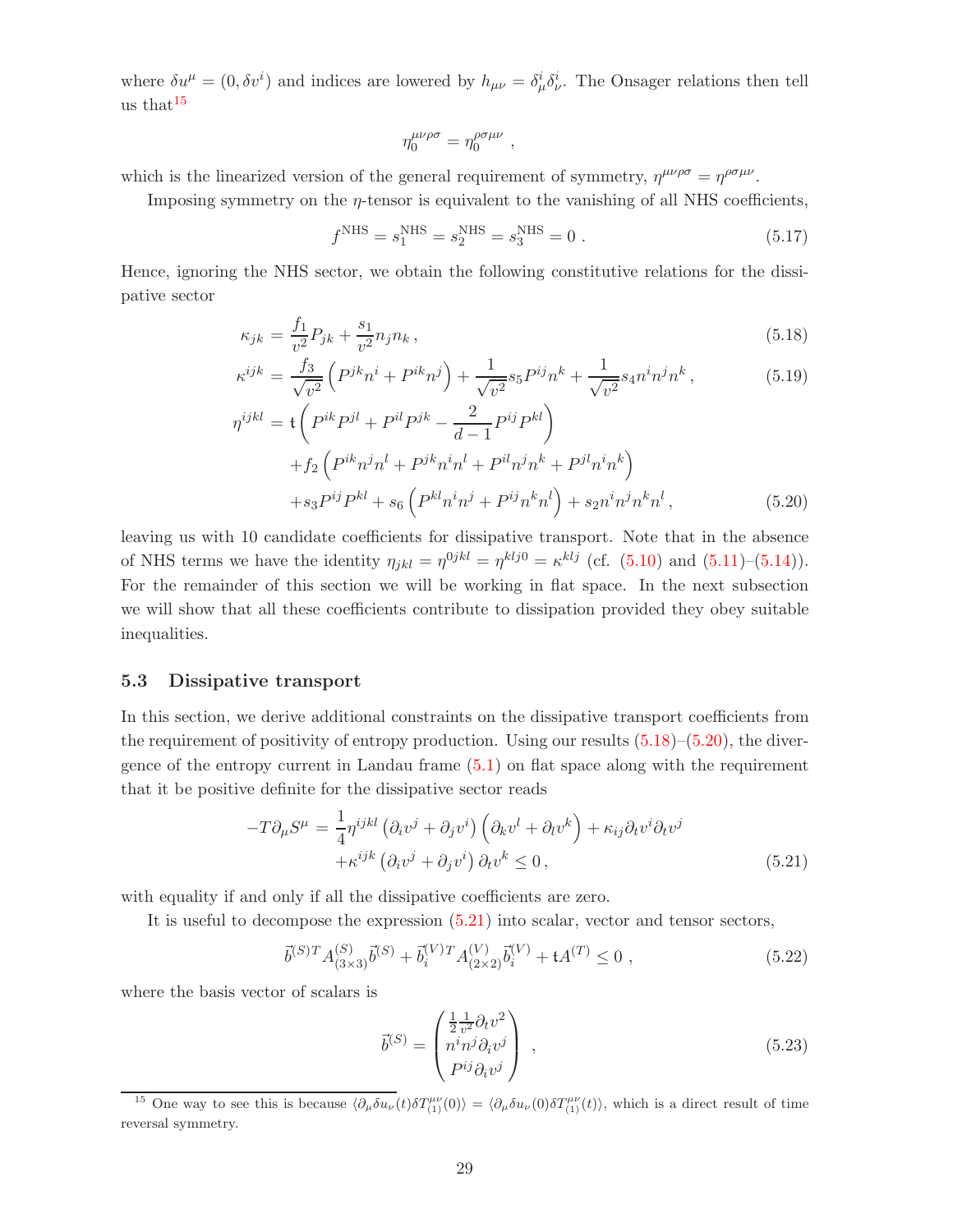with the associated quadratic form

$$
A_{(3\times3)}^{(S)} = \begin{pmatrix} s_1 & s_4 & s_5 \\ s_4 & s_2 & s_6 \\ s_5 & s_6 & s_3 \end{pmatrix} . \tag{5.24}
$$

The basis vector of vectors is

$$
\vec{b}_i^{(V)} = \begin{pmatrix} \frac{1}{\sqrt{v^2}} \partial_t v^i \\ P^{ij} n^k (\partial_j v^k + \partial_k v^j) \end{pmatrix} , \qquad (5.25)
$$

which has the associated quadratic form

$$
A_{(2\times2)}^{(V)} = \begin{pmatrix} f_1 & f_3 \\ f_3 & f_2 \end{pmatrix} , \qquad (5.26)
$$

The single tensor structure is described by

$$
A^{(T)} = \left(P^{ik}P^{jl} + P^{il}P^{jk} - \frac{2}{d-1}P^{ij}P^{kl}\right)\left(\partial_i v^j + \partial_j v^i\right)\left(\partial_k v^l + \partial_l v^k\right) \ . \tag{5.27}
$$

Positivity of entropy production must hold for all fluid configurations and thus for each of the three sectors separately.

The tensor contribution requires that

$$
\mathfrak{t}\leq 0\,. \tag{5.28}
$$

The quadratic form of the vector sector must be negative definite, i.e. all its eigenvalues must be negative, which is the case if and only if

$$
f_1 \le 0
$$
,  $f_2 \le 0$ ,  $\det A_{(2\times 2)}^{(V)} = f_1 f_2 - f_3^2 \ge 0$ . (5.29)

Finally, the quadratic form of the scalar sector must be negative definite as well, which gives the conditions

<span id="page-31-1"></span>
$$
s_1 \le 0, \qquad s_2 \le 0, \qquad s_3 \le 0,\tag{5.30}
$$

$$
s_1 s_2 - s_4^2 \ge 0
$$
,  $s_1 s_3 - s_5^2 \ge 0$ ,  $s_3 s_2 - s_6^2 \ge 0$ , 
$$
(5.31)
$$

$$
\det A_{(3\times3)}^{(S)} = s_1 s_2 s_3 - s_3 s_4^2 - s_2 s_5^2 + 2 s_4 s_5 s_6 - s_1 s_6^2 \le 0.
$$
\n(5.32)

#### <span id="page-31-0"></span>5.4 Scale invariance: Lifshitz fluid dynamics

If our fluid enjoys scale symmetry with dynamical exponent z, the following Ward identity must be satisfied (see also [\[9\]](#page-42-4) for more details)

$$
zT^0{}_0 + T^i{}_i = 0. \t\t(5.33)
$$

Using the constitutive relations for the dissipative sector  $(5.18)$ – $(5.20)$ , this gives rise to the following relations at first order

$$
zv^j\kappa_{jk} = \delta_{ij}\kappa^{ijk}, \qquad zv^j\eta_{jkl} = \delta_{ij}\eta^{ijkl}, \qquad (5.34)
$$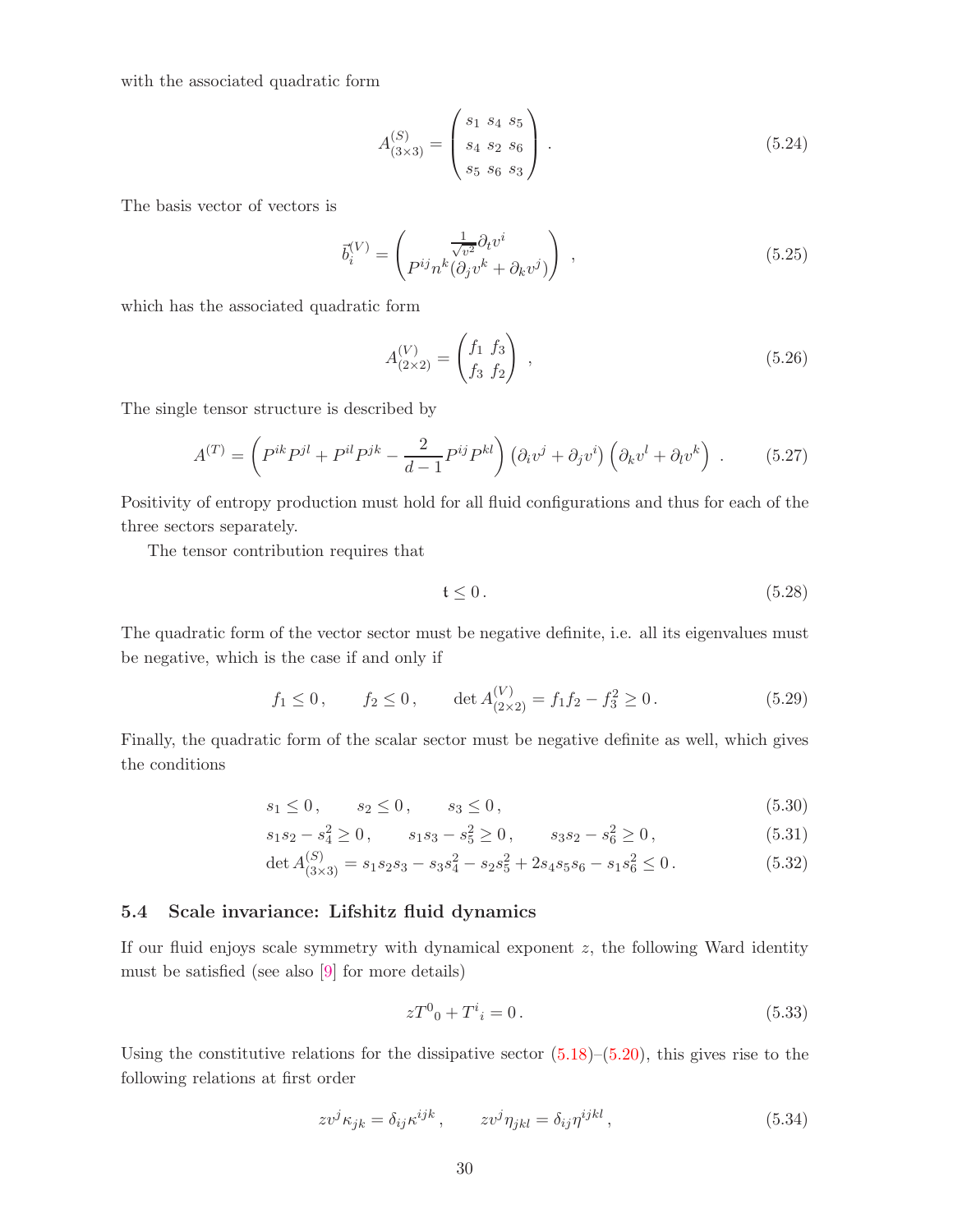which amounts to

<span id="page-32-0"></span>
$$
zs5 = (d-1)s3 + s6,
$$
  
\n
$$
zs4 = (d-1)s6 + s2,
$$
  
\n
$$
zs1 = (d-1)s5 + s4.
$$
\n(5.35)

Hence, if we impose scale symmetry, the 6 dissipative scalar transport coefficients get reduced by 3, while the 3 vector and 1 tensor transport coefficients are unaffected. In other words, uncharged Lifshitz hydrodynamics has 7 dissipative transport coefficients at first order. We note that the inequality type constraints for Lifshitz fluids are obtained by substituting the relations  $(5.35)$  into  $(5.30)$ – $(5.32)$ .

We furthermore remark that since all transport coefficients that appear in the  $\eta$ -tensor  $(5.6)$  are functions of T and  $v^2$  and have scaling dimension d, they must be of the form

$$
T^{d/z} f(\alpha) , \qquad \alpha = v^2 T^{\frac{2}{z} - 2} , \qquad (5.36)
$$

for some unknown function f, where  $\alpha$  has no scaling dimension.

Turning to the NHS sector, which is described by  $(5.16)$ , we find that scale symmetry gets rid of two coefficients. It sets  $s_2^{\text{NHS}} = -(d-1)s_1^{\text{NHS}}$  and  $s_3^{\text{NHS}} = -zs_1^{\text{NHS}}$  and leaves  $f^{\text{NHS}}$  free. Furthermore, scale symmetry reduces the number of hydrostatic transport coefficients from two to one. This can be seen as follows. The z-trace Ward identity on curved space reads

$$
-zv^{\nu}\tau_{\mu}T^{\mu}{}_{\nu} + h_{\mu\rho}h^{\rho\nu}T^{\mu}{}_{\nu} = -z\tau_{\mu}T^{\mu} + h_{\mu\nu}T^{\mu\nu} = 0.
$$
 (5.37)

If we substitute  $(4.34)$  and  $(4.35)$  as well as  $(4.37)$  into this Ward identity we find that (by looking at the terms proportional to the trace of the extrinsic curvature)

<span id="page-32-1"></span>
$$
F_1 = -2F_2 \frac{u^2(z-1)}{zT} \ . \tag{5.38}
$$

The rest of the terms in  $(5.37)$  then tell us that

$$
P(T, u^2) = T^{1 + \frac{d}{z}} p(\alpha) , \qquad F_2(T, u^2) T^{2 - \frac{2}{z}} = T^{\frac{d}{z}} q(\alpha) , \qquad (5.39)
$$

where  $p(\alpha)$  and  $q(\alpha)$  are arbitrary functions of  $\alpha$  which is the scale invariant combination  $\alpha = u^2 T^{\frac{2}{z}-2}$ . We can then write the hydrostatic partition function [\(4.17\)](#page-15-2) as

$$
S_{\text{HS(Lif)}} = \int d^{d+1}x e \left( T^{1 + \frac{d}{z}} p(\alpha) + T^{\frac{d}{z}} q(\alpha) v^{\mu} \partial_{\mu} \alpha \right) + \mathcal{O}(\partial^2) . \tag{5.40}
$$

The same can be done for the action  $(4.101)$  describing NHS transport, which for Lifshitz scaling takes the form

$$
S_{\text{NHS(Lif)}} = \int d^{d+1}x e \left( T^{\frac{d}{z}} r_1(\alpha) u^{\mu} \partial_{\mu} \alpha + T^{\frac{d-2z+2}{z}} r_2(\alpha) u^{\mu} v^{\nu} \mathcal{L}_{\beta} h_{\mu \nu} \right) + \mathcal{O}(\partial^2) \ . \tag{5.41}
$$

exhibiting two NHS transport coefficients in agreement with the statement above.

All together for an uncharged Lifshitz fluid we find 7 dissipative, 1 HS and 2 NHS transport coefficients.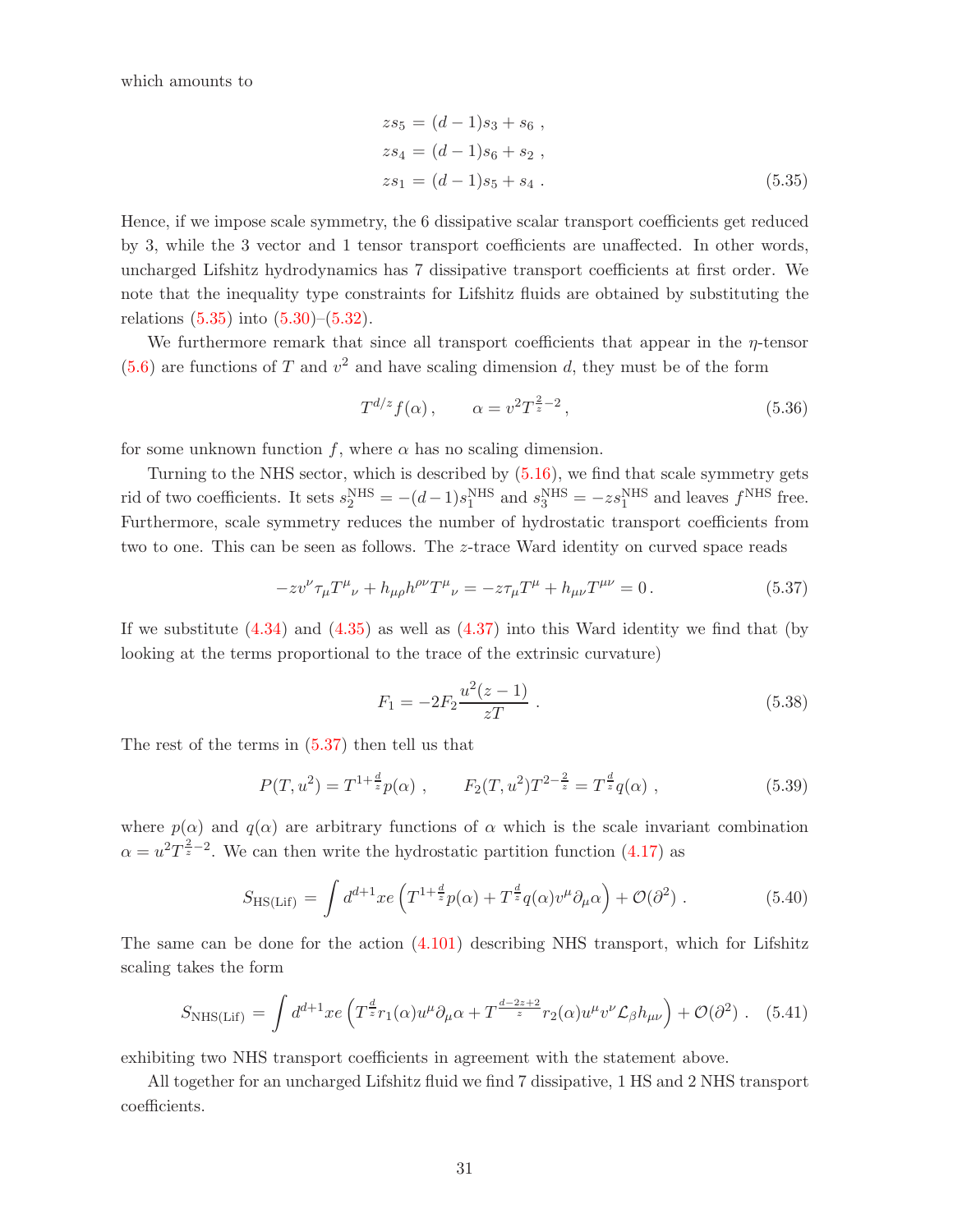#### <span id="page-33-0"></span>5.5 Lorentz boost invariance

What we have obtained is the most general set of first order transport coefficients without assuming boost invariance. In this subsection, we show how to recover relativistic first order hydrodynamics from our results. In Landau frame and on Minkowski spacetime the relativistic energy-momentum tensor is described by (see e.g. [\[2\]](#page-42-1) for a review of relativistic hydrodynamics)

<span id="page-33-1"></span>
$$
T^{\mu}{}_{\nu} = \tilde{\mathcal{E}} U^{\mu} U_{\nu} + P \Pi^{\mu}{}_{\nu} - \zeta \Pi^{\mu}{}_{\nu} \partial_{\rho} U^{\rho} - \eta \Pi^{\mu \rho} \Pi_{\nu}{}^{\sigma} \Sigma_{\rho \sigma} , \qquad (5.42)
$$

where  $\zeta$  and  $\eta$  are the bulk and shear viscosity terms, respectively, which are independent of  $v<sup>2</sup>$  in the Lorentzian case. A relativistic fluid is characterized by a velocity

$$
U^{\mu} = \gamma(1, v^{i}), \qquad U_{\mu} = \gamma(-1, v^{i}), \qquad (5.43)
$$

where  $\gamma = (1 - v^2)^{-1/2}$ . In writing the relativistic energy-momentum tensor [\(5.42\)](#page-33-1), we defined the projector  $\Pi^{\mu}{}_{\nu} = \delta^{\mu}_{\nu} + U^{\mu}U_{\nu}$ , while the shear tensor  $\Sigma_{\rho\sigma}$  is given by

$$
\Sigma_{\rho\sigma} = \partial_{\rho}U_{\sigma} + \partial_{\sigma}U_{\rho} - \frac{2}{d}\eta_{\rho\sigma}\partial_{\lambda}U^{\lambda},\qquad(5.44)
$$

where  $\eta_{\mu\nu} = \text{diag}(-1, 1, \dots, 1)$  is the d-dimensional Minkowski metric.

A necessary condition for this to be recovered from our general framework is the boost Ward identity,  $T_{(1)i}^0 = -T_{(1)0}^i$ , where  $T_{(1)0}^i = -v^j T_{(1)j}^i$  in Landau frame. Using [\(5.8\)](#page-28-5) and [\(5.9\)](#page-28-5) we see that this translates into the requirements

$$
v^j \eta^{ijkl} = \kappa^{kli}, \qquad v^j \kappa^{ijk} = \kappa_{ik} \ . \tag{5.45}
$$

This implies the relations

$$
f_3 = v^2 f_2,
$$
  $f_1 = v^2 f_3,$   $s_5 = v^2 s_6,$   $s_4 = v^2 s_2,$   $s_1 = v^2 s_4.$  (5.46)

Hence in Landau frame it is sufficient to compare our expression for  $T^i_{(1)j}$  with  $(5.42)$  at first order. A tedious calculation shows that the two expressions agree if and only if

$$
s_3 = -\zeta\gamma - \frac{2}{d(d-1)}\eta\gamma ,
$$
  
\n
$$
s_6 = -\zeta\gamma^3 + \frac{2}{d}\eta\gamma^3 ,
$$
  
\n
$$
s_2 = -\zeta\gamma^5 - 2\eta\gamma^5 + \frac{2}{d}\eta\gamma^5 ,
$$
  
\n
$$
f_2 = -\eta\gamma^3 ,
$$
  
\n
$$
t = -\eta\gamma ,
$$
\n(5.47)

so that we recover the standard transport coefficients  $\zeta$  and  $\eta$ . In this way, it is also possible to recover (massless) Galilean invariant fluids, although we refrain from giving the details.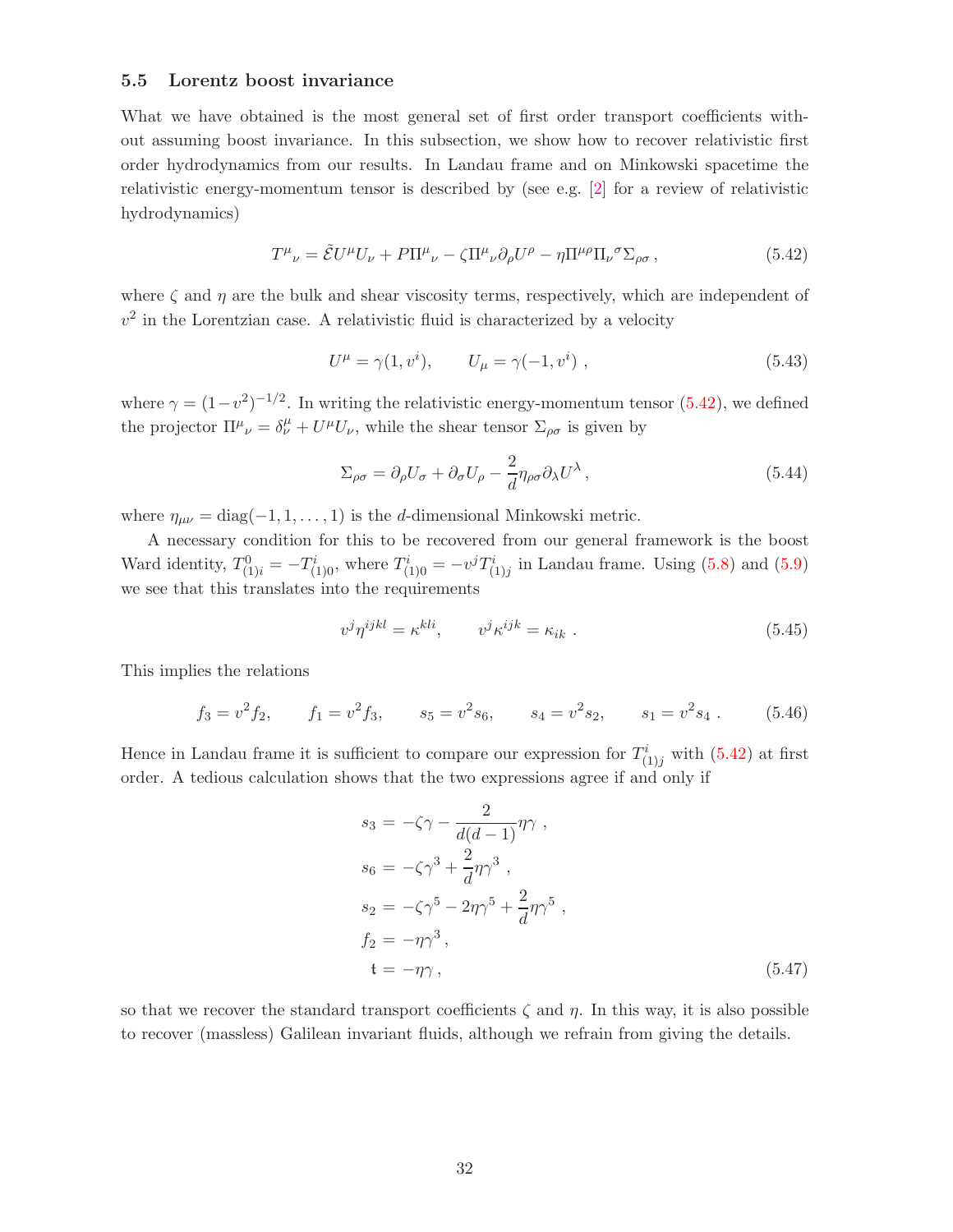#### <span id="page-34-0"></span>5.6 Small velocity limit

We will assume that the transport coefficients are functions of  $T$  and  $v^2$  which admit a Taylor expansion in  $v^2$ . Demanding that the tensors  $\kappa_{jk}$ ,  $\eta_{jkl}$ ,  $\eta^{ijkl}$  and  $\kappa^{ijk}$  have a regular limit for  $v^2 = 0$  leads to the conditions

$$
f_1 = \mathcal{O}(v^2),
$$
  
\n
$$
s_1 - f_1 = \mathcal{O}(v^4),
$$
  
\n
$$
f_3 = \mathcal{O}(v^2),
$$
  
\n
$$
f^{\text{NHS}} = \mathcal{O}(v^2),
$$
  
\n
$$
s_5 = \mathcal{O}(v^2),
$$
  
\n
$$
s_1^{\text{NHS}} = \mathcal{O}(v^2),
$$
  
\n
$$
s_4 = \mathcal{O}(v^2),
$$
  
\n
$$
s_2^{\text{NHS}} = \mathcal{O}(v^2),
$$
  
\n
$$
t = \mathcal{O}(1),
$$
  
\n
$$
s_3 - \frac{2}{d-1}t = \mathcal{O}(1),
$$
  
\n
$$
f_2 - t = \mathcal{O}(v^2),
$$
  
\n
$$
\frac{2}{d-1}t - s_3 + s_6 = \mathcal{O}(v^2),
$$
  
\n
$$
s_3^{\text{NHS}} = \mathcal{O}(v^2),
$$
  
\n
$$
s_2 - s_6 - 2f_2 = \mathcal{O}(v^2).
$$
  
\n(5.48)

In obtaining these expressions, we have used that if  $A + B = \mathcal{O}(v^2)$  and  $A = \mathcal{O}(v^2)$ , then  $B = \mathcal{O}(v^2)$ .

Substituting these results into the relations  $(5.11)$ – $(5.14)$  leads to

<span id="page-34-2"></span>
$$
\kappa_{jk} = \frac{f_1}{v^2} \delta_{jk} + \mathcal{O}(v^2), \quad \eta^{ijkl} = \mathfrak{t}(\delta^{il}\delta^{jk} + \delta^{ik}\delta^{jl}) + \left(s_3 - \frac{2\mathfrak{t}}{d-1}\right)\delta^{ij}\delta^{kl} + \mathcal{O}(v^2), \quad (5.49)
$$

and  $\eta_{jkl} = \kappa^{ijk} = 0$ , where it is particularly noteworthy that all NHS transport drops out. We further remark that the Lorentzian case – which we recovered from our general framework in Section [5.5](#page-33-0) – satisfies these conditions, and in particular some of these coefficients exhibit small- $v^2$  behavior involving even higher powers of velocity, e.g.  $f_1 = \mathcal{O}(v^4)$ .

It is interesting to look at the leading order terms in the expansion of  $T_{(1)j}^0$  and  $T_{(1)j}^i$  in powers of  $v^2$ , where  $v^2$  is small compared to the speed of sound. These terms are t,  $\frac{s_3}{2} - \frac{t}{d-1}$ and  $f_1$ . These are the shear and bulk viscosity and a new transport coefficient  $\varpi$  (denoted by  $\pi$  in [\[11\]](#page-42-6)), i.e.

$$
\mathfrak{t} = -\eta + \mathcal{O}(v^2), \qquad \frac{s_3}{2} - \frac{\mathfrak{t}}{d-1} = \frac{1}{d}\eta - \frac{1}{2}\zeta + \mathcal{O}(v^2), \qquad f_1 = -\varpi v^2 + \mathcal{O}(v^4). \tag{5.50}
$$

Hence to leading order in  $v^i$  we find

<span id="page-34-1"></span>
$$
T_{(1)j}^0 = -\varpi \partial_t v^j + \dots \,, \tag{5.51}
$$

$$
T_{(1)j}^i = -\zeta \delta_{ij} \partial_k v^k - \eta (\partial_i v_j + \partial_j v_i - \frac{2}{d} \delta_j^i \partial_k v^k) + \dots , \qquad (5.52)
$$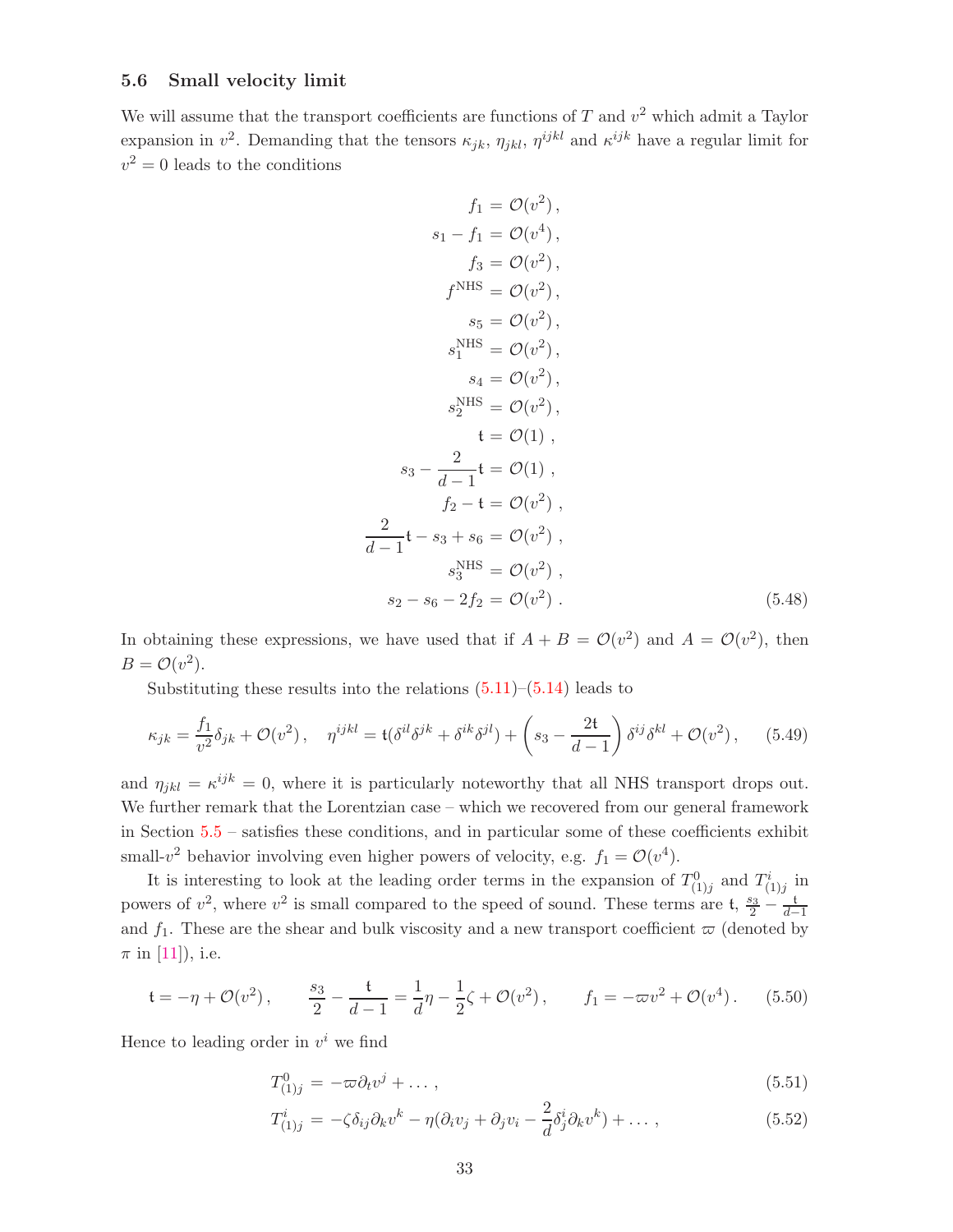where  $\zeta$ ,  $\eta$  and  $\varpi$  are non-negative (as follows from the results of Section [5.3\)](#page-30-0). Thus, we recover the results of [\[11\]](#page-42-6).

In order to make further contact with the results of [\[11\]](#page-42-6), we turn to the hydrostatic sector – in particular, the transport coefficients  $\varpi$  and  $\zeta$  that appear in [\(5.51\)](#page-34-1) and [\(5.52\)](#page-34-1) can be split into dissipiative and hydrostatic non-dissipative parts<sup>[16](#page-35-1)</sup>,

$$
\varpi = \varpi_{\rm D} + \varpi_{\rm HS}, \qquad \zeta = \zeta_{\rm D} + \zeta_{\rm HS} \ . \tag{5.53}
$$

Using our result [\(4.42\)](#page-19-1), we see that only the terms involving  $\mathcal{J}_1$ ,  $\mathcal{J}_7$  and  $\mathcal{J}_3$  survive the small velocity limit. Via the relation [\(2.21\)](#page-9-5), we find that the terms involving  $F_2$  in  $\mathcal{J}_7$  and  $\mathcal{J}_3$  cancel. Thus, when expanding around  $v^i = \delta v^i$  on a flat background, we find that

<span id="page-35-2"></span>
$$
T_{(1)HSi}^{0} = -\frac{\rho_0 F_1(T_0)}{s_0} \partial_t \delta v^i = -\varpi_{HS} \partial_t \delta v^i , \qquad (5.54)
$$

$$
T_{(1)HSj}^i = \delta_j^i F_1(T_0) \frac{\partial P_0}{\partial s_0} \partial_k \delta v^k = -\zeta_{HS} \delta_j^i \partial_k \delta v^k , \qquad (5.55)
$$

where the subscript '0' – e.g. in  $T_0$  – denotes the value of the corresponding variable in the global equilibrium around which we expand. In [\[11\]](#page-42-6), it is shown that

$$
\varpi_{\rm HS} = -a_T \frac{\rho_0 T_0}{s_0} \,, \tag{5.56}
$$

$$
\zeta_{\rm HS} = a_T T_0 \frac{\partial P_0}{\partial s_0} \,,\tag{5.57}
$$

where  $a_T$  is the derivative with respect to temperature of a certain hydrostatic transport coefficient a that was identified in  $[11]$ . Comparing these with our expressions in  $(5.54)$  and [\(5.55\)](#page-35-2) gives the relation

$$
F_1(T_0) = -a_T T_0 , \t\t(5.58)
$$

<span id="page-35-0"></span>thereby identifying  $F_1$  with the function a used in [\[11\]](#page-42-6).

## 6 Discussion and outlook

In this paper we presented the complete first-order energy-momentum tensor for a boostagnostic fluid in curved spacetime, going beyond the linearized results obtained in [\[11\]](#page-42-6). Implementing the constraint of non-negativity of the divergence of the entropy current, we find 10 dissipative, 2 hydrostatic non-dissipative and 4 non-hydrostatic non-dissipative transport coefficients. In the linearized regime the latter four coefficients vanish as a result of implementing the Onsager relations.

Using the curved spacetime formulation we explicitly obtained all non-dissipative transport coefficients, notably both in Landau frame and Lagrangian frame, by using a Lagrangian whose form was derived by starting with the hydrostatic partition function. Furthermore, we checked that our final results reproduce the well-known relativistic first-order transport coefficients when Lorentz boost symmetries are present. We also treated the special case when

<span id="page-35-1"></span> $16$ Since we showed in  $(5.49)$  that all NHS transport drops out in the limit of small background velocity, we ignore that sector in the split.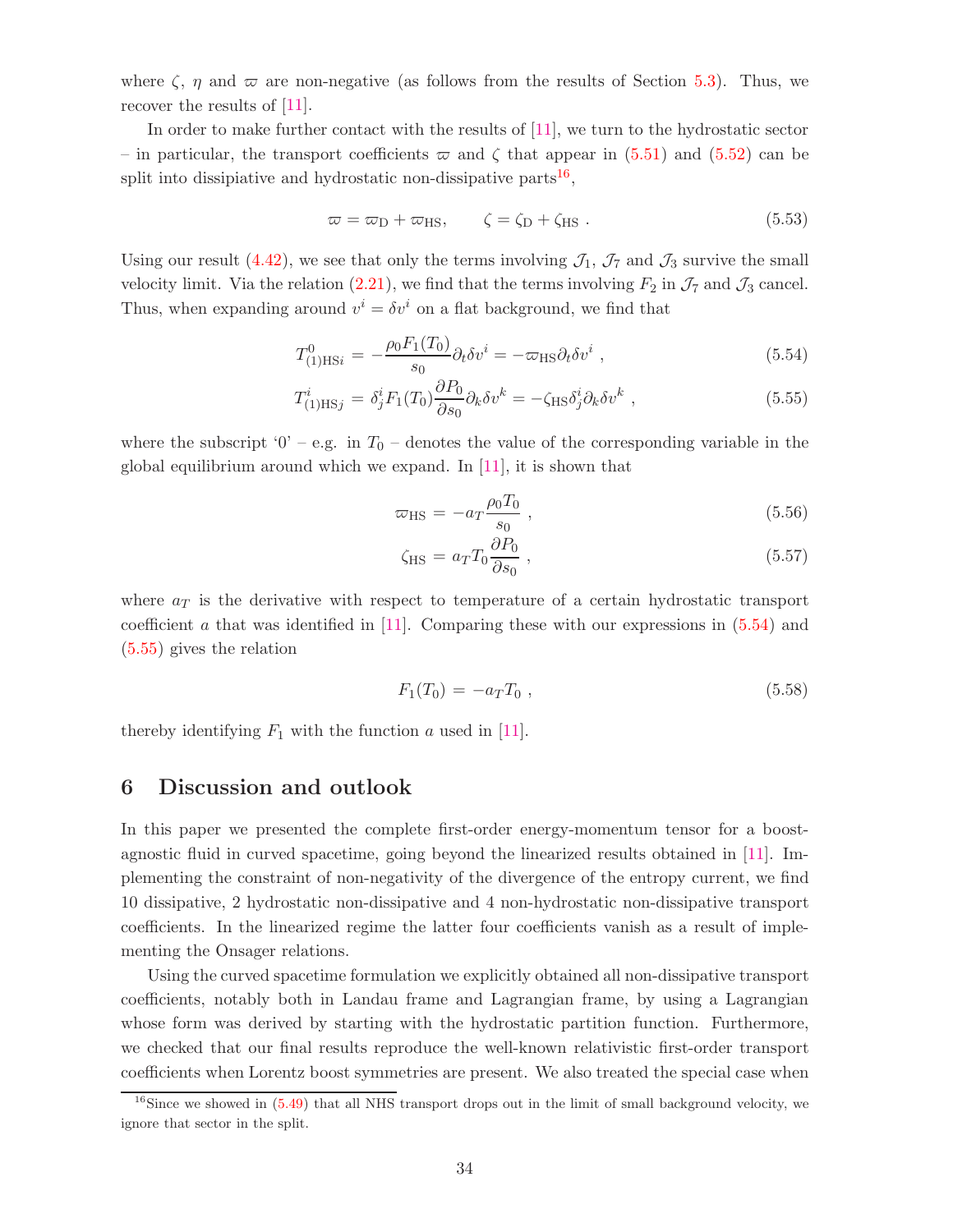the hydrodyanmic theory exhibits an additional Lifshitz scale invariance, in which case there are 7 dissipative, 1 hydrostatic non-dissipative and 2 non-hydrostatic non-dissipative transport coefficients. We also studied the small velocity limit, reproducing the results of [\[11\]](#page-42-6).

With the full geometrical information at our disposal, we can now for example compute Kubo formulae and relate individual transport coefficients to a particular linear response. Consider for example the response of the system in flat space to a purely time-dependent perturbation  $\delta h_{\mu\nu}$ . The perfect fluid equations of motion [\(2.27\)](#page-9-3) remain valid to first order if we also impose  $\delta P = \delta(e\rho) = 0$ , together with

$$
\delta v^i = -\delta h_{0i} - v^j \delta h_{ji} \t{,} \t(6.1)
$$

$$
\delta(e\mathcal{E}) = \frac{1}{2}T^{00}\delta h_{00} - \frac{1}{2}T^{ij}\delta h_{ij} . \tag{6.2}
$$

This induces a certain change  $\delta T^{\mu\nu}$  which evaluates to

$$
\delta T^{ij} = -P\delta h_{ij} - \frac{1}{2}\delta h_{kk}\rho v^i v^j - \rho v^i \delta h_{0j} - \rho v^j \delta h_{0i} - \rho v^i v^k \delta h_{kj} - \rho v^j v^k \delta h_{ki} , \qquad (6.3)
$$

$$
\delta T^{i0} = -\frac{1}{2} \delta h_{kk} \rho v^i - \rho \delta h_{0i} - \rho v^j \delta h_{ij} \tag{6.4}
$$

$$
\delta T^{00} = -\frac{1}{2} \delta h_{kk} \rho \; . \tag{6.5}
$$

From these variations one can read off that there are leading order contributions to the two-point function  $\langle T^{\mu\nu}T^{\rho\sigma} \rangle$  which are  $\omega$ -independent. If we substract these leading order contributions, we find from [\(5.4\)](#page-27-4) that we expect a contribution proportional to  $\omega \eta^{\mu\nu\rho\sigma}$  to the two-point function, and hence a Kubo formula of the type  $\eta \sim \lim_{\omega \to 0} \frac{1}{\omega}$  $\frac{1}{\omega}(\langle TT \rangle - \langle TT \rangle_{\text{leading}}).$ This is not yet the complete answer though. First of all, the leading order change in  $v^i$  is also relevant and using the explicit expression one can show that while at first order  $\langle T^{\mu\nu}T^{00} \rangle$  is indeed proportional to  $\eta^{\mu\nu 00}$ ,  $\langle T^{\mu\nu}T^{0i} \rangle$  does not contain any contribution of  $\eta$ , and

$$
\langle T^{\mu\nu} T^{ij} \rangle_{(1)} \sim \eta^{\mu\nu ij} - \eta^{\mu\nu 0(i} v^{j)} . \tag{6.6}
$$

In addition, we have not yet included the hydrostatic contribution to the stress tensor. These contributions can in principle be extracted from the analysis in Section [4.](#page-13-0) Alternatively, one can also try to derive Kubo formulae for the HS coefficients directly from the partition function, which in particular guarantees that the stress tensor will be covariantly conserved [\[61\]](#page-46-2). We leave a more detailed analysis of all these issues to future work.

Besides the application to Kubo formulae, the geometrical formulation based on Aristotelian (or absolute) spacetime also paves the way for computing hydrodynamic modes – our framework provides the ideal starting point for such an analysis. One is now provided with the tools to answer questions regarding the stability of the hydrodynamical spectrum at first order in curved spacetime, as was studied for boost invariant systems in [\[19,](#page-43-2) [62\]](#page-46-3). Another extension of this work is to consider the inclusion of a  $U(1)$  charge current as was initiated in [\[11,](#page-42-6)[12\]](#page-42-7). The case of Carroll hydrodynamics requires special treatment and will be the topic of future work [\[20\]](#page-43-3).

Another worthwhile open direction is to consider the relation to holography for the case of Lifsthiz fluids, for which we have identified the reduced set of first-order transport coefficients. Such fluids were discussed in a holographic context in Refs. [\[23,](#page-43-12)[41](#page-44-8)[–44\]](#page-44-9). Following these works,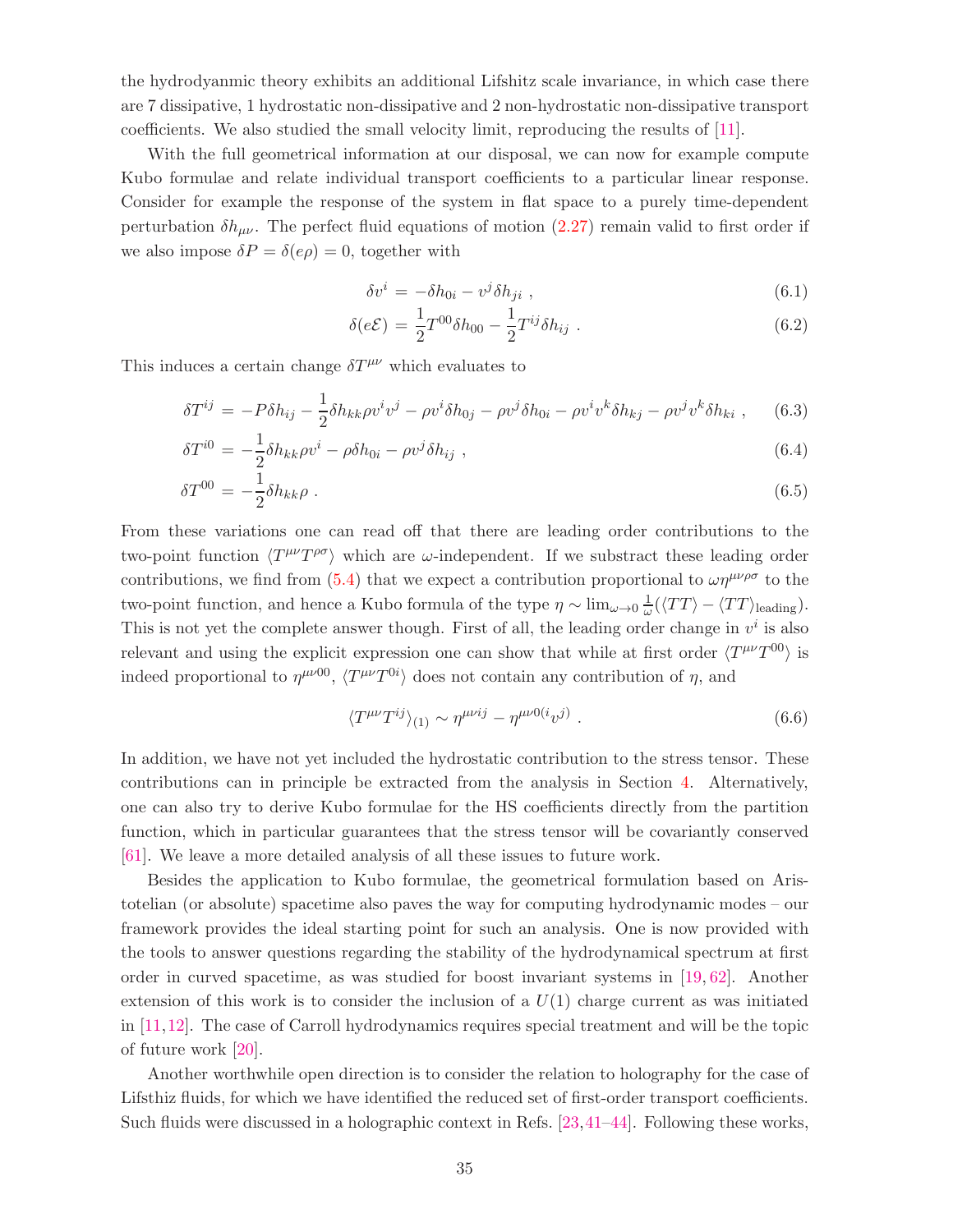it would be interesting to study hydrodynamic modes of Lifshitz fluids using quasinormal modes in order to find the extra dissipative and non-dissipative transport coefficients, as was done in [\[45\]](#page-45-0). It would furthermore be interesting to see if a damping/overdamping transition as reported in [\[63,](#page-46-4)[64\]](#page-46-5) could be reproduced. More generally, addressing the question of universal properties obeyed by transport coefficients in holographic setups and the development of a full-fledged fluid/gravity correspondence would be relevant to pursue in this case.

In another direction, it would be worthwhile to examine submanifolds and fluids living on them in the spirit of [\[24\]](#page-43-5). In particular, it was shown in the context of Newton–Cartan geometry that the normal projection of  $v^{\mu}$  can be interpreted as the transverse velocity of the submanifold. In the absence of boost symmetry, the role of such a velocity might be more prominent.

Finally, as discussed in the introduction, one often finds broken translation symmetry when considering systems where boosts are absent. Assuming there is a hierarchy of (the absence of) these symmetries, one can apply the results presented in this work. It would be important and interesting to apply the formalism developed in this paper to describe particular physical phenomena in concrete systems that do not exhibit boost symmetries.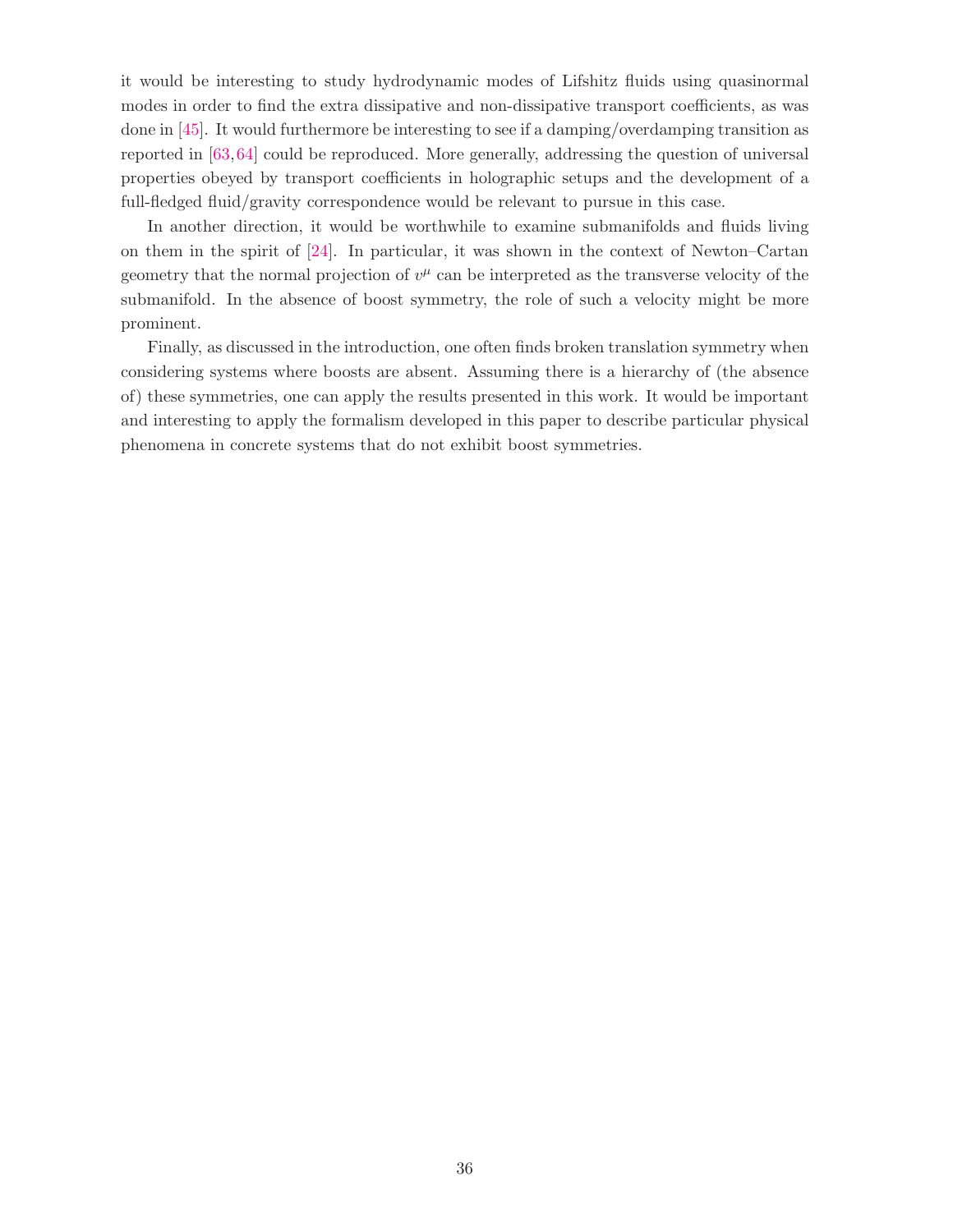## Acknowledgements

We especially thank Stefan Vandoren for discussions and collaboration on non-boost invariant hydrodynamics. We also thank Nick Poovuttikul and Lárus Thorlacius for useful discussions. JdB is supported by the European Research Council under the European Unions Seventh Framework Programme (FP7/2007-2013), ERC Grant agreement ADG 834878. JH is supported by the Royal Society University Research Fellowship Non-Lorentzian Geometry in Holography (grant number UF160197). EH is supported by the Royal Society Research Grant for Research Fellows 2017 A Universal Theory for Fluid Dynamics (grant number  $RGF\R1\180017$  and gratefully acknowledges the hospitality of Nordita while part of this work was undertaken. NO is supported in part by the project Towards a deeper understanding of black holes with non-relativistic holography of the Independent Research Fund Denmark (grant number DFF-6108-00340) and by the Villum Foundation Experiment project 00023086. WS is supported by the Icelandic Research Fund (IRF) via a Personal Postdoctoral Fellowship Grant (185371-051).

## <span id="page-38-0"></span>A Hydrodynamic frame transformations  $\mathcal{B}$  Landau frame

This appendix briefly discusses the general features of hydrodynamic frame transformations. Consider the energy-momentum tensor to first order, which in a generic frame takes the form,

$$
T^{\mu}{}_{\nu} = -\left(\tilde{\mathcal{E}} + P + \rho u^2\right)u^{\mu}\tau_{\nu} + \rho u^{\mu}u^{\rho}h_{\rho\nu} + P\delta^{\mu}_{\nu} - T^{\mu}_{(1)}\tau_{\nu} + T^{\mu\rho}_{(1)}h_{\rho\nu}.
$$
 (A.1)

Redefining T and  $u^{\mu}$  as

<span id="page-38-3"></span>
$$
T = T' + \delta T, \qquad u^{\mu} = u'^{\mu} + \delta u^{\mu}, \qquad (A.2)
$$

with  $\tau_{\mu}\delta u^{\mu} = 0$  (in order to preserve the normalization  $\tau_{\mu}u^{\mu} = 1$ ), leads to an energymomentum tensor of the form

$$
T^{\mu}{}_{\nu} = -\left(\tilde{\mathcal{E}}' + P' + \rho' u'^2\right) u'^{\mu} \tau_{\nu} + \rho' u'^{\mu} u'^{\rho} h_{\rho\nu} + P' \delta^{\mu}_{\nu} - \tilde{T}^{\mu}_{(1)} \tau_{\nu} + \tilde{T}^{\mu\rho}_{(1)} h_{\rho\nu} ,\tag{A.3}
$$

where  $\tilde{\mathcal{E}}' = \tilde{\mathcal{E}}(T', u'^2)$  etc., and where

$$
\tilde{T}_{(1)}^{\mu} = T_{(1)}^{\mu} + \left(\delta\tilde{\mathcal{E}} + \delta P + \rho'\delta u^2 + u'^2\delta\rho\right)u'^{\mu} + \left(\tilde{\mathcal{E}}' + P' + \rho'u'^2\right)\delta u^{\mu} + \delta P v^{\mu}, \quad \text{(A.4)}
$$

$$
\tilde{T}_{(1)}^{\mu\rho} = T_{(1)}^{\mu\rho} + \rho' u'^{\mu} \delta u^{\rho} + \rho' u'^{\rho} \delta u^{\mu} + u'^{\mu} u'^{\rho} \delta \rho + \delta P h^{\mu\rho} \,. \tag{A.5}
$$

The defining condition for the transformed energy-momentum tensor  $(A.3)$  to be in Landau frame is

<span id="page-38-2"></span>
$$
u^{\prime\nu}T^{\mu}{}_{\nu} = -\tilde{\mathcal{E}}'u^{\prime\mu} \quad \Leftrightarrow \quad \tilde{T}^{\mu}_{(1)} = \tilde{T}^{\mu\rho}_{(1)}h_{\rho\nu}u^{\prime\nu} \quad \Leftrightarrow \quad \tilde{T}^{\mu}_{(1)\nu}u^{\prime\nu} = 0, \tag{A.6}
$$

where  $\tilde{T}_{(1)\nu}^{\mu} = -\tilde{T}_{(1)}^{\mu} \tau_{\nu} + \tilde{T}_{(1)}^{\mu} h_{\rho\nu}$  which will be the case provided we have

$$
T^{\mu}_{(1)\nu}u^{\prime\nu} = \left(\delta\tilde{\mathcal{E}} + \frac{1}{2}\rho'\delta u^2\right)u^{\prime\mu} + \left(\tilde{\mathcal{E}}' + P'\right)\delta u^{\mu}.
$$
 (A.7)

This can be solved for  $\delta s$  and  $\delta u^{\mu}$  (by contracting with  $\tau_{\mu}$  and  $h_{\mu\rho}u^{\prime\rho}$ ) to give

<span id="page-38-1"></span>
$$
u^{\prime \mu} \delta s + s^{\prime} \delta u^{\mu} = T_{(1)\nu}^{\mu} \frac{u^{\prime \nu}}{T'}, \qquad (A.8)
$$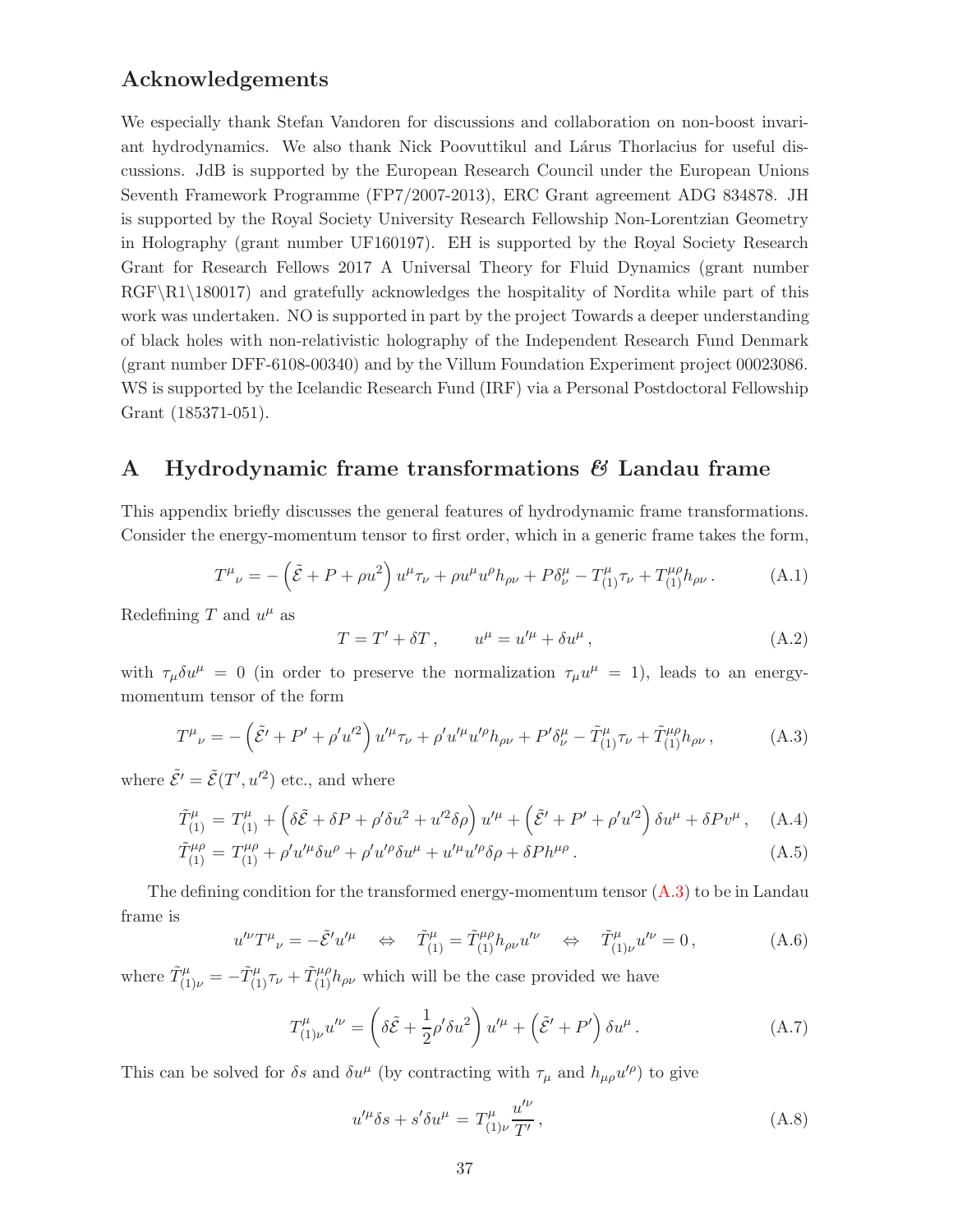<span id="page-39-1"></span>
$$
s'\delta u^{\mu} = T^{\sigma}_{(1)\nu} \Pi'^{\mu}{}_{\sigma} \frac{u'^{\nu}}{T'}, \qquad (A.9)
$$

where  $\Pi^{\prime\mu}_{\sigma} = \delta^{\mu}_{\sigma} - u^{\prime\mu}_{\sigma} \tau_{\sigma}$ , and where we used  $\delta \tilde{\mathcal{E}} + \frac{1}{2} \rho' \delta u^2 = T' \delta s$  and  $\tilde{\mathcal{E}}' + P' = T' s'$ .

In Landau frame, it follows from  $(A.6)$  that the divergence of the entropy current  $(3.5)$ reads

$$
e^{-1}\partial_{\mu}\left(eS^{\mu}\right) = \frac{1}{T}T^{\mu\nu}_{(1)}h_{\nu\rho}u^{\rho}\mathcal{L}_{u}\tau_{\mu} - \frac{1}{2T}T^{\mu\nu}_{(1)}\mathcal{L}_{u}h_{\mu\nu} + e^{-1}\partial_{\mu}\left(eS^{\mu}_{(1)non}\right) ,\tag{A.10}
$$

which we can equivalently express as

$$
e^{-1}\partial_{\mu}\left(eS^{\mu}\right) = -\frac{1}{2T}T_{(1)}^{\mu\nu}\left(\mathcal{L}_{u}h_{\mu\nu} - h_{\rho\nu}u^{\rho}\mathcal{L}_{u}\tau_{\mu} - h_{\mu\rho}u^{\rho}\mathcal{L}_{u}\tau_{\nu}\right) + e^{-1}\partial_{\mu}\left(eS_{(1)non}^{\mu}\right) \,. \tag{A.11}
$$

<span id="page-39-0"></span>This was used to rewrite the divergence of the entropy current in Section [5.](#page-26-0)

## B Non-canonical entropy current from constitutive relations

In this appendix, we derive the form of the non-canonical entropy current from its constitutive relations on flat space.

In Landau frame the divergence of the non-canonical entropy current must obey

$$
e^{-1}\partial_{\mu}\left(eS_{\text{non}}^{\mu}\right) = \frac{1}{2T}T_{\text{HS}}^{\mu\nu}\left(\mathcal{L}_{u}h_{\mu\nu} - h_{\rho\nu}u^{\rho}\mathcal{L}_{u}\tau_{\mu} - h_{\mu\rho}u^{\rho}\mathcal{L}_{u}\tau_{\nu}\right) \,. \tag{B.1}
$$

On flat space and in Cartesian coordinates,  $\tau_{\mu}$ ,  $h_{\mu\nu}$  and their inverses  $v^{\mu}$  and  $h^{\mu\nu}$  are constant and furthermore we can write

<span id="page-39-2"></span>
$$
\partial_{\mu} S_{\text{non}}^{\mu} = \frac{1}{T} T_{\text{HS}\nu}^{\mu} \partial_{\mu} u^{\nu} = \frac{1}{2T} T_{\text{HS}}^{\mu\nu} \left( \partial_{\mu} u_{\nu} + \partial_{\nu} u_{\mu} \right) , \qquad (B.2)
$$

where we defined  $u_{\nu} = h_{\nu\rho} u^{\rho}$ , which is a purely spatial object. The hydrostatic part of the energy-momentum tensor must obey all the usual properties the full energy-momentum tensor obeys. In particular, it must be symmetric in its spatial indices. To avoid clutter, we will drop the subscript HS in this appendix.

The constitutive relations for the non-canonical entropy current and the hydrostatic momentumstress tensor  $T^{\mu\nu}$  take the form

<span id="page-39-4"></span>
$$
S^{\mu}_{(1)_{\text{non}}} = \chi^{\mu\nu\rho} \partial_{\nu} u_{\rho} , \qquad (B.3)
$$

$$
T_{(1)}^{\mu\nu} = \frac{1}{2} \eta^{\mu\nu\rho\sigma} \left( \partial_{\rho} u_{\sigma} + \partial_{\sigma} u_{\rho} \right) + \frac{1}{2} \eta^{\mu\nu\rho\sigma}_{\text{rot}} \left( \partial_{\rho} u_{\sigma} - \partial_{\sigma} u_{\rho} \right) , \tag{B.4}
$$

at first order in derivatives (compare with [\(4.42\)](#page-19-1) and note that the additional terms due to torsion and extrinsic curvature are absent on flat space). The decomposition of the tensors can be performed with the help of the tensors  $v^{\mu}$ ,  $h^{\mu\kappa}u_{\kappa}$  and  $h^{\mu\nu}$ . We find

<span id="page-39-3"></span>
$$
\chi^{\mu\nu\rho} = e_1 v^{\mu} h^{\nu\rho} + e_2 v^{\mu} h^{\nu\kappa} h^{\rho\lambda} u_{\kappa} u_{\lambda} + e_3 v^{\mu} v^{\nu} h^{\rho\sigma} u_{\sigma} + e_4 h^{\mu\nu} h^{\rho\sigma} u_{\sigma} + e_5 h^{\mu\rho} h^{\nu\sigma} u_{\sigma} \n+ e_6 h^{\mu\rho} v^{\nu} + e_7 h^{\mu\sigma} h^{\nu\rho} u_{\sigma} + e_8 h^{\mu\kappa} h^{\nu\lambda} h^{\rho\sigma} u_{\kappa} u_{\lambda} u_{\sigma} + e_9 h^{\mu\kappa} v^{\nu} h^{\rho\sigma} u_{\kappa} u_{\sigma},
$$
\n(B.5)\n
$$
\eta_{\text{rot}}^{\mu\nu\rho\sigma} = c_1 (v^{\mu} h^{\nu\rho} h^{\sigma\kappa} u_{\kappa} + v^{\nu} h^{\mu\rho} h^{\sigma\kappa} u_{\kappa} - v^{\mu} h^{\nu\sigma} h^{\rho\kappa} u_{\kappa} - v^{\nu} h^{\mu\sigma} h^{\rho\kappa} u_{\kappa}) \n+ c_2 \left( h^{\mu\kappa} h^{\nu\rho} h^{\sigma\lambda} u_{\kappa} u_{\lambda} + h^{\nu\kappa} h^{\mu\rho} h^{\sigma\lambda} u_{\kappa} u_{\lambda} - h^{\mu\kappa} h^{\nu\sigma} h^{\rho\lambda} u_{\kappa} u_{\lambda} - h^{\nu\kappa} h^{\mu\sigma} h^{\rho\lambda} u_{\kappa} u_{\lambda} \right).
$$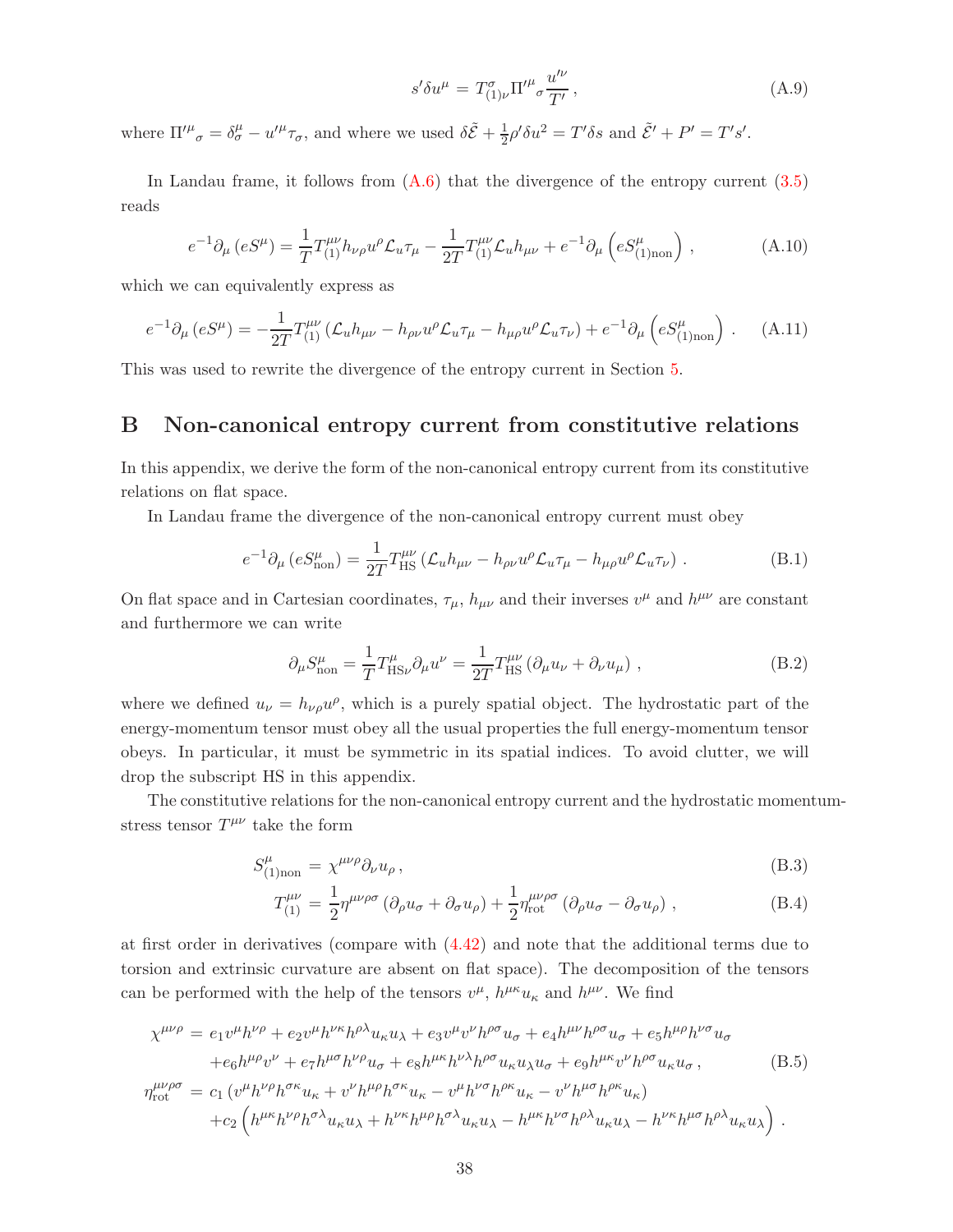In deriving the constitutive relation for  $\eta_{\rm rot}^{\mu\nu\rho\sigma}$ , we used the fact that<sup>[17](#page-40-0)</sup>  $v^{\rho}(\partial_{\rho}u_{\sigma}-\partial_{\sigma}u_{\rho})=$  $v^{\rho}$  ( $\partial_{\rho}u_{\sigma} + \partial_{\sigma}u_{\rho}$ ) so that we can choose the last two indices of  $\eta_{\rm rot}^{\mu\nu\rho\sigma}$  to be spatial. We will leave  $\eta^{\mu\nu\rho\sigma}$  unspecified, but it admits the same decomposition as in Section [5.](#page-26-0)

Equation  $(B.2)$  can be written as

<span id="page-40-1"></span>
$$
\chi^{\mu\nu\rho}\partial_{\mu}\partial_{\nu}u_{\rho} = \frac{1}{4T}\eta^{\mu\nu\rho\sigma} \left(\partial_{\mu}u_{\nu} + \partial_{\nu}u_{\mu}\right) \left(\partial_{\rho}u_{\sigma} + \partial_{\sigma}u_{\rho}\right) + \frac{1}{4T}\eta^{\mu\nu\rho\sigma}_{\text{rot}} \left(\partial_{\mu}u_{\nu} + \partial_{\nu}u_{\mu}\right) \left(\partial_{\rho}u_{\sigma} - \partial_{\sigma}u_{\rho}\right) - \left(\partial_{\mu}\chi^{\mu\nu\rho}\right)\partial_{\nu}u_{\rho} .
$$
 (B.7)

We would like to solve this equation on shell. By 'solving' we mean finding expressions for the coefficients  $e_1$  to  $e_9$ . The left hand side only contains second order derivative terms, while the right hand side only contains products of first order derivative terms. However, on shell these are not independent, as we now discuss.

<span id="page-40-2"></span>On flat space the equation of motion of the perfect fluid part, see equations [\(2.36\)](#page-10-1), can be written as

$$
\partial_{\rho} \log T = -\frac{1}{2} X_{\rho}^{\mu \nu} \left( \partial_{\mu} u_{\nu} + \partial_{\nu} u_{\mu} \right) , \qquad (B.8)
$$

where  $X_{\rho}^{\mu\nu}$  is defined in [\(2.37\)](#page-10-2). If we differentiate both sides with respect to  $\partial_{\sigma}$  and antisymmetrize in  $\rho$  and  $\sigma$ , we obtain a relation among second order derivatives and products of first order derivatives. We seek a scalar equation like the left hand side of [\(B.7\)](#page-40-1), and the only way to obtain such an expression is to contract the curl of  $(B.8)$  with  $v^{\rho}u^{\sigma}$ . This leads to

$$
Y^{\mu\nu\rho}\partial_{\mu}\partial_{\nu}u_{\rho} = \frac{1}{2}v^{\rho}u^{\sigma}\left(\partial_{\rho}X_{\sigma}^{\mu\nu} - \partial_{\sigma}X_{\rho}^{\mu\nu}\right)\left(\partial_{\mu}u_{\nu} + \partial_{\nu}u_{\mu}\right) ,\qquad (B.9)
$$

where  $Y^{\mu\nu\rho}$  is defined by

<span id="page-40-4"></span>
$$
Y^{\mu\nu\rho} = (v^{\sigma}u^{\mu} - v^{\mu}u^{\sigma}) X_{\sigma}^{\nu\rho}.
$$
\n(B.10)

The condition that [\(B.7\)](#page-40-1) does not contain any second order derivatives can be fulfilled in two different ways. The first is to take  $\chi^{\mu\nu\rho}$  proportional to  $Y^{\mu\nu\rho}$ . The second option is to take a  $\chi^{\mu\nu\rho}$  that is anti-symmetric in its first two indices  $\chi^{\mu\nu\rho} = -\chi^{\nu\mu\rho}$ . Using [\(B.5\)](#page-39-3) the latter is of the form

$$
\chi^{\mu\nu\rho} = 2e_1v^{[\mu}h^{\nu]\rho} + 2e_2v^{[\mu}h^{\nu]\kappa}h^{\rho\lambda}u_{\kappa}u_{\lambda} + 2e_5h^{\rho[\mu}h^{\nu]\kappa}u_{\kappa},\tag{B.11}
$$

where we have set the symmetric part  $\chi^{(\mu\nu)\rho} = 0$ . This latter condition leads to  $e_6 = -e_1$ ,  $e_3 = e_4 = e_8 = 0, e_7 = -e_5$  and  $e_9 = -e_2$ . We thus conclude that at this stage the most general form of  $\chi^{\mu\nu\rho}$  is

<span id="page-40-3"></span>
$$
\chi^{\mu\nu\rho} = fY^{\mu\nu\rho} + 2e_1v^{[\mu}h^{\nu]\rho} + 2e_2v^{[\mu}h^{\nu]\kappa}h^{\rho\lambda}u_{\kappa}u_{\lambda} + 2e_5h^{\rho[\mu}h^{\nu]\kappa}u_{\kappa}, \tag{B.12}
$$

where f is an arbitrary function. Compared to  $(B.5)$  we are now using a slightly different parameterization, namely the right hand side of  $(B.5)$  has been applied to  $\chi^{\mu\nu\rho} - fY^{\mu\nu\rho}$  after which we impose that the result is antiysmmetric in  $\mu$  and  $\nu$ . We hope that this will not cause any confusion.

<span id="page-40-0"></span><sup>&</sup>lt;sup>17</sup>This is a consequence of being on flat space, since  $v^{\mu}\partial_{\nu}u_{\mu} = u_{\mu}\partial_{\nu}v^{\mu} = 0$ .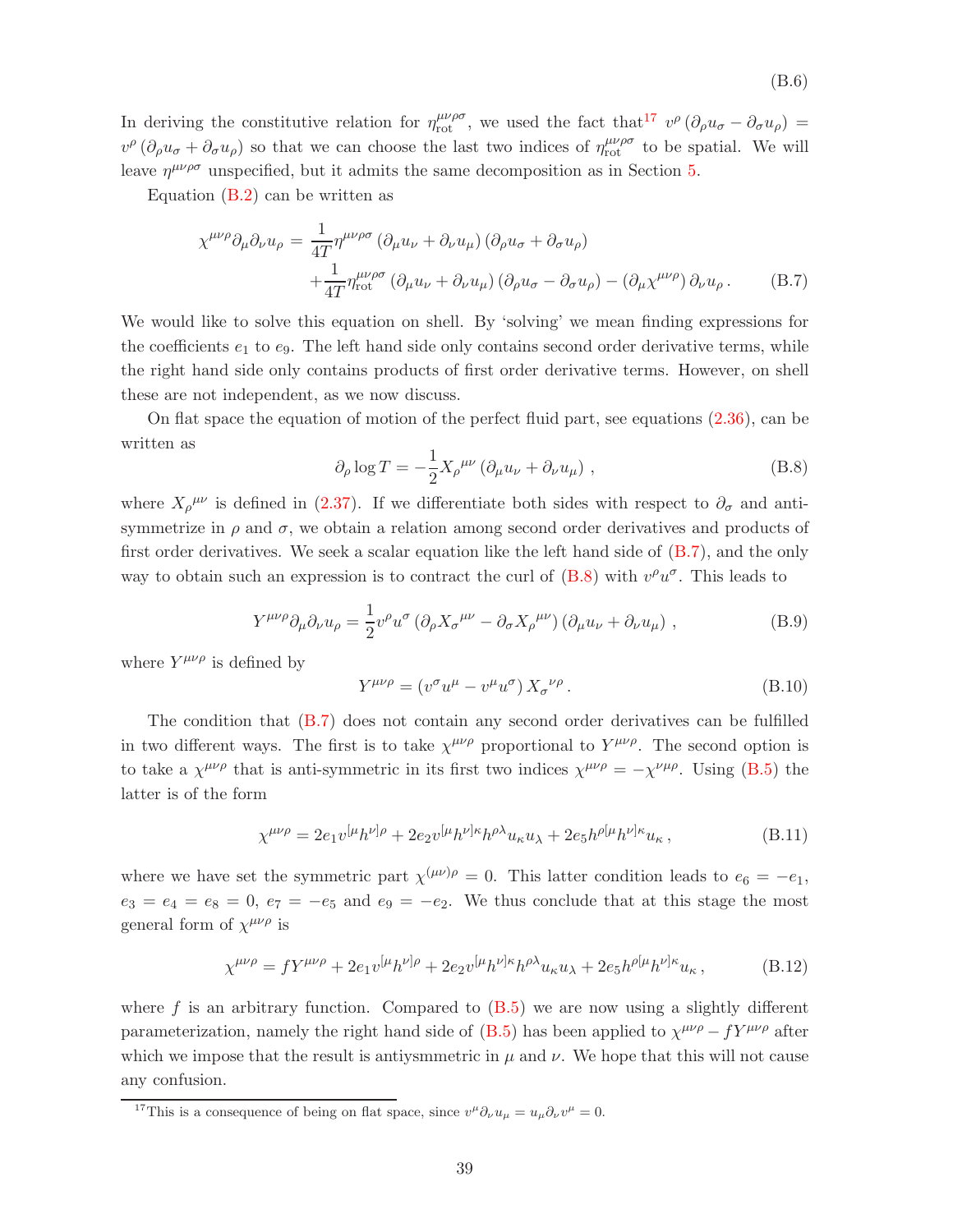Equation [\(B.7\)](#page-40-1) has now been reduced to an equation involving only products of first order derivatives and can be written as

$$
0 = -\frac{f}{2}v^{\rho}u^{\sigma}(\partial_{\rho}X_{\sigma}^{\mu\nu} - \partial_{\sigma}X_{\rho}^{\mu\nu})(\partial_{\mu}u_{\nu} + \partial_{\nu}u_{\mu}) + \frac{1}{4T}\eta^{\mu\nu\rho\sigma}(\partial_{\mu}u_{\nu} + \partial_{\nu}u_{\mu})(\partial_{\rho}u_{\sigma} + \partial_{\sigma}u_{\rho})
$$
  
 
$$
+ \frac{1}{4T}\eta^{\mu\nu\rho\sigma}_{\text{rot}}(\partial_{\mu}u_{\nu} + \partial_{\nu}u_{\mu})(\partial_{\rho}u_{\sigma} - \partial_{\sigma}u_{\rho}) - (\partial_{\mu}\chi^{\mu\nu\rho})\partial_{\nu}u_{\rho}.
$$
 (B.13)

The first three terms do not contain any term of the form  $X^{\mu\nu\rho\sigma}$   $(\partial_{\mu}u_{\nu} - \partial_{\nu}u_{\mu}) (\partial_{\rho}u_{\sigma} - \partial_{\sigma}u_{\rho}),$ where  $X^{\mu\nu\rho\sigma}$  is purely spatial, i.e. all contractions with  $\tau_{\mu}$  give zero. Any such term arising from  $(\partial_\mu \chi^{\mu\nu\rho}) \partial_\nu u_\rho$  must therefore have a vanishing coefficient. Such a term does indeed arise: its coefficient is  $e_5$ , and so we conclude that  $e_5 = 0$ .

Using that  $e_5 = 0$  and the form of  $\chi$  derived in [\(B.12\)](#page-40-3), we conclude that at this stage the most general allowed non-canonical entropy current [\(B.3\)](#page-39-4) is

$$
S^{\mu}_{(1)non} = \left( fY^{\mu\nu\rho} + 2e_1 v^{[\mu}h^{\nu]\rho} + 2e_2 v^{[\mu}h^{\nu]\kappa}h^{\rho\lambda}u_{\kappa}u_{\lambda} \right) \partial_{\nu}u_{\rho}.
$$
 (B.14)

Using equations  $(B.10)$  and  $(B.8)$ , this can also be written as

$$
S^{\mu}_{(1) non} = \frac{f}{T} \left( v^{\mu} u^{\nu} - v^{\nu} u^{\mu} \right) \partial_{\nu} T + e_1 \partial_{\nu} \left( v^{\mu} u^{\nu} - v^{\nu} u^{\mu} \right) + \frac{e_2}{2} \left( v^{\mu} u^{\nu} - v^{\nu} u^{\mu} \right) \partial_{\nu} v^{2}, \qquad (B.15)
$$

where we also used that  $u^{\mu} = -v^{\mu} + h^{\mu \kappa} u_{\kappa}$  and that the background tensors are assumed to be constant. Moreover, we remind the reader that  $u^{\mu} = (1, v^{i})$ , so that we may write  $u^{2} = v^{2}$ . We now use the freedom that we can add an identically conserved current to the entropy current, as we are not classifying such terms. We can thus write

$$
S_{(1) non}^{\mu} = \frac{f}{T} \left( v^{\mu} u^{\nu} - v^{\nu} u^{\mu} \right) \partial_{\nu} T + e_1 \partial_{\nu} \left( v^{\mu} u^{\nu} - v^{\nu} u^{\mu} \right) + \frac{e_2}{2} \left( v^{\mu} u^{\nu} - v^{\nu} u^{\mu} \right) \partial_{\nu} v^2
$$
\n
$$
+ \partial_{\nu} \left[ g \left( v^{\mu} u^{\nu} - v^{\nu} u^{\mu} \right) \right], \tag{B.16}
$$

for any function g. If we then choose g such that  $\frac{\partial g}{\partial T} = -\frac{f}{T}$  we obtain the non-canonical entropy current

<span id="page-41-1"></span><span id="page-41-0"></span>
$$
S_{(1) non}^{\mu} = G \partial_{\nu} \left( v^{\mu} u^{\nu} - v^{\nu} u^{\mu} \right) - \frac{F}{v^2} \left( v^{\mu} u^{\nu} - v^{\nu} u^{\mu} \right) \partial_{\nu} v^2 , \qquad (B.17)
$$

where  $G = e_1 + g$  and  $F = -\frac{v^2 e_2}{2} - v^2 \frac{\partial g}{\partial v^2}$ . We thus recover the result [\(4.72\)](#page-22-0) written in flat space.

The divergence of  $(B.17)$  must obey

$$
\partial_{\mu}S_{(1)non}^{\mu} = \frac{1}{4T} \eta^{\mu\nu\rho\sigma} \left( \partial_{\mu}u_{\nu} + \partial_{\nu}u_{\mu} \right) \left( \partial_{\rho}u_{\sigma} + \partial_{\sigma}u_{\rho} \right) + \frac{1}{4T} \eta^{\mu\nu\rho\sigma}_{\text{rot}} \left( \partial_{\mu}u_{\nu} + \partial_{\nu}u_{\mu} \right) \left( \partial_{\rho}u_{\sigma} - \partial_{\sigma}u_{\rho} \right) . \tag{B.18}
$$

We can solve this equation for the coefficients  $c_1$  and  $c_2$  in  $(B.6)$  as well as for those that appear in the symmetric part of  $\eta^{\mu\nu\rho\sigma} = \eta^{\rho\sigma\mu\nu}$  in terms of F and G, but we will refrain from giving the explicit result. Instead we refer to Section [4](#page-13-0) for such expressions.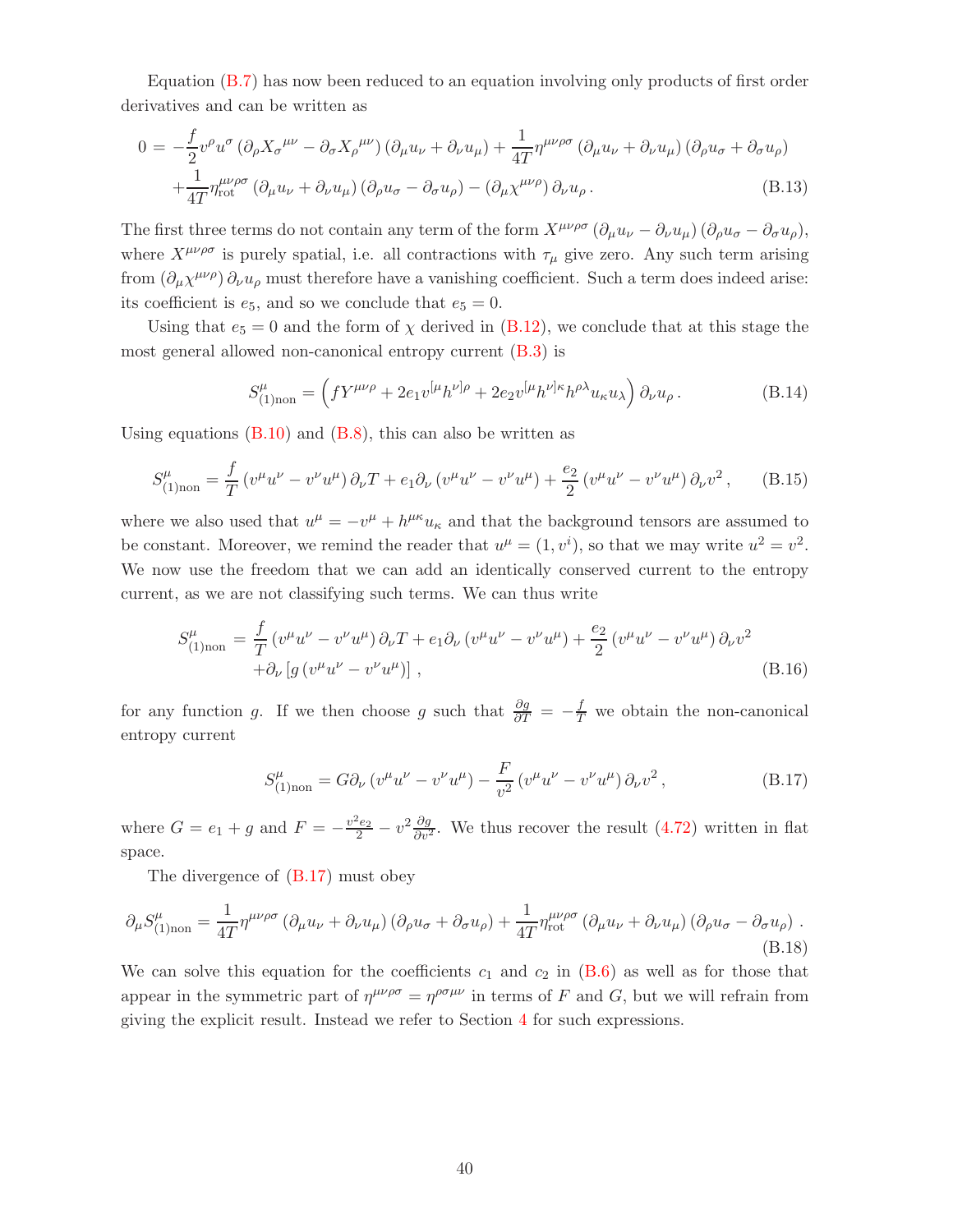## <span id="page-42-0"></span>References

- <span id="page-42-1"></span>[1] L. Landau and E. Lifshitz, "Fluid Mechanics," *Vol. 6, 2nd Edition, 1987* .
- <span id="page-42-2"></span>[2] P. Kovtun, "Lectures on hydrodynamic fluctuations in relativistic theories," *J. Phys.* A45 [\(2012\) 473001,](http://dx.doi.org/10.1088/1751-8113/45/47/473001) [arXiv:1205.5040 \[hep-th\]](http://arxiv.org/abs/1205.5040).
- [3] S. Grozdanov, D. M. Hofman, and N. Iqbal, "Generalized global symmetries and dissipative magnetohydrodynamics," *Phys. Rev.* D95 [\(2017\) no. 9, 096003,](http://dx.doi.org/10.1103/PhysRevD.95.096003) [arXiv:1610.07392 \[hep-th\]](http://arxiv.org/abs/1610.07392).
- [4] J. Hernandez and P. Kovtun, "Relativistic magnetohydrodynamics," *JHEP* 05 [\(2017\) 001,](http://dx.doi.org/10.1007/JHEP05(2017)001) [arXiv:1703.08757 \[hep-th\]](http://arxiv.org/abs/1703.08757).
- <span id="page-42-3"></span>[5] J. Armas and A. Jain, "Magnetohydrodynamics as superfluidity," *Phys. Rev. Lett.* 122 [\(2019\) no. 14, 141603,](http://dx.doi.org/10.1103/PhysRevLett.122.141603) [arXiv:1808.01939 \[hep-th\]](http://arxiv.org/abs/1808.01939).
- <span id="page-42-8"></span>[6] P. Glorioso and D. T. Son, "Effective field theory of magnetohydrodynamics from generalized global symmetries," [arXiv:1811.04879 \[hep-th\]](http://arxiv.org/abs/1811.04879).
- [7] W. Florkowski and R. Ryblewski, "Highly-anisotropic and strongly-dissipative hydrodynamics for early stages of relativistic heavy-ion collisions," *Phys. Rev.* C83 [\(2011\) 034907,](http://dx.doi.org/10.1103/PhysRevC.83.034907) [arXiv:1007.0130 \[nucl-th\]](http://arxiv.org/abs/1007.0130).
- <span id="page-42-9"></span><span id="page-42-4"></span>[8] M. Martinez and M. Strickland, "Dissipative Dynamics of Highly Anisotropic Systems," *Nucl. Phys.* A848 [\(2010\) 183–197,](http://dx.doi.org/10.1016/j.nuclphysa.2010.08.011) [arXiv:1007.0889 \[nucl-th\]](http://arxiv.org/abs/1007.0889).
- <span id="page-42-5"></span>[9] J. de Boer, J. Hartong, N. A. Obers, W. Sybesma, and S. Vandoren, "Perfect Fluids," *SciPost Phys.* 5 [\(2018\) no. 1, 003,](http://dx.doi.org/10.21468/SciPostPhys.5.1.003) [arXiv:1710.04708 \[hep-th\]](http://arxiv.org/abs/1710.04708).
- <span id="page-42-6"></span>[10] B. Grinstein and S. Pal, "Existence and construction of Galilean invariant  $z \neq 2$ theories," *Phys. Rev.* D97 [\(2018\) no. 12, 125006,](http://dx.doi.org/10.1103/PhysRevD.97.125006) [arXiv:1803.03676 \[hep-th\]](http://arxiv.org/abs/1803.03676).
- [11] J. de Boer, J. Hartong, N. A. Obers, W. Sybesma, and S. Vandoren, "Hydrodynamic Modes of Homogeneous and Isotropic Fluids," *SciPost Phys.* 5 [\(2018\) no. 2, 014,](http://dx.doi.org/10.21468/SciPostPhys.5.2.014) [arXiv:1710.06885 \[hep-th\]](http://arxiv.org/abs/1710.06885).
- <span id="page-42-10"></span><span id="page-42-7"></span>[12] I. Novak, J. Sonner, and B. Withers, "Hydrodynamics without boosts," [arXiv:1911.02578 \[hep-th\]](http://arxiv.org/abs/1911.02578).
- <span id="page-42-11"></span>[13] C. Hoyos, B. S. Kim, and Y. Oz, "Lifshitz Hydrodynamics," *JHEP* 1311 [\(2013\) 145,](http://dx.doi.org/10.1007/JHEP11(2013)145) [arXiv:1304.7481 \[hep-th\]](http://arxiv.org/abs/1304.7481).
- <span id="page-42-12"></span>[14] C. Hoyos, B. S. Kim, and Y. Oz, "Lifshitz Field Theories at Non-Zero Temperature, Hydrodynamics and Gravity," *JHEP* 1403 [\(2014\) 029,](http://dx.doi.org/10.1007/JHEP03(2014)029) [arXiv:1309.6794 \[hep-th\]](http://arxiv.org/abs/1309.6794).
- [15] B. Goutéraux, E. Kiritsis, and W.-J. Li, "Effective holographic theories of momentum relaxation and violation of conductivity bound," *JHEP* 04 [\(2016\) 122,](http://dx.doi.org/10.1007/JHEP04(2016)122) [arXiv:1602.01067 \[hep-th\]](http://arxiv.org/abs/1602.01067).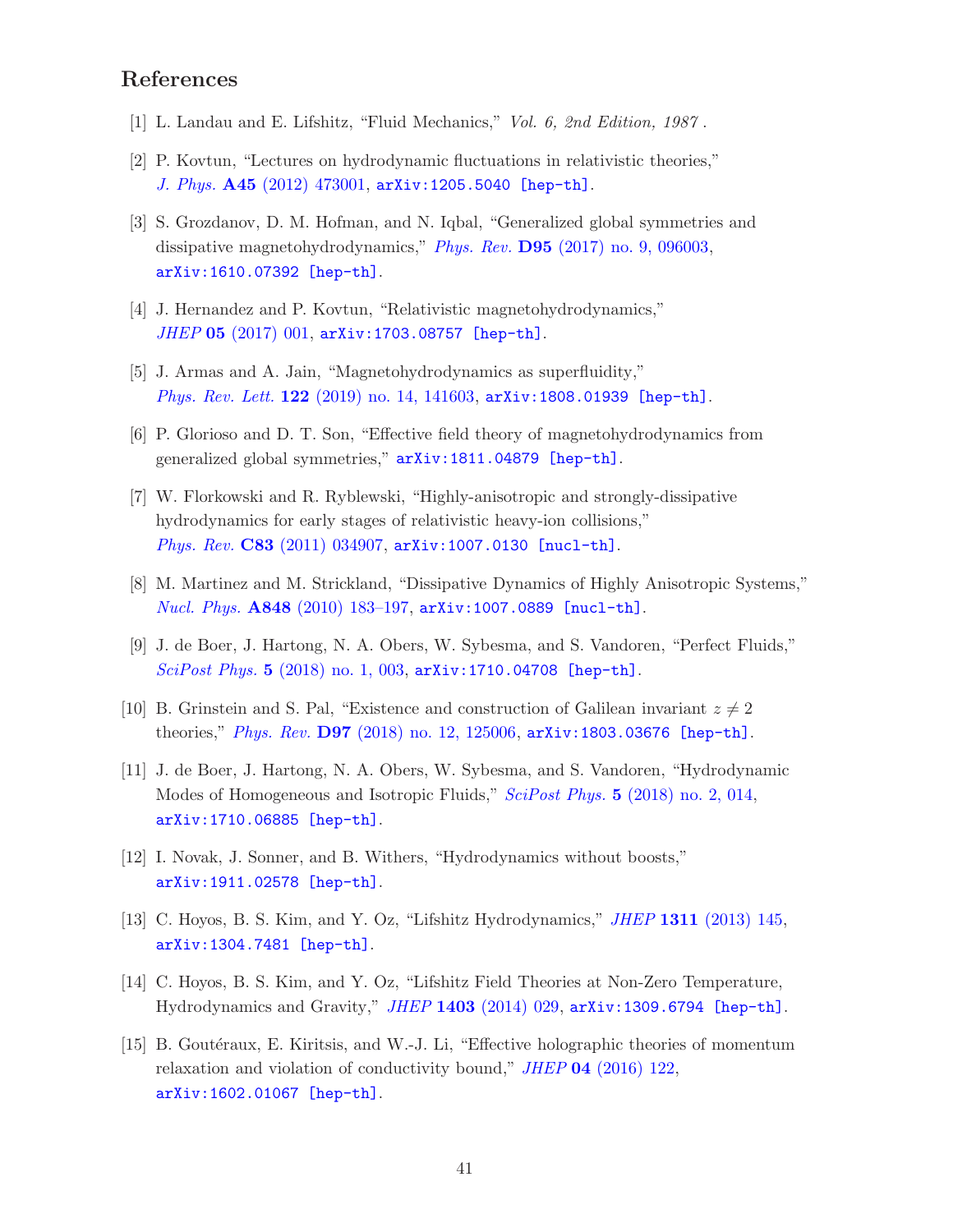- <span id="page-43-0"></span>[16] S. A. Hartnoll, A. Lucas, and S. Sachdev, "Holographic quantum matter," [arXiv:1612.07324 \[hep-th\]](http://arxiv.org/abs/1612.07324).
- [17] L. V. Delacrtaz, B. Goutraux, S. A. Hartnoll, and A. Karlsson, "Theory of hydrodynamic transport in fluctuating electronic charge density wave states," *Phys. Rev.* B96 [\(2017\) no. 19, 195128,](http://dx.doi.org/10.1103/PhysRevB.96.195128) [arXiv:1702.05104 \[cond-mat.str-el\]](http://arxiv.org/abs/1702.05104).
- <span id="page-43-1"></span>[18] G. Policastro, D. T. Son, and A. O. Starinets, "The Shear viscosity of strongly coupled N=4 supersymmetric Yang-Mills plasma," *[Phys. Rev. Lett.](http://dx.doi.org/10.1103/PhysRevLett.87.081601)* 87 (2001) 081601, [arXiv:hep-th/0104066 \[hep-th\]](http://arxiv.org/abs/hep-th/0104066).
- <span id="page-43-3"></span><span id="page-43-2"></span>[19] N. Poovuttikul and W. Sybesma, "First order non-Lorentzian fluids, entropy production and linear instabilities,"  $arXiv:1911.00010$  [hep-th].
- <span id="page-43-4"></span>[20] J. de Boer, J. Hartong, N. Obers, W. Sybesma, and S. Vandoren, "*In preparation. . .* ,".
- [21] K. Jensen, "Aspects of hot Galilean field theory," *JHEP* 04 [\(2015\) 123,](http://dx.doi.org/10.1007/JHEP04(2015)123) [arXiv:1411.7024 \[hep-th\]](http://arxiv.org/abs/1411.7024).
- <span id="page-43-12"></span>[22] M. Geracie, K. Prabhu, and M. M. Roberts, "Fields and fluids on curved non-relativistic spacetimes," *JHEP* 08 [\(2015\) 042,](http://dx.doi.org/10.1007/JHEP08(2015)042) [arXiv:1503.02680 \[hep-th\]](http://arxiv.org/abs/1503.02680).
- [23] J. Hartong, N. A. Obers, and M. Sanchioni, "Lifshitz Hydrodynamics from Lifshitz Black Branes with Linear Momentum," *JHEP* 10 [\(2016\) 120,](http://dx.doi.org/10.1007/JHEP10(2016)120) [arXiv:1606.09543 \[hep-th\]](http://arxiv.org/abs/1606.09543).
- <span id="page-43-6"></span><span id="page-43-5"></span>[24] J. Armas, J. Hartong, E. Have, B. F. Nielsen, and N. A. Obers, "Newton-Cartan Submanifolds and Fluid Membranes,"  $arXiv:1912.01613$  [hep-th].
- <span id="page-43-7"></span>[25] F. M. Haehl, R. Loganayagam, and M. Rangamani, "The eightfold way to dissipation," *[Phys. Rev. Lett.](http://dx.doi.org/10.1103/PhysRevLett.114.201601)* 114 (2015) 201601, [arXiv:1412.1090 \[hep-th\]](http://arxiv.org/abs/1412.1090).
- <span id="page-43-8"></span>[26] F. M. Haehl, R. Loganayagam, and M. Rangamani, "Adiabatic hydrodynamics: The eightfold way to dissipation," *JHEP* 05 [\(2015\) 060,](http://dx.doi.org/10.1007/JHEP05(2015)060) [arXiv:1502.00636 \[hep-th\]](http://arxiv.org/abs/1502.00636).
- [27] N. Banerjee, J. Bhattacharya, S. Bhattacharyya, S. Jain, S. Minwalla, and T. Sharma, "Constraints on Fluid Dynamics from Equilibrium Partition Functions," *JHEP* 09 [\(2012\) 046,](http://dx.doi.org/10.1007/JHEP09(2012)046) [arXiv:1203.3544 \[hep-th\]](http://arxiv.org/abs/1203.3544).
- <span id="page-43-9"></span>[28] K. Jensen, M. Kaminski, P. Kovtun, R. Meyer, A. Ritz, and A. Yarom, "Towards hydrodynamics without an entropy current," *[Phys. Rev. Lett.](http://dx.doi.org/10.1103/PhysRevLett.109.101601)* 109 (2012) 101601, [arXiv:1203.3556 \[hep-th\]](http://arxiv.org/abs/1203.3556).
- <span id="page-43-11"></span><span id="page-43-10"></span>[29] J. Bhattacharya, S. Bhattacharyya, S. Minwalla, and A. Yarom, "A Theory of first order dissipative superfluid dynamics," *JHEP* 05 [\(2014\) 147,](http://dx.doi.org/10.1007/JHEP05(2014)147) [arXiv:1105.3733 \[hep-th\]](http://arxiv.org/abs/1105.3733).
- [30] J. Bhattacharya, S. Bhattacharyya, and M. Rangamani, "Non-dissipative hydrodynamics: Effective actions versus entropy current," *JHEP* 02 [\(2013\) 153,](http://dx.doi.org/10.1007/JHEP02(2013)153) [arXiv:1211.1020 \[hep-th\]](http://arxiv.org/abs/1211.1020).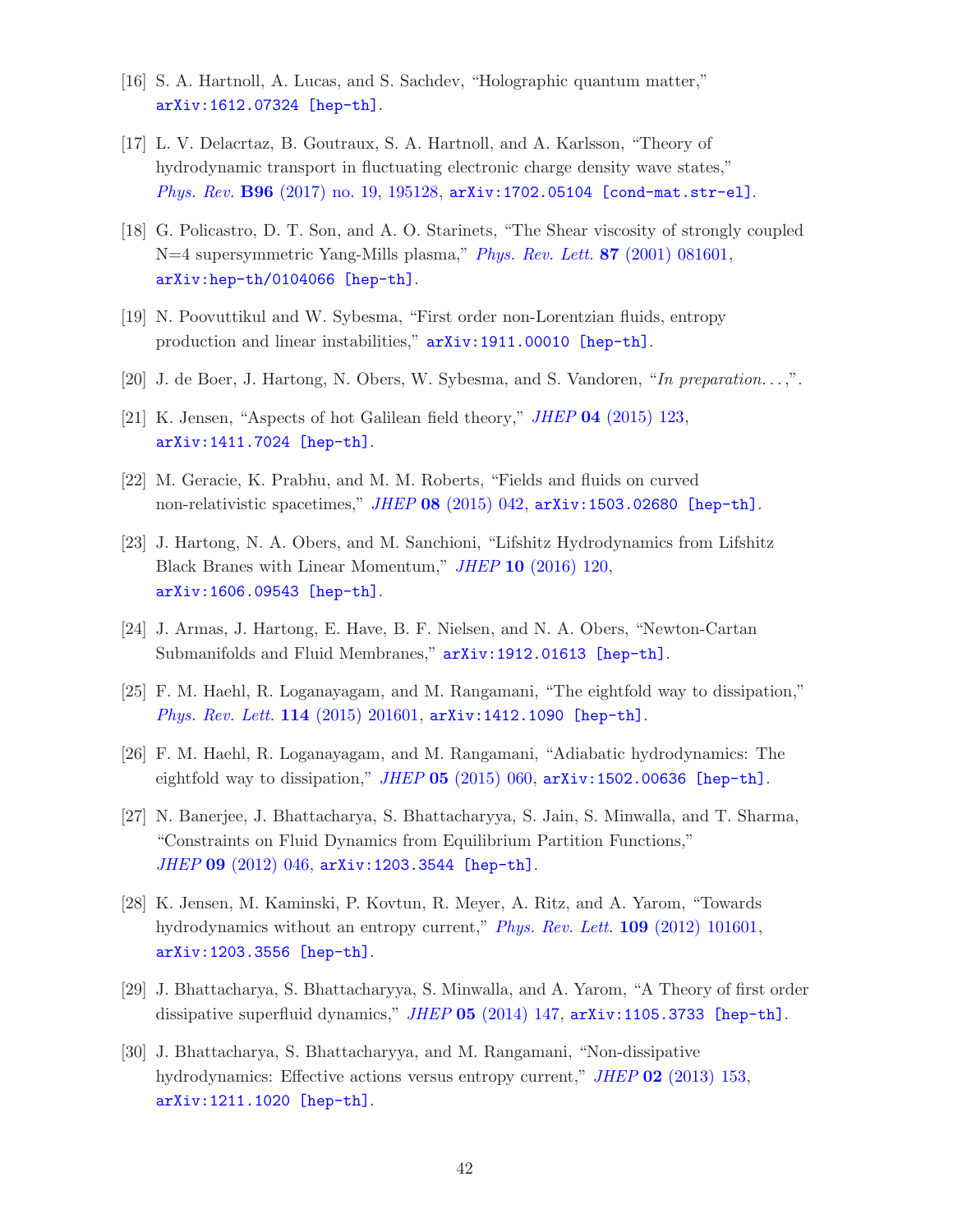- <span id="page-44-1"></span><span id="page-44-0"></span>[31] S. Sachdev, "Quantum phase transitions," *Handbook of Magnetism and Advanced Magnetic Materials* (2007) .
- [32] R. M. Hornreich, M. Luban, and S. Shtrikman, ["Critical behavior at the onset of](http://dx.doi.org/10.1103/PhysRevLett.35.1678)  $\overrightarrow{k}$ -space instability on the  $\lambda$  line," *Phys. Rev. Lett.* **35** (Dec, 1975) 1678–1 <https://link.aps.org/doi/10.1103/PhysRevLett.35.1678>.
- <span id="page-44-2"></span>[33] C. L. Huang, D. Fuchs, M. Wissinger, R. Schneider, M. C. Ling, M. S. Scheurer, J. Schmalian, and H. v. Löhneysen, "Anomalous quantum criticality in an itinerant ferromagnet,"*Nat. Commun.* 6 (09, 2015) 8188 EP –. <http://dx.doi.org/10.1038/ncomms9188>.
- <span id="page-44-3"></span>[34] A. Lucas and K. C. Fong, "Hydrodynamics of electrons in graphene," *[J. Phys. Condens. Matter](http://dx.doi.org/10.1088/1361-648X/aaa274)* 30 (2018) no. 5, 053001, [arXiv:1710.08425 \[cond-mat.str-el\]](http://arxiv.org/abs/1710.08425).
- <span id="page-44-4"></span>[35] R. J. Doornenbal, M. Polini, and R. A. Duine, ["Spin–vorticity coupling in viscous electron fluids,"](http://dx.doi.org/10.1088/2515-7639/aaf8fb)*Journal of Physics: Materials* 2 (jan, 2019) 015006, [arXiv:1803.03549 \[cond-mat.mes-hall\]](http://arxiv.org/abs/1803.03549).
- <span id="page-44-5"></span>[36] D. Fernndez, A. Rajagopal, and L. Thorlacius, "Non-equilibrium steady states in quantum critical systems with Lifshitz scaling," *JHEP* 12 [\(2019\) 115,](http://dx.doi.org/10.1007/JHEP12(2019)115) [arXiv:1909.06377 \[hep-th\]](http://arxiv.org/abs/1909.06377).
- <span id="page-44-6"></span>[37] G. Bertoldi, B. A. Burrington, and A. Peet, "Black Holes in asymptotically Lifshitz spacetimes with arbitrary critical exponent," *Phys.Rev.* D80 [\(2009\) 126003,](http://dx.doi.org/10.1103/PhysRevD.80.126003) [arXiv:0905.3183 \[hep-th\]](http://arxiv.org/abs/0905.3183).
- [38] G. Bertoldi, B. A. Burrington, and A. W. Peet, "Thermodynamics of black branes in asymptotically Lifshitz spacetimes," *Phys.Rev.* D80 [\(2009\) 126004,](http://dx.doi.org/10.1103/PhysRevD.80.126004) [arXiv:0907.4755 \[hep-th\]](http://arxiv.org/abs/0907.4755).
- <span id="page-44-7"></span>[39] U. H. Danielsson and L. Thorlacius, "Black holes in asymptotically Lifshitz spacetime," *JHEP* 0903 [\(2009\) 070,](http://dx.doi.org/10.1088/1126-6708/2009/03/070) [arXiv:0812.5088 \[hep-th\]](http://arxiv.org/abs/0812.5088).
- <span id="page-44-8"></span>[40] J. Tarrio and S. Vandoren, "Black holes and black branes in Lifshitz spacetimes," *JHEP* 1109 [\(2011\) 017,](http://dx.doi.org/10.1007/JHEP09(2011)017) [arXiv:1105.6335 \[hep-th\]](http://arxiv.org/abs/1105.6335).
- [41] C. Hoyos, B. S. Kim, and Y. Oz, "Bulk Viscosity in Holographic Lifshitz Hydrodynamics," *JHEP* 03 [\(2014\) 050,](http://dx.doi.org/10.1007/JHEP03(2014)050) [arXiv:1312.6380 \[hep-th\]](http://arxiv.org/abs/1312.6380).
- [42] E. Kiritsis and Y. Matsuo, "Charge-hyperscaling violating Lifshitz hydrodynamics from black-holes," *JHEP* 12 [\(2015\) 076,](http://dx.doi.org/10.1007/JHEP12(2015)076) [arXiv:1508.02494 \[hep-th\]](http://arxiv.org/abs/1508.02494).
- <span id="page-44-9"></span>[43] E. Kiritsis and Y. Matsuo, "Hyperscaling-Violating Lifshitz hydrodynamics from black-holes: Part II," *JHEP* 03 [\(2017\) 041,](http://dx.doi.org/10.1007/JHEP03(2017)041) [arXiv:1611.04773 \[hep-th\]](http://arxiv.org/abs/1611.04773).
- [44] R. A. Davison, S. Grozdanov, S. Janiszewski, and M. Kaminski, "Momentum and charge transport in non-relativistic holographic fluids from Hořava gravity," *JHEP* 11 [\(2016\) 170,](http://dx.doi.org/10.1007/JHEP11(2016)170) [arXiv:1606.06747 \[hep-th\]](http://arxiv.org/abs/1606.06747).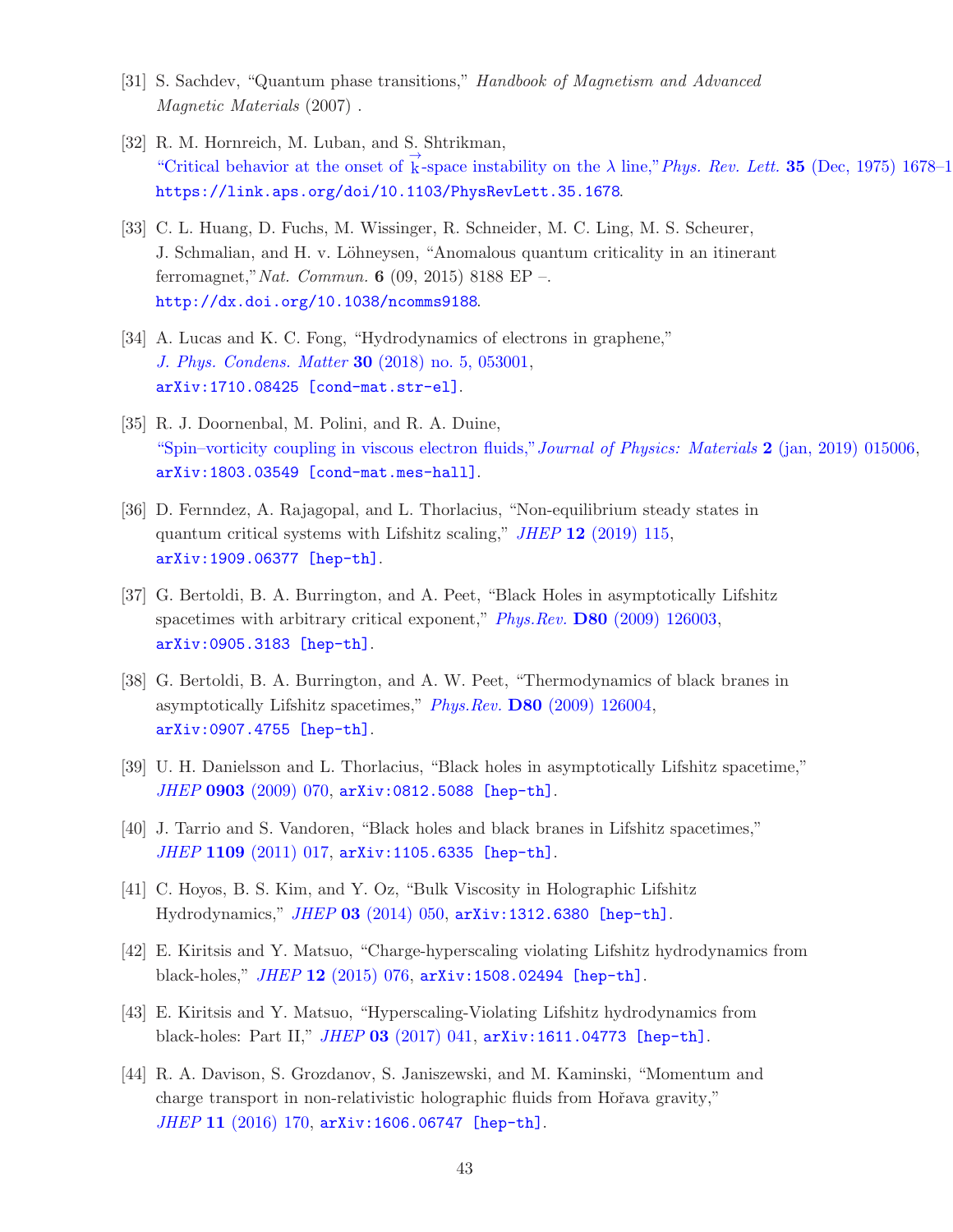- <span id="page-45-0"></span>[45] M. Garbiso and M. Kaminski, "Dispersion relations in non-relativistic two-dimensional materials from quasinormal modes in Hrava Gravity," *JHEP* 10 [\(2019\) 087,](http://dx.doi.org/10.1007/JHEP10(2019)087) [arXiv:1905.11993 \[hep-th\]](http://arxiv.org/abs/1905.11993).
- <span id="page-45-2"></span><span id="page-45-1"></span>[46] J. Toner, Y. Tu, and S. Ramaswamy, "Hydrodynamics and phases of flocks," *Annals of Physics* **318** (2005) no. 1, 170–244.
- [47] A. Cavagna, D. Conti, C. Creato, L. Del Castello, I. Giardina, T. S. Grigera, S. Melillo, L. Parisi, and M. Viale, "Dynamic scaling in natural swarms,"*Nat. Phys.* 13 (09, 2017) 914–918. <http://dx.doi.org/10.1038/nphys4153>.
- <span id="page-45-3"></span>[48] H. Watanabe and H. Murayama, "Nambu-Goldstone bosons with fractional-power dispersion relations," *Phys. Rev.* D89 [\(2014\) no. 10, 101701,](http://dx.doi.org/10.1103/PhysRevD.89.101701) [arXiv:1403.3365 \[hep-th\]](http://arxiv.org/abs/1403.3365).
- <span id="page-45-4"></span>[49] A. Nicolis, R. Penco, F. Piazza, and R. Rattazzi, "Zoology of condensed matter: Framids, ordinary stuff, extra-ordinary stuff," *JHEP* 06 [\(2015\) 155,](http://dx.doi.org/10.1007/JHEP06(2015)155) [arXiv:1501.03845 \[hep-th\]](http://arxiv.org/abs/1501.03845).
- <span id="page-45-6"></span><span id="page-45-5"></span>[50] L. Alberte and A. Nicolis, "Spontaneously broken boosts and the Goldstone continuum," [arXiv:2001.06024 \[hep-th\]](http://arxiv.org/abs/2001.06024).
- <span id="page-45-7"></span>[51] D. Son, "Low-energy quantum effective action for relativistic superfluids," [arXiv:hep-ph/0204199](http://arxiv.org/abs/hep-ph/0204199).
- <span id="page-45-8"></span>[52] S. Hollands, A. Ishibashi, and D. Marolf, "Counter-term charges generate bulk symmetries," *Phys.Rev.* D72 [\(2005\) 104025,](http://dx.doi.org/10.1103/PhysRevD.72.104025) [arXiv:hep-th/0503105 \[hep-th\]](http://arxiv.org/abs/hep-th/0503105).
- <span id="page-45-9"></span>[53] R. Penrose, *Structure of space-time* in *Battelle Rencontres; ed. C. M. de Witt and J. A. Wheeler*. New York: Benjamin, 1968.
- [54] M. H. Christensen, J. Hartong, N. A. Obers, and B. Rollier, "Torsional Newton-Cartan Geometry and Lifshitz Holography," *Phys.Rev.* D89 [\(2014\) 061901,](http://dx.doi.org/10.1103/PhysRevD.89.061901) [arXiv:1311.4794 \[hep-th\]](http://arxiv.org/abs/1311.4794).
- [55] G. Festuccia, D. Hansen, J. Hartong, and N. A. Obers, "Torsional Newton-Cartan Geometry from the Noether Procedure," *Phys. Rev.* D94 [\(2016\) no. 10, 105023,](http://dx.doi.org/10.1103/PhysRevD.94.105023) [arXiv:1607.01926 \[hep-th\]](http://arxiv.org/abs/1607.01926).
- <span id="page-45-11"></span><span id="page-45-10"></span>[56] J. Hartong and N. A. Obers, "Hoˇrava-Lifshitz gravity from dynamical Newton-Cartan geometry," *JHEP* 07 [\(2015\) 155,](http://dx.doi.org/10.1007/JHEP07(2015)155) [arXiv:1504.07461 \[hep-th\]](http://arxiv.org/abs/1504.07461).
- <span id="page-45-12"></span>[57] J. Hartong, "Gauging the Carroll Algebra and Ultra-Relativistic Gravity," *JHEP* 08 [\(2015\) 069,](http://dx.doi.org/10.1007/JHEP08(2015)069) [arXiv:1505.05011 \[hep-th\]](http://arxiv.org/abs/1505.05011).
- [58] R. Andringa, E. Bergshoeff, S. Panda, and M. de Roo, "Newtonian Gravity and the Bargmann Algebra," *[Class.Quant.Grav.](http://dx.doi.org/10.1088/0264-9381/28/10/105011)* 28 (2011) 105011, [arXiv:1011.1145 \[hep-th\]](http://arxiv.org/abs/1011.1145).